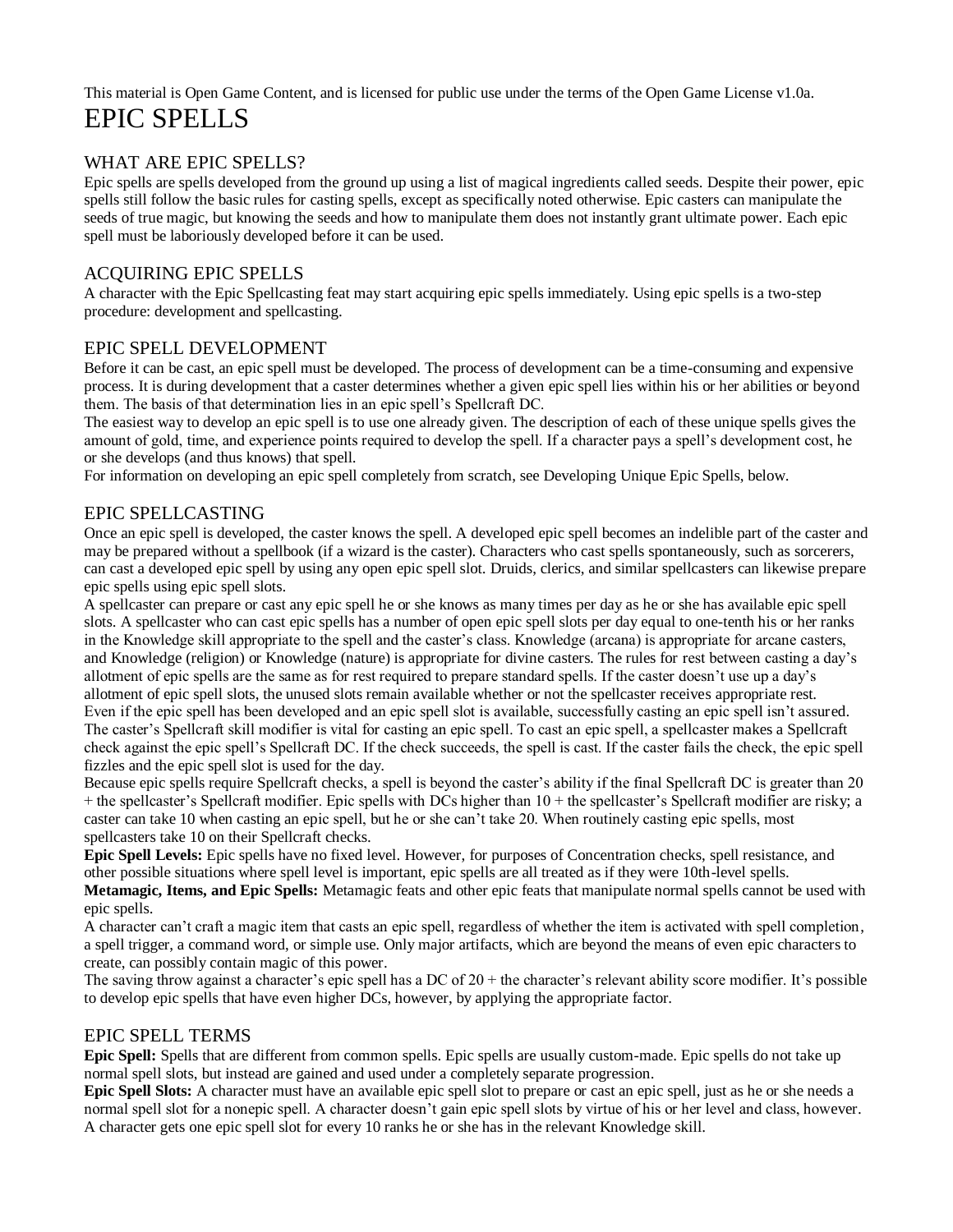**Factor:** When creating an epic spell, a character can modify the basic use of a seed. Each modification is called a factor, and most factors increase the difficulty of casting the spell.

**Mitigating Factor:** The opposite of a normal factor, a mitigating factor modifies the spell but makes it easier to cast. **Seed:** Every custom epic spell created by spellcasters begins with a base effect called a seed. Seeds are the fundamental building blocks of epic spells.

**Spellcraft DC:** For epic spells, the Spellcraft DC is a measure of how difficult the spell is for a spellcaster to cast. It also measures how powerful an epic spell is.

### EPIC SPELL FORMULAS AND CALCULATIONS

The following formulas are important to epic spellcasters.

**Epic Spells Per Day:** Knowledge (arcana), Knowledge (religion), or Knowledge (nature) ranks ÷ 10 (round down).

**To Cast an Epic Spell:** Spellcraft check (DC = epic spell's Spellcraft DC).

**Level of an Epic Spell:** Epic spells are considered 10th level for the purpose of Concentration checks, spell resistance, and other determinations.

**Saving Throw for an Epic Spell:** DC = 20 + key ability modifier.

## DISPELLING,EPIC SPELLS,AND ANTIMAGIC FIELD

A lucky nonepic spellcaster casting *greater dispel magic* might be able to dispel an epic spell. The game mechanics do not change, and epic spells do not occupy any privileged position allowing them to resist being dispelled other than their presumably high caster level. Likewise, epic spells using the *dispel* seed can dispel nonepic spells. Such epic spells use the same game mechanic: The check to dispel is  $1d20 + a$  specified number (usually dispeller's level), and the DC is  $11 +$  the spellcaster's level.

*Antimagic field* does not automatically suppress epic spells as it does standard spells. Instead, each time an epic spell is subject to an *antimagic fiel*d, make a dispel check as a 20th-level caster (1d20 + 20). The epic spell has a DC of 11 + the epic spell's spellcaster level. If the suppression check is successful, the epic spell is suppressed like any other spell. If the dispel check is unsuccessful, the epic spell functions normally.

## EPIC SPELL DESCRIPTIONS

Each epic spell description follows the same format used for 0- to 9th-level spells*.* There are two additional entries for epic spells: Spellcraft DC and To Develop.

**Spellcraft DC:** This is the DC of the Spellcraft check required to cast the epic spell. When casting an epic spell, the character gains a +5 bonus on his or her Spellcraft check if the base seed of the epic spell is from the character's arcane school specialty or primary psionic discipline. The character takes a –15 penalty if the epic spell seed is from his or her prohibited arcane school.

**To Develop:** The first part of this entry shows the resources in gold, time, and experience points a character must expend to develop the spell shown. If the character expends the resources, he or she develops the spell if he or she has access to all the seeds. Spells containing the *life* or *heal* seed are typically only available to those with 24 or more ranks in Knowledge (religion) or Knowledge (nature). The rest of the development entry details the seeds and factors used to create the epic spell. This information is provided as an example for characters when they attempt to create and develop their own unique epic spells.

Animus Blast Evocation [Cold] **Spellcraft DC:** 50 **Components:** V, S **Casting Time:** 1 standard action **Range:** 300 ft. **Area:** 20-ft.-radius hemisphere burst **Duration:** Instantaneous **Saving Throw:** Reflex half **Spell Resistance:** Yes

**To Develop:** 450,000 gp; 9 days; 18,000 XP. Seeds: *energy* (DC 19), *animate dead* (DC 23). Factors: set undead type to skeleton  $(-12 \text{ DC})$ , 1-action casting time  $(+20 \text{ DC})$ .

When this spell is cast, enemies within range are dealt 10d6 points of cold damage. However, up to twenty of those victims that perish as a result of this blast are then instantly animated as Medium skeletons. These skeletons serve the character indefinitely. The character cannot exceed the normal limit for controlling undead through use of this spell, but other means that allow the character to exceed the normal limit for controlled undead work just as well with undead created with *animus blas*t.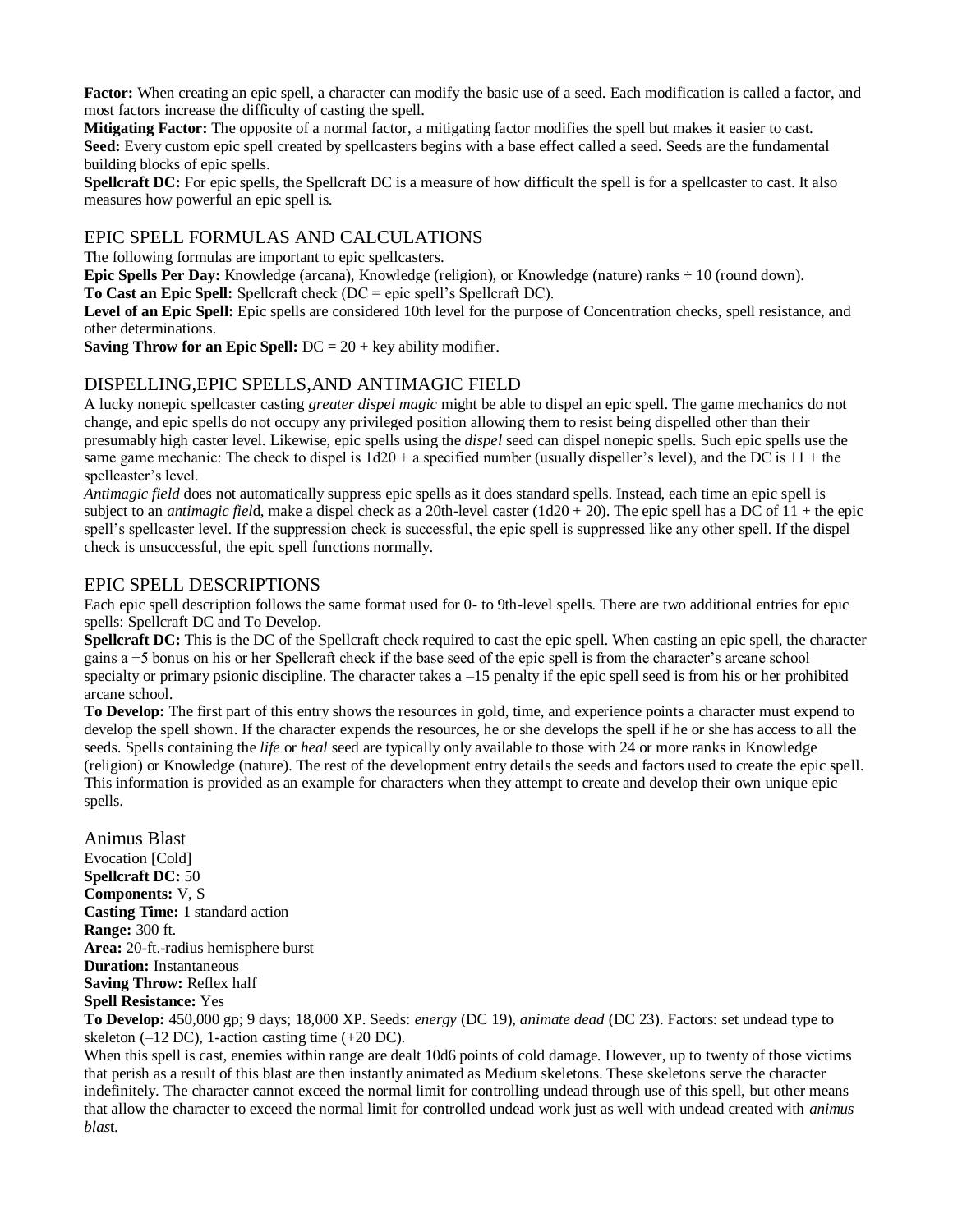Animus Blizzard Evocation [Cold] **Spellcraft DC:** 78 **Components:** V, S **Casting Time:** 1 minute **Range:** 300 ft. **Area:** 20-ft.-radius hemisphere burst **Duration:** Instantaneous **Saving Throw:** Reflex half **Spell Resistance:** Yes

**To Develop:** 702,000 gp; 15 days; 28,080 XP. Seeds: *energy* (DC 19), *animate dead* (DC 23). Factors: increase damage to 30d6 (+40 DC), set undead type to wight (–4 DC).

When this spell is cast, enemies within range are dealt 30d6 points of cold damage. However, up to five victims that perish as a result of this blast are then instantly animated as wights. These five wights serve the character indefinitely. The character cannot exceed the normal limit for controlling undead through use of this spell, but other means that allow the character to exceed the normal limit for controlled undead work just as well with undead created with *animus blizzar*d.

Contingent Resurrection Conjuration (Healing) **Spellcraft DC:** 52 **Components:** V, S , D F **Casting Time:** 1 minute **Range:** Touch **Target:** You or creature touched **Duration:** Contingent until expended, then instantaneous **Saving Throw:** None (see text) **Spell Resistance:** Yes (harmless)

**To Develop:** 468,000 gp; 10 days; 18,720 XP. Seed: *life* (DC 27). Factor: activates when subject is slain (+25 DC). *Contingent resurrection* returns the subject to life if he or she is slain. Once cast, the spell remains quiescent and does not activate until the trigger conditions have been met (but each day it remains untriggered, it uses up an epic spell slot, even if the character cast it on another creature). Once triggered, the spell is expended. If the subject is killed (the trigger), he or she is restored to life and complete health 1 minute later, so long as even a tiny bit of dust remains for *contingent resurrection* to act upon. A shaft of light shines down from the heavens, illuminating the subject and everything within 20 feet. The creature is restored to full hit points, vigor, and health, with no loss of prepared spells. However, the subject loses one level (or 1 point of Constitution if the subject was 1st level). *Contingent resurrection* does not work on a creature that has died of old age.

Create Living Vault (Ritual) Conjuration (Creation) **Spellcraft DC:** 58 **Components:** V, S, XP **Casting Time:** 100 days, 11 minutes **Range:** 0 ft. **Effect:** One living vault, 50 ft. by 50 ft. by 10 ft. **Duration:** Instantaneous **Saving Throw:** None **Spell Resistance:** None

**To Develop:** 540,000 gp; 11 days; 21,600 XP. Seeds: *animate* (DC 25) large chunk of stone, *fortify* (DC 27). Factors: allow vault to "grow" to proper size after created in 4d4 days (ad hoc +20 DC), increase HD of object by 92 (+184 DC), grant magical immunity (ad hoc +105 DC), increase damage reduction to 15 (+28 DC) and to /epic (+15 DC), make permanent (x5 DC). Mitigating factors: increase casting time by 10 minutes (–20 DC), increase casting time by 100 days (–200 DC), 9d6 backlash (–9 DC), seven additional casters contributing one epic spell slot (-133 DC), burn 20,000 XP per epic caster (-1,600 DC).

The character creates a construct known as a living vault to protect and hide his or her treasures. Upon completion, the vault initially measures only 5 feet on a side, but it gradually increases to its proper size over the following 4d4 days. The vault is attuned to the character, allowing him or her alone entrance and egress in a manner similar to a *dimension door* spell. When the character desires the vault to hide itself, he or she gives it a simple command. To summon the vault, the character may cast a *sending* spell or arrange some other manner to contact it.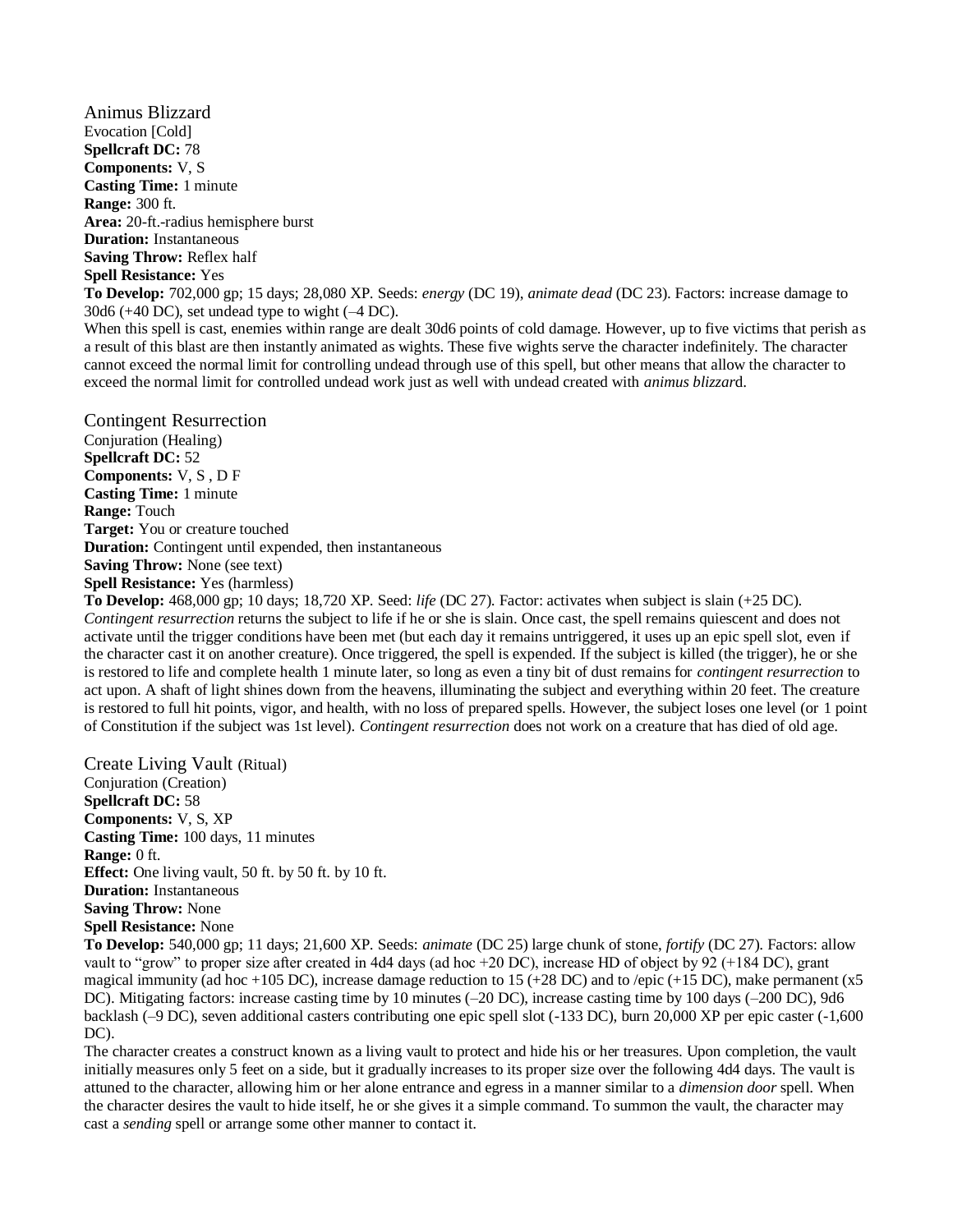#### *XP Cost:* 20,000 XP.

Crown of Vermin Conjuration (Summoning) **Spellcraft DC:** 56 **Components:** V, S **Casting Time:** 1 minute **Range:** Personal **Effect:** Aura of one thousand insects that surrounds you in a 10-ft.-radius spread **Duration:** 20 rounds (D) **Saving Throw:** None (see text) **Spell Resistance:** No

**To Develop:** 504,000 gp; 11 days; 20,160 XP. Seeds: *summon* (DC 14), *fortify* (DC 17). Factors: summon vermin mass instead of one creature (ad hoc +8 DC), grant damage reduction  $1/epic (+15 DC)$ , allow mass to move at your speed (ad hoc +2 DC), perfect control of vermin (ad hoc +2 DC). Mitigating factor: change range to personal (–2 DC). After casting *crown of vermin,* one thousand venomous, biting and stinging spiders, scorpions, beetles, and centipedes erupt from the very air around the character. This swarm forms a living aura around the character to a radius of 10 feet. The character is immune to his or her own *crown of vermi*n. The swarm goes where the character goes at his or her speed, even if the character takes to the air or water (though water drowns the vermin after 1 full round of immersion, unless the spell is cast underwater, in which case aquatic or marine vermin answer the call and cannot leave the water). Each vermin in the *crown of vermin* bites a creature who enters the area occupied by the effect (or the character forces the effect into an area occupied by another creature) for 1 point of damage, and then dies. Each victim takes enough points of damage to kill it, destroying that number of vermin in the process. Victims get a Reflex saving throw each round to avoid the full press, and if successful, take only 10d10 bites (and 10d10 points of damage). A total of 1,000 points of damage can be dealt to those who fall prey to the *crown of vermi*n. The vermin have damage reduction 1/epic, so the vermin's natural weapons are treated as epic for the purpose of overcoming damage reduction. If there aren't enough vermin to kill all the creatures in the spell's effect, the creature with the fewest hit points is affected first, then the creature with the second fewest hit points, and so on. After all creatures that can be killed have been killed, any remaining damage is distributed among the survivors equally. The character has utter control over the vermin in his or her aura, and can force them into areas that would normally deter common vermin. The character can completely suppress his or her vermin aura as a free action so that no vermin are visible at all. The time that vermin are suppressed does not count toward the spell's duration. Alternatively, the character can roughly shape and move the vermin in any fashion he or she desires within the limits of the 10-foot-radius spread as a moveequivalent action. The vermin cannot be wrested from the character's control through any means. The vermin make all saving throws to avoid damaging effects using the character's base saving throw bonuses. They gain the character's spell resistance, if any, and they get saving throws against spells that would otherwise automatically slay vermin. A character can see through his or her *crown of vermin* without difficulty, but gains one-half concealment against enemy attacks launched both outside and within the character's *crown of vermi*n.

#### Damnation

Enchantment (Compulsion) [Teleportation] [Mind-Affecting] **Spellcraft DC:** 97 **Components:** V, S, XP **Casting Time:** 1 standard action **Target:** Creature touched **Duration:** Instantaneous (20 hours for compulsion) **Saving Throw:** Will negates (see text) **Spell Resistance:** Yes

**To Develop:** 873,000 gp; 18 days; 34,920 XP. Seeds: *foresee* (to preview likely hellscape) (DC 17), *transport* (DC 27), *compel* (to keep target in hell) (DC 19). Factors: interplanar travel (+4 DC), unwilling target (+4 DC), 1-action casting time (+20 DC), +15 to DC of subject's save (+30 DC). Mitigating factor: burn 2,400 XP (–24 DC).

The character sends his or her foe to hell. If the character succeeds at a melee touch attack, the target must succeed at a Will saving throw (DC = the standard epic spell DC + 15). If he or she fails this saving throw, he or she is sent straight to a layer of a lawful evil plane (or a chaotic evil plane, at the character's option) swarming with fiends. The subject will not willingly leave the plane for 20 hours, believing that his or her predicament is a just reward for an ill-spent life. Even after the compulsion fades, he or she must devise his or her own escape from the plane. Unless the GM devises a specific location and scenario in the Nine Hells, the subject encounters a group of 1d4 pit fiends (or balors, if in a chaotic evil plane) every hour he or she spends in hell.

*XP Cost:* 2,000 XP.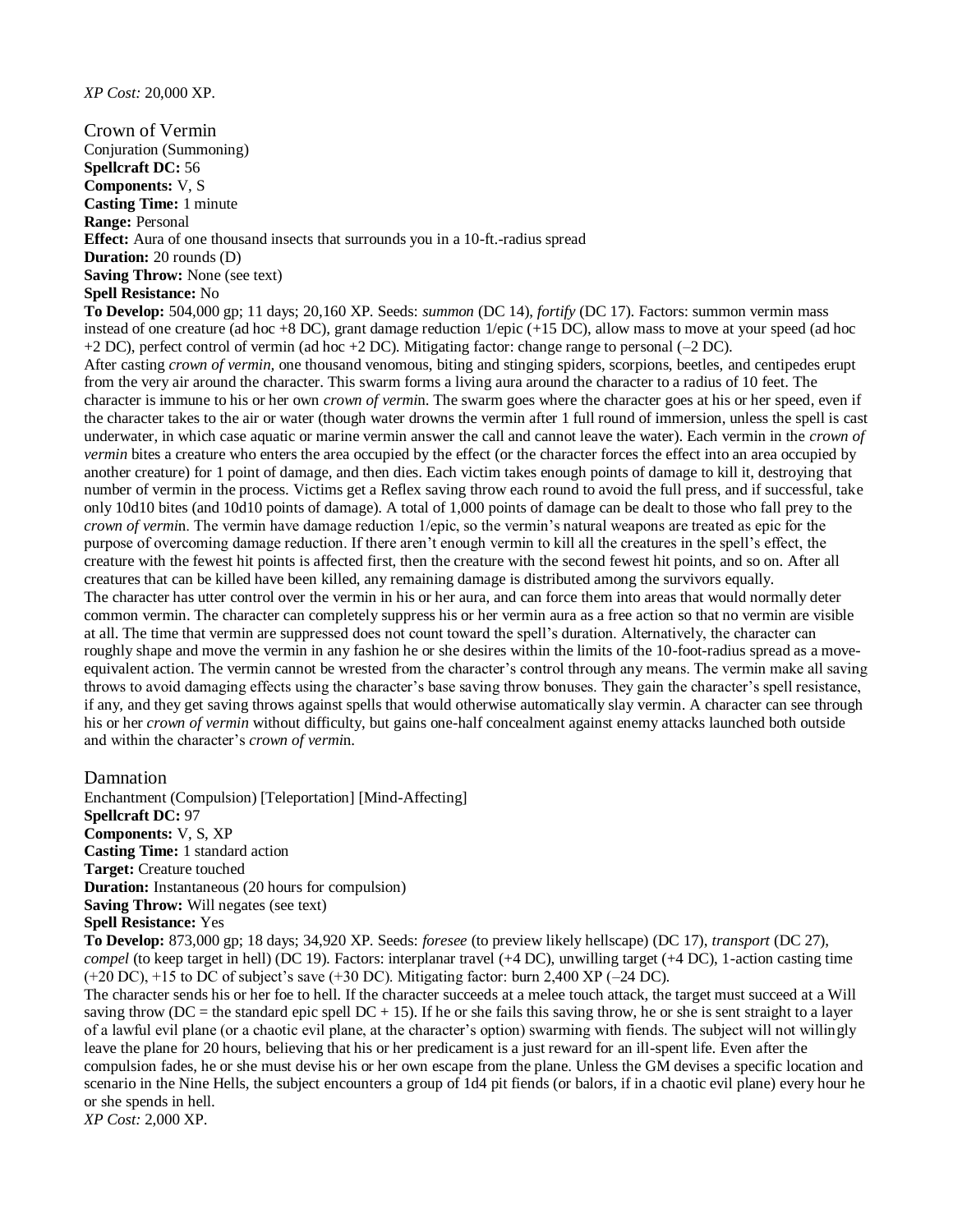Demise Unseen Necromancy (Death, Evil), Illusion (Figment) **Spellcraft DC:** 80 **Components:** V, S **Casting Time:** 1 standard action **Range:** 300 ft. **Target:** One creature of up to 80 HD **Duration:** Instantaneous **Saving Throw:** Fort negates **Spell Resistance:** Yes

**To Develop:** 738,000 gp; 15 days; 29,520 XP. Seeds: *slay* (DC 25), *animate dead* (DC 23), *delude* (DC 14). Factors: change undead type to ghoul  $(-10 \text{ DC})$ , apply to all five senses  $(+8 \text{ DC})$ , 1-action casting time  $(+20 \text{ DC})$ . The character instantly slays a single target and at the same moment animate the body so that it appears that nothing has happened to the creature. The target's companions (if any) do not immediately realize what has transpired. The target receives a Fortitude saving throw to survive the attack. If the save fails, the target remains in its exact position with no apparent ill effects. In reality, it is now a ghoul under the character's control. The target's companions notice nothing unusual about the state of the target until they interact with it, at which time each companion receives a Will saving throw to notice discrepancies. The ghoul serves the character indefinitely. The character cannot exceed the normal limit for controlling undead through use of this spell, but other means that allow the character to exceed the normal limit for controlled undead work just as well with undead created with *demise unsee*n.

Dire Winter Evocation [Cold] **Spellcraft DC:** 319 **Components:** V, S , X P **Casting Time:** 1 minute **Range:** 1,000 ft. **Area:** 1,000-ft.-radius emanation **Duration:** 20 hours **Saving Throw:** None **Spell Resistance:** None

**To Develop:** 2,871,000 gp; 58 days; 114,840 XP. Seed: *energy* (emanate 2d6 cold in 10-ft. radius) (DC 19). Factor: 100 times increase in base area (+400 DC). Mitigating factor: burn 10,000 XP (–100 DC).

The creature or object targeted emanates bitter cold to a radius of 1,000 feet for 20 hours. The emanated cold deals 2d6 points of damage per round against unprotected creatures (the target is susceptible if not magically protected or otherwise resistant to the energy). The intense cold freezes water out of the air, causing constant snowfall and wind. The snow and wind produce a blizzard effect within the area. *XP Cost:* 10,000 XP.

Dragon Knight (Ritual) Conjuration (Summoning) [Fire] **Spellcraft DC:** 38 **Components:** V, S, Ritual **Casting Time:** 1 standard action **Range:** 75 ft. **Effect:** One summoned adult red dragon **Duration:** 20 rounds (D) **Saving Throw:** None (see text) **Spell Resistance:** No

**To Develop:** 342,000 gp; 7 days; 13,680 XP. Seed: *summon* (DC 14). Factors: summon creature other than outsider (+10 DC), summon CR 14 creature (+24 DC), 1-action casting time (+20 DC). Mitigating factor: two additional casters contributing 8th-level spell slots (–30 DC).

This spell summons an adult red dragon. It appears where the character designates and acts immediately. It attacks the character's opponents to the best of its abilities (on the first round, it prefers to breathe fire on an enemy, if possible). The character can direct the dragon not to attack, to attack particular enemies, or to perform other actions. This is a ritual spell requiring two other spellcasters, each of which must contribute an unused 8th-level spell slot to the casting.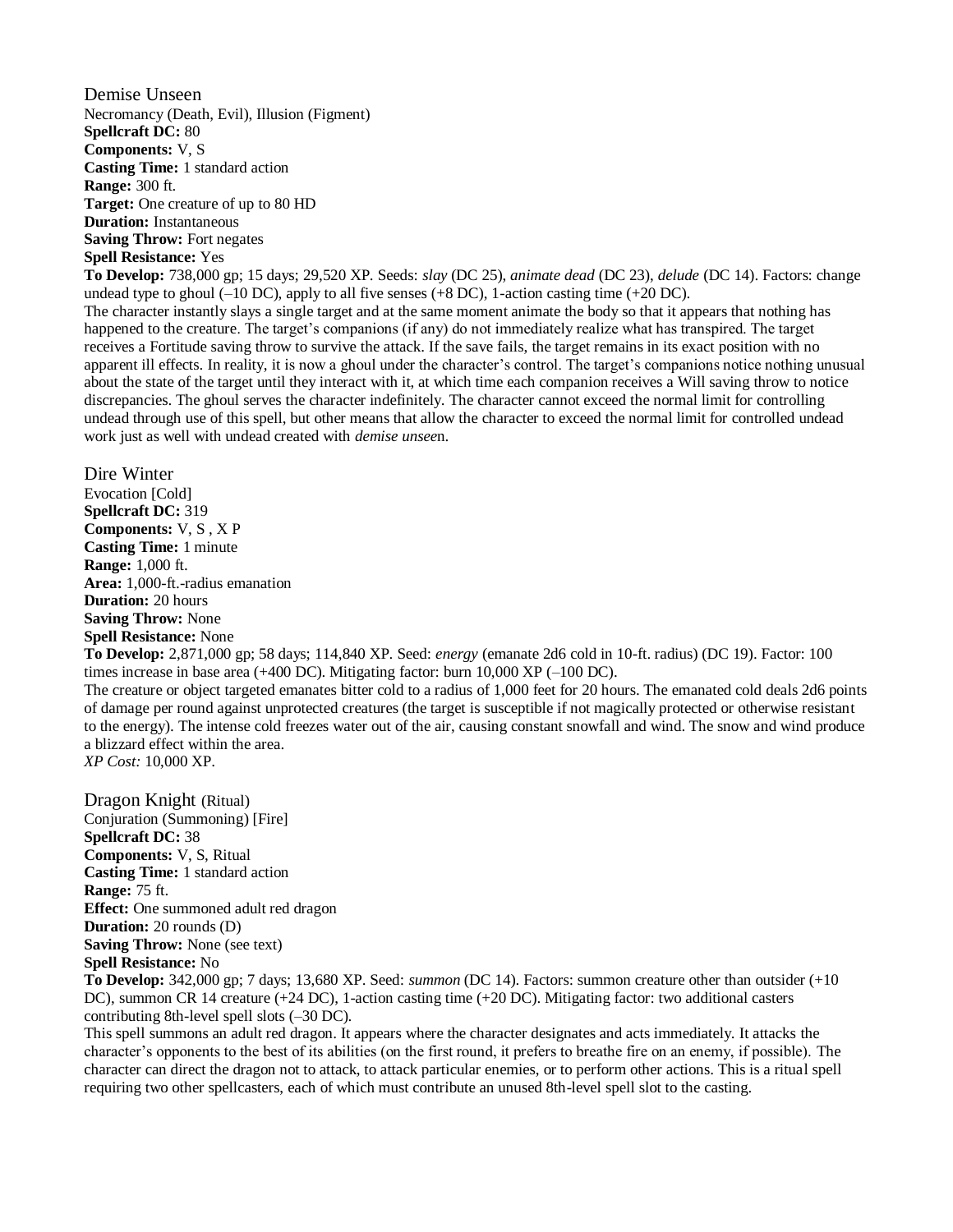Dragon Strike (Ritual) Conjuration (Summoning) [Fire] **Spellcraft DC:** 50 **Components:** V, S, Ritual, XP **Casting Time:** 1 standard action **Range:** 75 ft. **Effect:** Ten summoned adult red dragons **Duration:** 20 rounds (D)

**Saving Throw:** None (see text)

**Spell Resistance:** No

**To Develop:** 450,000 gp; 9 days; 18,000 XP. Seed: *summon* (DC 14). Factors: summon creature other than outsider (+10 DC), summon CR 14 creature (+24 DC), summon ten creatures (x10 DC), 1-action casting time (+20 DC). Mitigating factors: eleven additional casters contributing 9th-level spell slots (–187 DC), burn 2,000 XP per caster (–240 DC), 3d6 backlash (-3 DC).

This spell summons ten adult red dragons. They appear where the character designates and act immediately. They attack the character's opponents to the best of their abilities (on the first round, they all prefer to simultaneously breathe fire on an enemy, if possible). The character can direct the dragons not to attack, to attack particular enemies, or to perform other actions.

*XP Cost:* 2,000 XP (per caster).

**Dreamscape** Conjuration [Teleportation] **Spellcraft DC:** 29 **Components:** V, S **Casting Time:** 1 minute **Range:** Touch **Target:** You and other touched willing creatures weighing up to 1,000 lb. **Duration:** Instantaneous (D) **Saving Throw:** Yes (harmless) (see text) S

pell Resistance: Yes (harmless)

**To Develop:** 261,000 gp; 6 days; 10,400 XP. Seed: *transport* (DC 27). Factor: transport to region of dreams (+2 DC). The character and any creatures he or she touches are drawn into the region of dreams. The character can take more than one creature along (subject to the character's weight limit), but all must be touching each other. The character physically enters the land of dreams, leaving nothing behind. For every minute the character moves through the dream landscape, he or she can "wake" to find him or her self five miles displaced in the waking world. The character does not know precisely where he or she will come out in the waking world, nor the conditions of the waking world through which the character travels. The character knows approximately where he or she will end up based on time spent traveling in dream. *Dreamscape* can also be used to travel to other planes that contain creatures that dream, but doing this requires crossing into the dreams of outsiders, where the character is subject to the dangers of alien dream realities. This is a potentially perilous proposition. Transferring to another plane of existence requires 1d4 hours of uninterrupted journey. Any creatures touched by the character when *dreamscape* is cast also make the transition to the borders of unconscious thought. They may opt to follow the character, wander off into the dreams of others, or stumble back into the waking world (50% chance for either of the latter results if they are lost or abandoned by the character). Creatures unwilling to accompany the character into the region of dreams receive a Will save, negating the effect if successful.

#### Eclipse

Conjuration (Creation) [Transportation] **Spellcraft DC:** 42 **Components:** V, S , X P **Casting Time:** 10 minutes **Range:** 200 miles **Area:** 5-mile radius, centered on you **Duration:** Up to 8 hours (D) **Saving Throw:** None **Spell Resistance:** No

**To Develop:** 378,000 gp; 8 days; 15,1200 XP. Seeds: *conjure* (DC 21), *transport* (to move disk into position 100 miles up) (DC 27). Factors: increase mass by 1,000% (+40 DC), spread mass into paper-thin disk (ad hoc +2 DC), keep disk in place for 8 hours (ad hoc +10 DC). Mitigating factors: increase casting time by 9 minutes ( $-18$  DC), burn 4,000 XP ( $-40$  DC).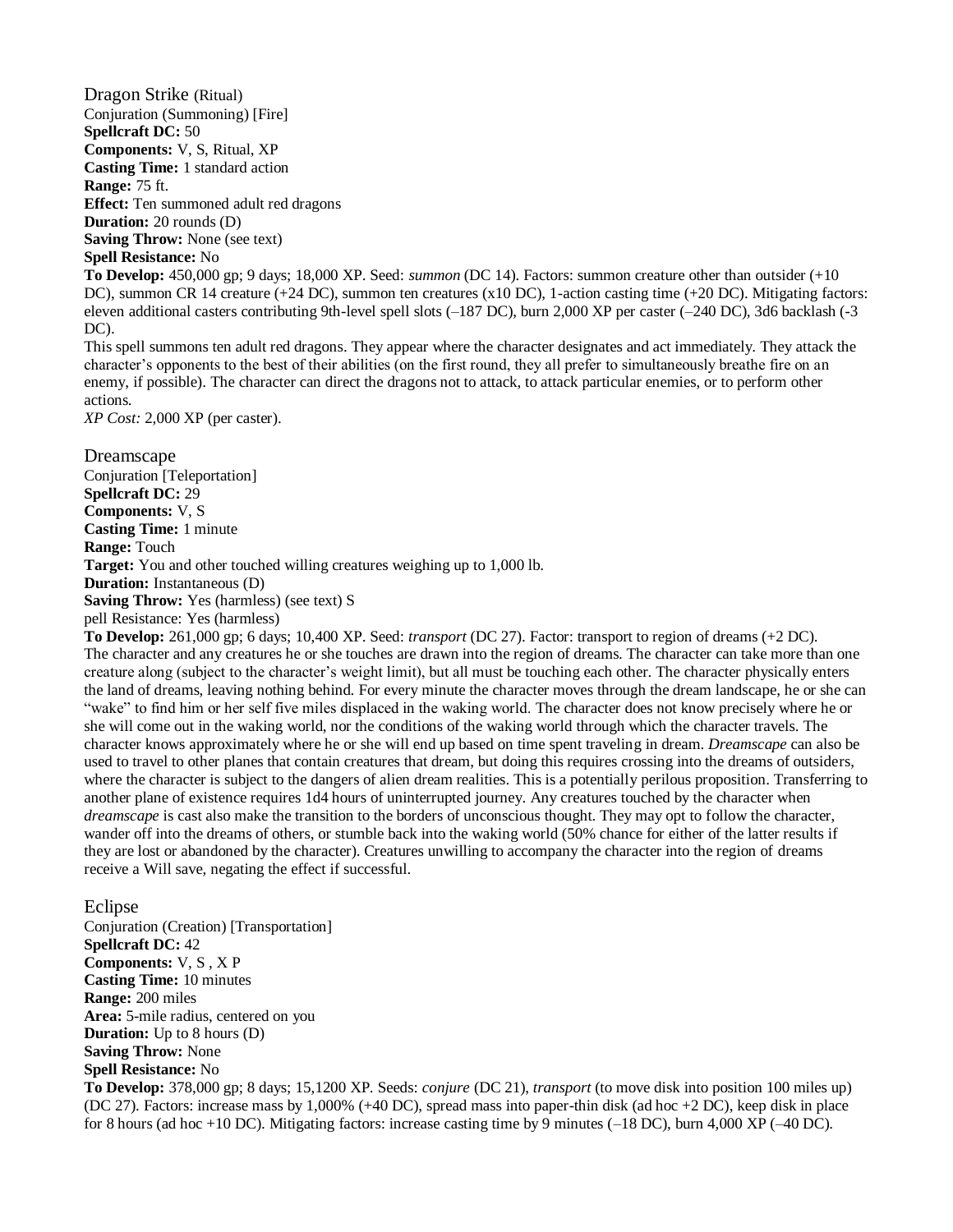With this spell, the character can create a limited eclipse, as though a heavenly body moves between the sun and the earth. The landscape within a five-mile radius of the character's location experiences the dimming of the sun as a disk the character creates passes in front of it, culminating in a complete blackout and accompanying coronal ring. The eclipse follows the character across the landscape for up to 8 hours, or until the sun goes down, or until the character dismisses the eclipse. The character does not need to concentrate on the eclipse while it lasts. *XP Cost:* 4,000 XP.

Eidolon Conjuration (Creation) [Transportation] **Spellcraft DC:** 79 **Components:** V, S , X P **Casting Time:** 1 minute **Range:** 5 ft. **Effect:** One duplicate of caster **Duration:** 8 hours **Saving Throw:** None **Spell Resistance:** No

**To Develop:** 711,000 gp; 15 days; 28,440 XP. Seed: *conjure* (to make base substance) (DC 21), *transform* (DC 21), *transport* (to move part of caster's soul into duplicate) (DC 27). Factors: nonliving substance to humanoid (+10 DC), transform into specific individual (+25 DC). Mitigating factor: burn 2,500 XP (–25 DC).

Upon casting *eidolon,* the character creates a duplicate version of him or her self as the character was when he or she was a 21st-level character, and the character gains one negative level while the duplicate persists. For each additional negative level the character bestow upon him or her self at the time of casting, the eidolon has one additional character level. No matter how many negative levels the character bestows on him or her self, the eidolon can never have more character levels than the character has (taking the negative levels into account). Treat the duplicate as the character with a number of negative levels conferred that would lower him or her to the character level of the eidolon. The eidolon is considered fresh and rested when created. It may cast any spell the character has access to, including an epic spell. Use the eidolon's Spellcraft modifier as the basis for the number of epic spells it can cast in a day, and its effective character level as a basis for its skills, feats, and other abilities. The eidolon is effectively lower level than the character and probably can't cast all the spells he or she knows. A powerful enough eidolon might conceivably cast the *eidolon* spell itself. The eidolon appears in whatever mundane clothing the character desires when initially conjured, but it has no other possessions. It shares part of the character's soul, so it is the character for all intents and purposes. The character and his or her *eidolon* communicate with each other normally. Usually, the eidolon does not begrudge its brief existence, because it is still part of the character. If the eidolon is killed prior to the expiration of the spell's duration, the character immediately regains the lost levels. Normally, the eidolon does not last long enough to threaten the character with permanent level drain. *XP Cost:* 2,500 XP.

Enslave (Ritual) Enchantment (Compulsion) [Mind-Affecting] **Spellcraft DC:** 80 **Components:** V, S, XP **Casting Time:** 1 standard action **Range:** 75 ft. **Target:** One living creature **Duration:** Permanent **Saving Throw:** Will negates **Spell Resistance:** Yes

**To Develop:** 720,000 gp; 15 days; 28,800 XP. Seed: compel (DC 19). Factors: stricter compulsion of any creature (ad hoc +11 DC), 1-action casting time (+20 DC), permanent (x5 DC). Mitigating factors: 2d6 backlash (–2 DC), four additional casters contributing one 9th-level spell slot (–68 DC), burn 2,000 XP per caster (–100 DC).

The character makes a permanent thrall of any living creature. The character establishes a telepathic link with the subject's mind. If the creature has a language, the character can generally force the subject to perform as he or she desires, within the limits of its abilities. If the creature has no language, the character can communicate only basic commands. The character knows what the subject is experiencing, but does not receive direct sensory input from it. A subject forced to take an action against its nature receives a saving throw with a penalty of –10 to resist taking that particular action, but if it succeeds, it still remains the character's thrall despite its minor mutiny. Once a subject makes a successful saving throw to resist a specific order, it makes all future saving throws to resist taking that specific action without a penalty. *Protection from evil* or a similar spell can prevent the character from exercising control or using the telepathic link while the subject is so protected, but it does not prevent the establishment of *enslave* or dispel it.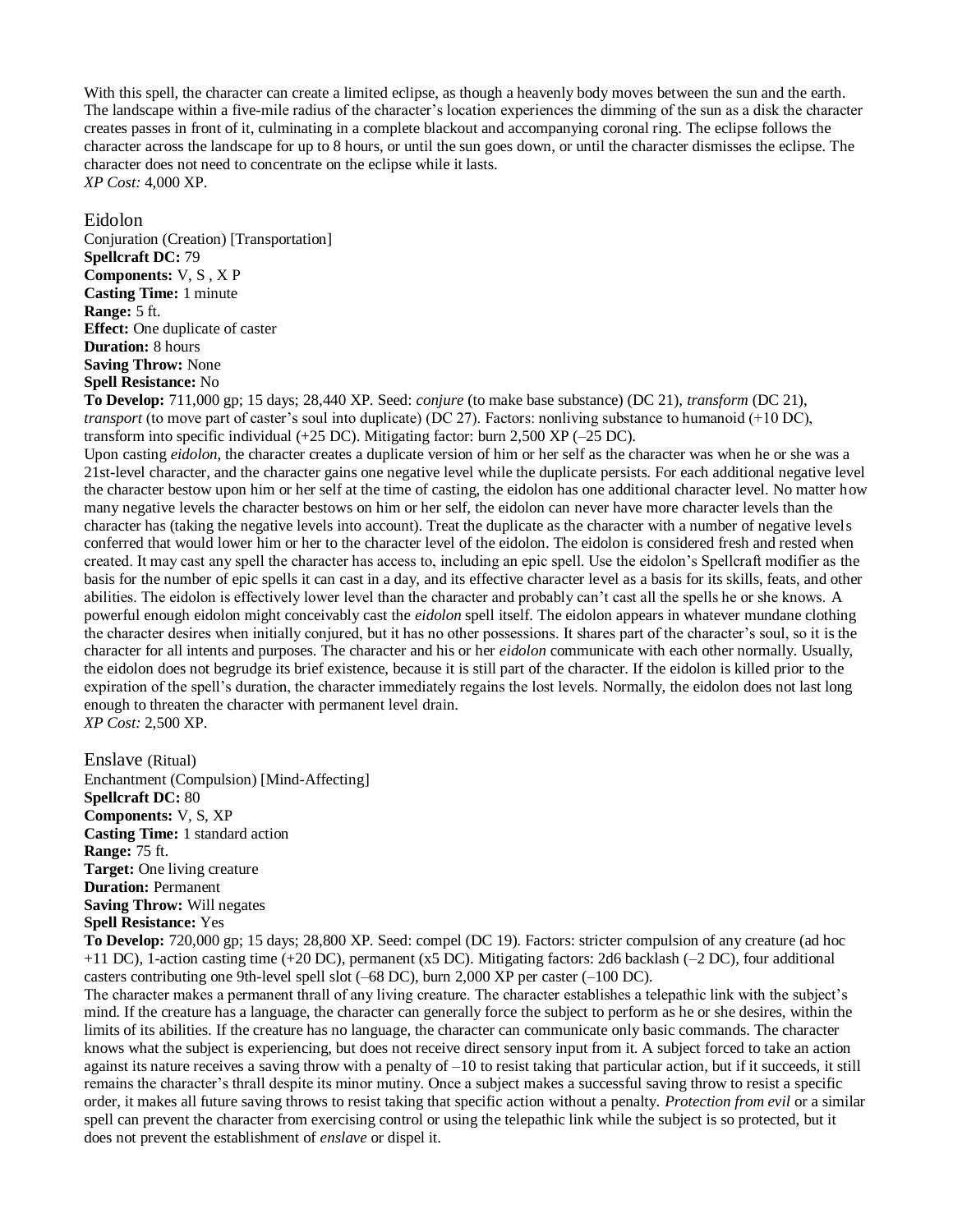#### *XP Cost:* 2,000 XP.

Epic Counterspell Abjuration **Spellcraft DC:** 69 **Components:** V, S **Casting Time:** 1 standard action **Range:** 300 ft. **Target:** One creature or object **Duration:** Instantaneous **Saving Throw:** None **Spell Resistance:** No **To Develop:** 621,000 gp; 13 days; 24,840 XP. Seed: *dispel* (DC 19). Factors: +30 to dispel check (+30 DC), 1-action casting time (+20 DC). To use *epic counterspel*l, select an opponent as the target. The character does this by readying an action, electing to wait to

complete his or her action until the opponent tries to cast a spell (the character may still move his or her speed, because readying a counterspell is a standard action). If the target tries to cast a spell, make a dispel check: Roll d20+40 against a DC of 11 + the foe's caster level. If the check is successful, the character's spell negates the foe's spell.

Epic Mage Armor Conjuration (Creation) [Force] **Spellcraft DC:** 46 **Components:** V, S **Casting Time:** 1 minute **Range:** Touch **Target:** Creature touched **Duration:** 24 hours (D) **Saving Throw:** Will negates (harmless) **Spell Resistance:** Yes (harmless)

**To Develop:** 414,000 gp; 9 days; 16,560 XP. Seed: *armor* (DC 14). Factor: +16 additional armor bonus (+32 DC). An invisible but tangible field of force surrounds the subject of *epic mage armor,* providing a +20 armor bonus to Armor Class. Unlike mundane armor, *epic mage armor* entails no armor check penalty, arcane spell failure chance, or speed reduction. Because *epic mage armor* is made of force, incorporeal creatures can't bypass it the way they do normal armor.

Epic Repulsion Abjuration **Spellcraft DC:** 52 **Components:** V, S **Casting Time:** 10 minutes **Range:** Touch **Target:** Object or creature touched **Duration:** Permanent **Saving Throw:** None **Spell Resistance:** Yes **To Develop:** 468,000 gp; 10 days; 18,720 XP. Seed: *ward* (DC 14). Factor: permanent 5 DC). Mitigating factor: increase casting time by 9 minutes (–18 DC). The character can create a permanent ward against a specific creature type. Any creature of the specified type cannot attack

or touch the warded creature or object. The protection ends if the warded creature makes an attack against or intentionally moves to within 5 feet of a specified creature. Spell resistance can allow a creature to overcome this protection and touch the warded creature.

Epic Spell Reflection Abjuration **Spellcraft DC:** 68 **Components:** V, S , X P **Casting Time:** 41 days, 11 minutes **Range:** Touch **Target:** Object or creature touched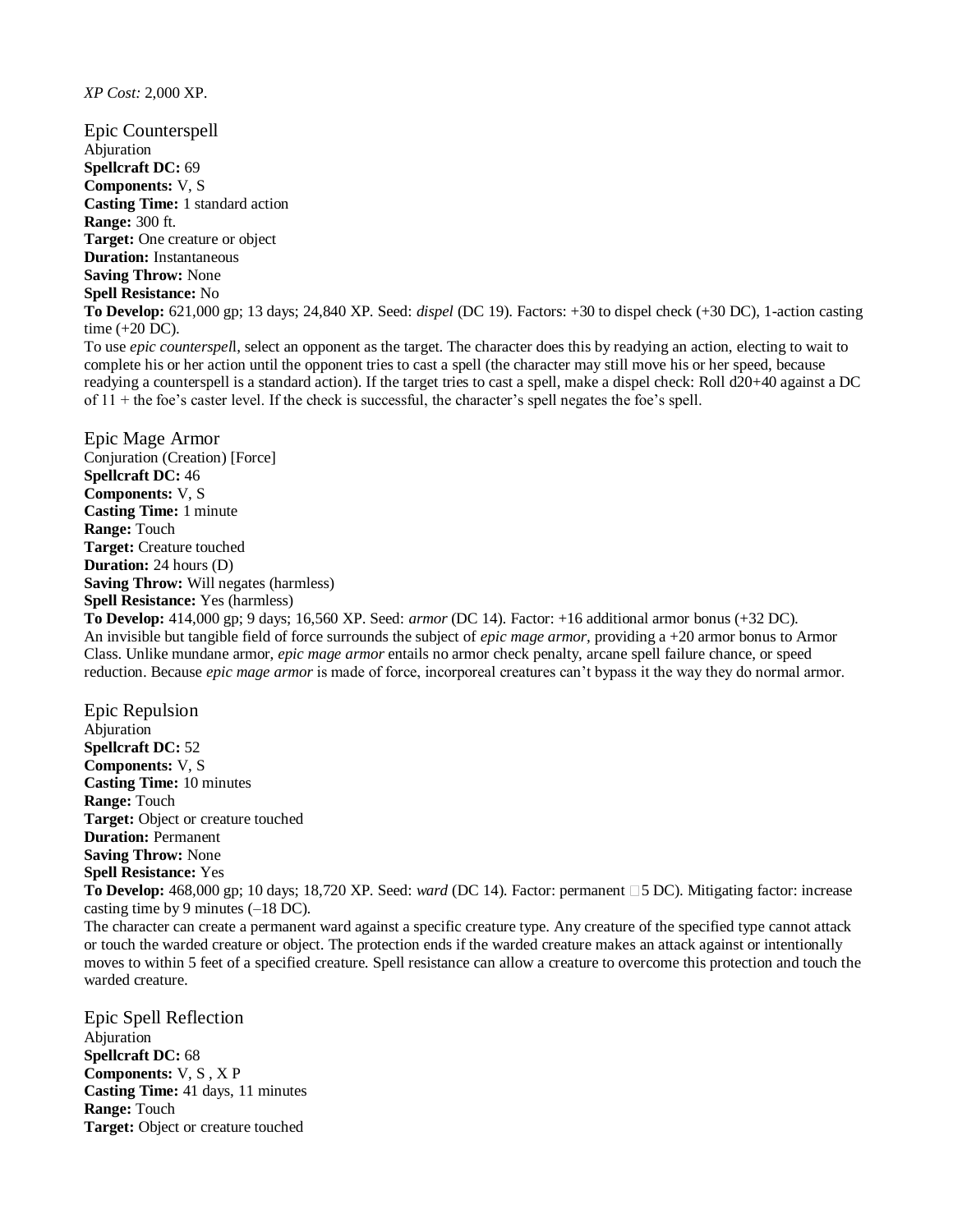**Duration:** Permanent **Saving Throw:** None **Spell Resistance:** Yes

**To Develop:** 630,000 gp; 13 days; 25,200 XP. Seed: reflect (DC 27). Factors: reflect up to 9th-level spells (+160 DC), change range to touch  $(+2 \text{ DC})$ , permanent (x5 DC). Mitigating factors: increase casting time by 10 minutes  $(-20 \text{ DC})$ , increase casting time by 41 days (–82 DC), 20d6 backlash (–20 DC), six additional casters contributing one 8th-level spell slot (–90 DC), burn 9,500 XP per caster (–665 DC).

The character can create a permanent ward against all spells of 1st through 9th level that target the subject. These spells are reflected back on the caster. Spells that affect an area are not affected by this spell. *XP Cost:* 9,500 XP.

Eternal Freedom Abjuration **Spellcraft DC:** 150 **Components:** V, S, Ritual, XP **Casting Time:** 1 minute **Range:** Touch **Target:** Touched creature or object of 2,000 lb. or less **Duration:** Permanent **Saving Throw:** Will negates **Spell Resistance:** Yes

**To Develop:** 1,350,000 gp; 27 days; 54,000 XP. Seed: *ward* (DC 14). Factors: specific protections *entangle* (+0 DC), *hold monster* (+8 DC), *hold person* (+4 DC), *imprisonment* (+16 DC), paralysis (ad hoc +6 DC), petrification (ad hoc +6 DC),  $sleep$  (+0 DC), *slow* (+4 DC), stunning (ad hoc +6 DC), *temporal stasis* (+16 DC), and *web* (+4 DC); permanent  $\Box$ 5 DC). Mitigating factors: ten additional casters contributing 9th-level spell slots (–170 DC), burn 10,000 XP (–100 DC). The subject becomes permanently immune to the following specific spells, effects, and spell-like abilities: *entangl*e, *hol*d, *imprisonmen*t, paralysis, petrification, *slee*p, *slo*w, stunning, *temporal stasi*s, and *we*b. This is a ritual spell requiring ten other spellcasters, each of whom must contribute an unused 9th-level spell slot to the casting. *XP Cost:* 10,000 XP.

Greater Spell Resistance Transmutation **Spellcraft DC:** 45 **Components:** V, S, Ritual **Casting Time:** 1 minute **Range:** Touch **Target:** Creature touched **Duration:** 20 hours **Saving Throw:** Will negates (harmless) **Spell Resistance:** Yes (harmless) **To Develop:** 405,000 gp; 9 days; 16,200 XP. Seed: *fortify* (DC 27). Factor: +10 additional SR (+40 DC). Mitigating factor: two additional casters contributing 6th-level spell slots (–22 DC). The character grants the subject touched spell resistance 35 until the duration expires. The spell resistance granted does not

stack, but overlaps with, any previous spell resistance. This is a ritual spell, requiring two other spellcasters, each of whom must contribute an unused 6th-level spell slot to the casting.

Greater Ruin Transmutation **Spellcraft DC:** 59 **Components:** V, S , X P **Casting Time:** 1 standard action **Range:** 12,000 ft. **Target:** One creature, or up to a 10-foot cube of nonliving matter **Duration:** Instantaneous **Saving Throw:** Fortitude half **Spell Resistance:** Yes **To Develop:** 531,000 gp; 11 days; 21,240 XP. Seed: *destroy* (DC 29). Factors: increase damage to 35d6 (+30 DC), 1-action casting time (+20 DC).Mitigating factor: burn 2,000 XP (–20 DC).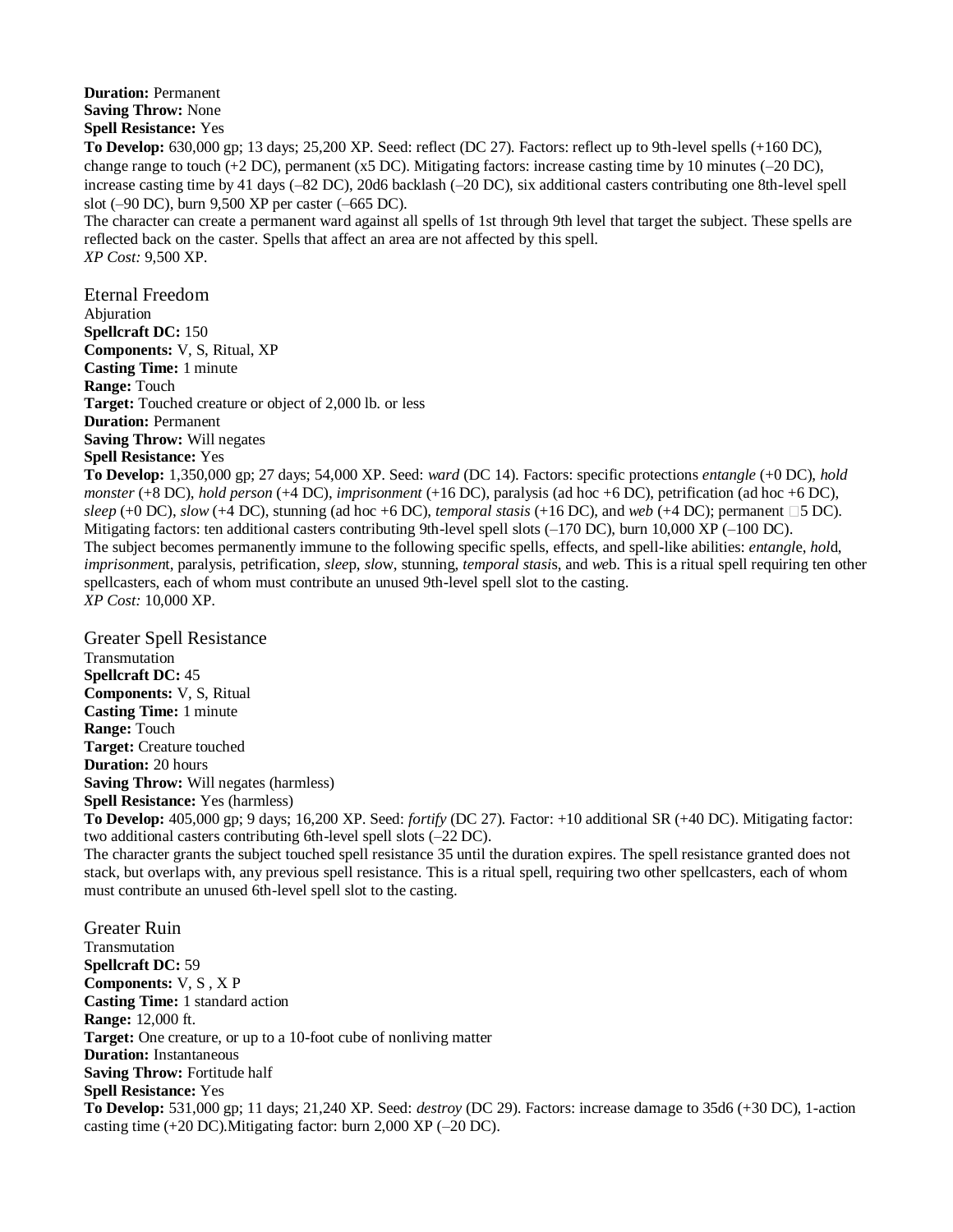The character deals 35d6 points of damage to a single target within range and line of sight. If the target is reduced to  $-10$  hit points or less (or a construct, object, or undead is reduced to 0 hit points), it is utterly destroyed as if disintegrated. Only a trace of fine dust remains. *XP Cost:* 2,000 XP.

Hellball

Evocation [Acid, Fire, Electricity, Sonic] **Spellcraft DC:** 90 **Components:** V, S , X P **Casting Time:** 1 standard action **Range:** 300 ft. **Area:** 40-ft.-radius spread **Duration:** Instantaneous **Saving Throw:** Reflex half **Spell Resistance:** Yes

**To Develop:** 810,000 gp; 17 days; 32,400 XP. Seed: *energy* (deals 10d6 each of acid, fire, electricity, sonic) (DC 76). Factors: double base area (+6 DC), 1-action casting time (+20 DC). Mitigating factors: 10d6 backlash (–10 DC), burn 200 XP (–2 DC).

A *hellball* deals 10d6 points of acid damage, 10d6 points of fire damage, 10d6 points of electricity damage, and 10d6 points of sonic damage to all creatures within the area. Unattended objects also take this damage. The character takes 10d6 points of damage upon casting (in addition to burning 200 XP). The character points his or her finger and determine the range (distance and height) at which the *hellball* is to detonate. A sun-bright, fist-sized globe of energy streaks forth and, unless it impacts a material body or solid barrier prior to attaining the indicated range, expands into its full area. *XP Cost: 2*00 XP.

Kinetic Control Abjuration **Spellcraft DC:** 100 **Components:** V, S **Casting Time:** 1 minute **Range:** Personal; touch **Target:** You; creature or object touched **Duration:** 12 hours or until discharged

**To Develop:** 927,000 gp; 19 days; 37,080 XP. Seeds: *ward* (5 points against bludgeoning and piercing) (DC 14), *reflect* (DC 27). Factors: also against slashing (+4 DC), additional 15 points of protection (+30 DC), contingent reflection of damage on creature touched (+25 DC).

Once a character has cast this spell, he or she can absorb, store, and redirect the energy contained in any physical (melee or ranged) attack. The character absorbs 20 points of each separate slashing, bludgeoning, and piercing attack made against him or her, saving it for later. A character can absorb up to 150 points of damage in this fashion; however, if the stored damage is not discharged prior to reaching the 150-point limit, the spell automatically discharges, dealing the 150 points of damage to the character. The character keeps track of the number of points of damage he or she has absorbed (the character doesn't have to keep track of the type of damage). At any time during the spell's duration, the character can make a touch attack against another creature or object. If successful, the character deals the target some or all (character's choice) of the points of damage he or she has stored. The damage delivered is considered bludgeoning damage. A character can absorb and discharge damage any number of times during the spell's duration, so long as the character doesn't absorb more than 150 points at a time. When the spell expires, any stored damage the character has not redirected is discharged into the character.

Let Go of Me Transmutation **Spellcraft DC:** 43 **Components:** None **Casting Time:** 1 free action **Range:** Touch (see text) **Target:** One creature or force grappling you **Duration:** Instantaneous **Saving Throw:** Fortitude half **Spell Resistance:** Yes **To Develop:** 387,000 gp; 8 days; 15,480 XP. Seed: *destroy* (DC 29). Factors: quickened (+28 DC), no verbal or somatic components (+4 DC). Mitigating factors: limited circumstance (ad hoc –8 DC), 10d6 backlash (–10 DC).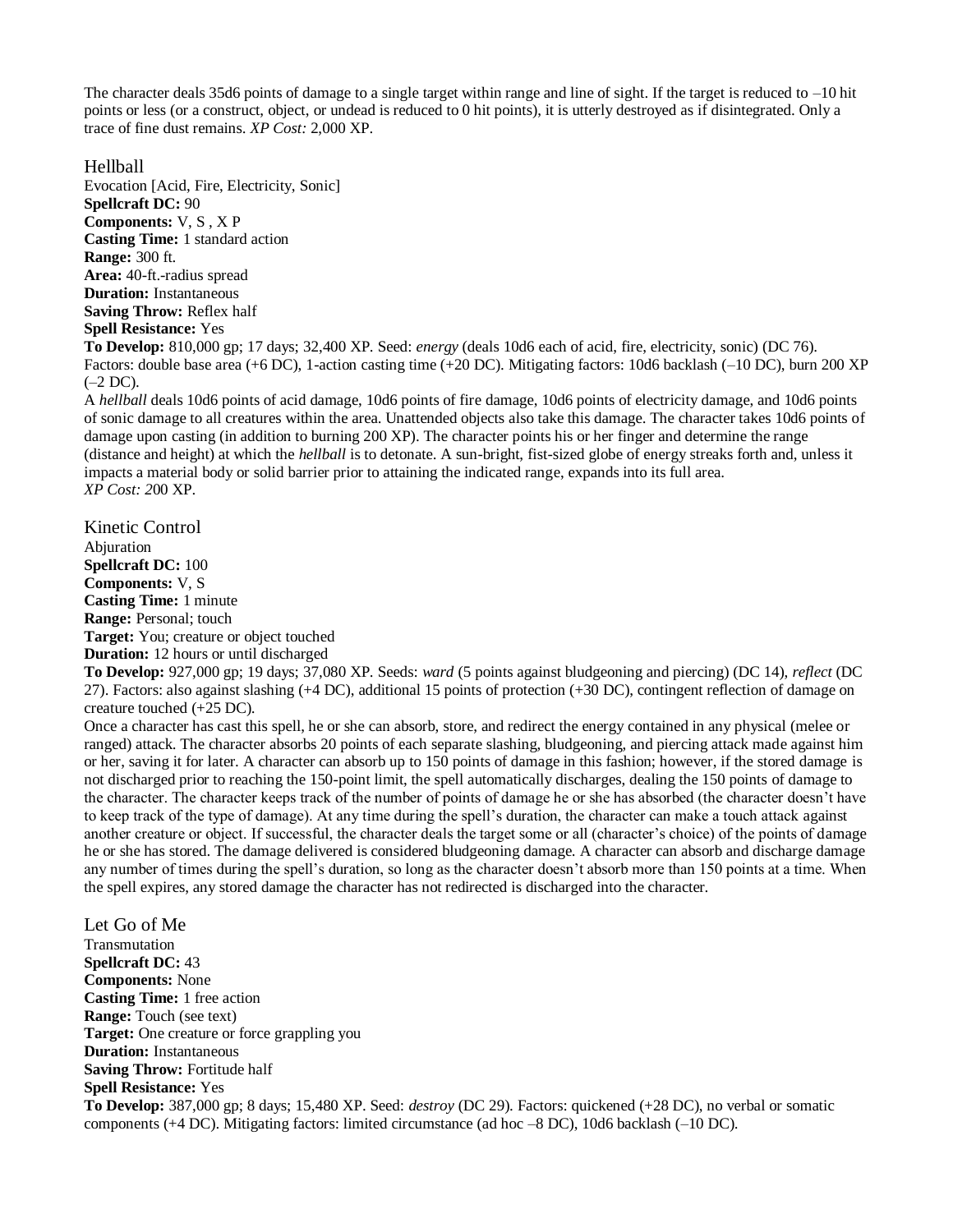The character deals 20d6 points of damage to any creature grappling him or her. The damage dealt is of no particular type or energy—it is a purely destructive impulse. If grappled by a magical force the force is automatically destroyed.

Living Lightning Evocation [Electricity] **Spellcraft DC:** 140 **Components:** None **Casting Time:** 1 standard action **Range:** 300 ft. or 150 ft. **Area:** A bolt 5 ft. wide by 300 ft. long, or 10 ft. wide by 150 ft. long **Duration:** Instantaneous **Saving Throw:** Reflex half **Spell Resistance:** Yes

**To Develop:** 1,260,000 gp; 26 days; 50,400 XP. Seeds: *life* (DC 27), *energy* (DC 19). Factors: 1-action casting time (+20 DC), no verbal or somatic components (+4 DC), giving life to a spell (ad hoc x2 DC).

The character develops a spell that he or she can cast; thereafter, the spell can effectively "cast itself." When the character casts the spell, a stroke of energy deals 10d6 points of electricity damage to each creature within the spell's area. *Living lightning* follows all the standard rules for epic spell casting when the character casts it. *Living lightning* is sentient and generally friendly toward the character. It has the character's mental ability scores, but it has no physical ability scores. It senses the world through the character's senses and communicates with him or her by thought. As a self-triggering spell, it isn't truly alive but is a fragment of the character's personality. It cares little for the world around it, but at the character's urging (and sometimes at its own discretion) it casts itself at his or her foes. Casters who prepare spells before casting must prepare *living lightning* normally in order for it to cast itself. When the spell casts itself, it acts on the character's initiative but does not count against his or her own actions in the round. The character cannot simultaneously cast *living lightning*  while it is casting its own effect, even if it has been prepared more than once. *Living lightning* uses up one of the character's epic spell slots for the day whenever it casts itself. When the character has used up all his or her epic spell slots for the day (or has cast all his or her prepared *living lightning* spells, if a caster who must prepare spells), *living lightning* becomes quiescent. It remains so until the character has rested to regain his or her epic spell slots for the next day.

Lord of Nightmares Conjuration (Summoning) **Spellcraft DC:** 50 **Components:** V, S, X P **Casting Time:** 1 standard action **Range:** 75 ft. **Effect:** One summoned creature **Duration:** 20 rounds **Saving Throw:** None **Spell Resistance:** No

**To Develop:** 450,000 gp; 9 days; 18,000 XP. Seed: *summon* (DC 14). Factors: summon CR 31 creature (+58 DC), allow creature to possess body and act at its own discretion (ad hoc  $-20$  DC), 1-action casting time (+20 DC). Mitigating factors: 12d6 backlash (–12 DC), burn 1,000 XP (–10 DC).

The character is possessed by a dream larva. For 20 rounds, the dream larva's body physically replaces the character's, though the dream larva has the character's equipment. The dream larva is free to call on all its own powers and abilities, or use the character's equipment. The character's consciousness and physical form are suppressed for the duration of the possession. The character has no way to dismiss the spell, communicate, or otherwise maintain awareness once possession has commenced. The dream larva, temporarily freed from its imprisonment in some distant nightmare, will attempt to slay and incapacitate any creature it can see or find, whether it is a friend or foe of the caster. Casting *lord of nightmares* entails some risk for the caster, since it's unknown what a dream larva might do over the course of 20 rounds. The larva will dispatch all enemies it can find before turning to its own concerns. Sometimes a dream larva will attempt to place itself in a dangerous or precarious situation prior to the end of the spell, leaving the caster to extricate him or herself. If the dream larva is slain during the duration of the spell, the character's consciousness is instantly restored to aware-ness within his or her own body. The character's condition remains what it was when he or she completed casting *lord of nightmare*s, regardless of what damage the dream larva received. However, magic item charges used, potions consumed, and other physical resources used up by the dream larva are permanent.

*XP Cost:* 1,000 XP.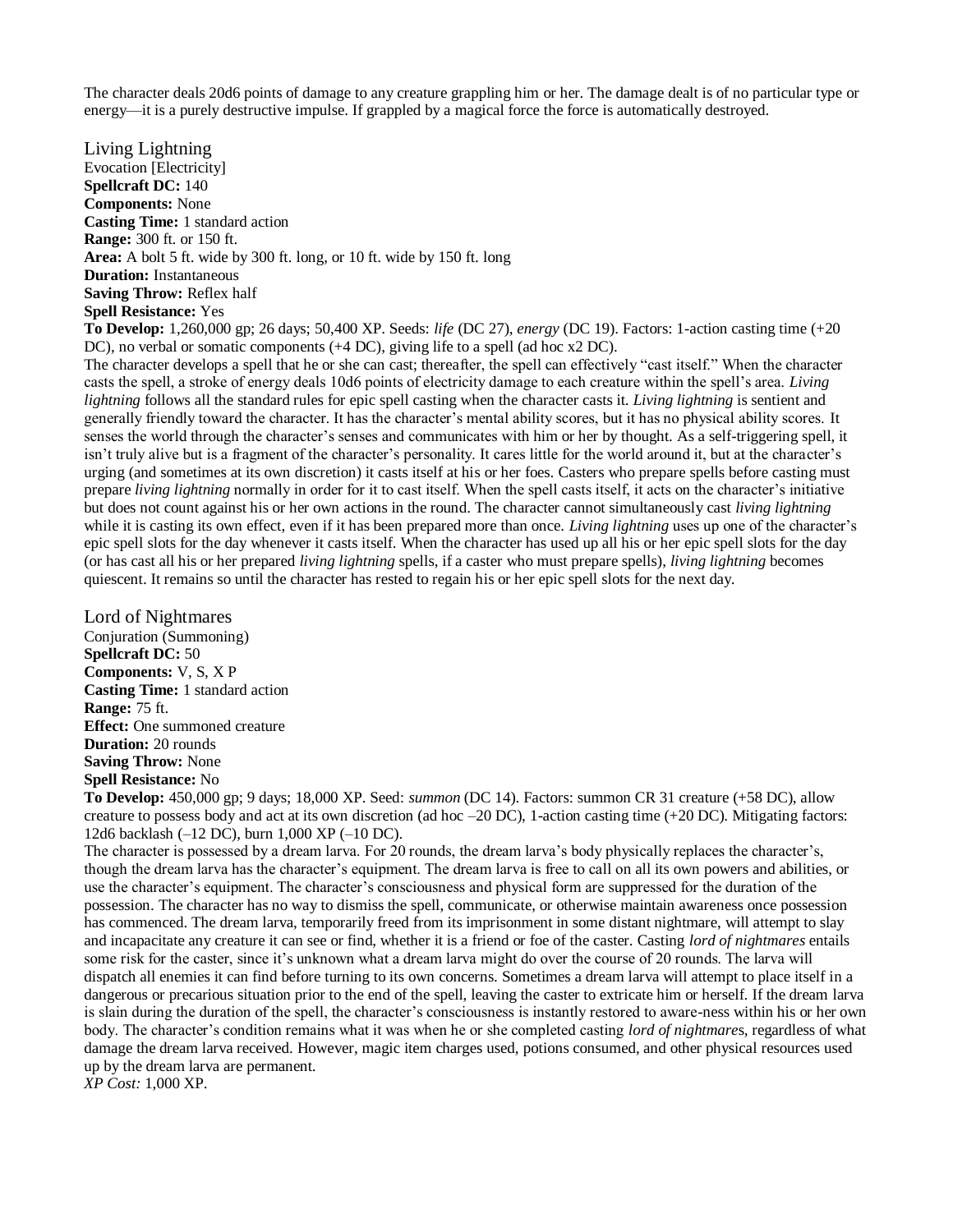Mass Frog Transmutation **Spellcraft DC:** 55 **Components:** V, S **Casting Time:** 1 standard action **Range:** 300 ft. **Area:** 40-ft.-radius hemisphere **Duration:** Permanent **Saving Throw:** Fortitude negates **Spell Resistance:** Yes **To Develop:** 495,000 gp; 10 days; 19,800 XP. Seed: *transform* (DC 21). Factors: change target to area of 20-ft. hemisphere  $(+10 \text{ DC})$ , increase area by 100%  $(+4 \text{ DC})$ , 1 action casting time  $(+20 \text{ DC})$ . This epic spell turns all Medium or smaller creatures in the area into frogs. The transformed creatures retain their mental faculties, including personality, Intelligence, Wisdom, and Charisma scores, level and class, hit points (despite any change in Consitution score), alignment, base attack bonus, base save bonuses, extraordinary abilities, spells, and spell-like abilities, but

not supernatural abilities. They assume the physical characteristics of frogs, including natural size and Strength, Dexterity, and Constitution scores. (Use the statistics for the toad.) All the creatures' equipment drops to the ground upon transformation.

Momento Mori Necromancy [Death] **Spellcraft DC:** 86 **Components:** None **Casting Time:** 1 quickened action **Range:** 300 ft. **Target:** One living creature **Duration:** Instantaneous **Saving Throw:** Fortitude partial (see text) **Spell Resistance:** Yes

**To Develop:** 774,000 gp; 16 days; 30,960 XP. Seed: *slay* (DC 25). Factor: increase to 160 HD (+8 DC), quickened (+28 DC), no verbal or somatic components (+4 DC), +10 to DC of subject's save (+20 DC).

As a free action that counts as a quickened spell, the character wills the target dead without a word or gesture. The character's thought snuffs out the life force of a living creature of 160 or fewer HD, killing it instantly. The subject is entitled to a Fortitude saving throw (DC 30 + relevant ability modifier) to have a chance of surviving the attack. If the save is successful, the target instead takes 3d6+20 points of damage.

Mummy Dust Necromancy [Evil] **Spellcraft DC:** 35 **Components:** V, S ,M, XP **Casting Time:** 1 standard action **Range:** Touch **Effect:** Two 18-HD mummies **Duration:** Instantaneous **Saving Throw:** None **Spell Resistance:** No **To Develop:** 315,000 gp; 7 days; 12,600 XP. Seed: *animate dead* (DC 23). Factors: 1-action casting time (+20 DC). Mitigating factors: burn 400 XP ( $-4$  DC), expensive material component (ad hoc  $-4$  DC). When the character sprinkles the dust of ground mummies in conjunction with casting *mummy dus*t, two Large 18-HD

mummies (see below) spring up from the dust in an area adjacent to the character. The mummies follow the character's every command according to their abilities, until they are destroyed or the character loses control of them by attempting to control more Hit Dice of undead than he or she has caster levels.

*Material Component:* Specially prepared mummy dust (10,000 gp).

*XP Cost:* 2,000 XP.

Mummy, Advanced: CR 8; Large undead; HD 18d12+3; hp 120; Init -1; Spd 20 ft.; AC 20, touch 8, flat-footed 20; Base Atk +9; Grp +24; Atk +20 melee (1d8+16 plus mummy rot); Full Atk +20 melee (1d8+16 plus mummy rot); Space/Reach 10 ft./10 ft.; SA Despair, mummy rot; SQ Damage reduction 5/–, darkvision 60 ft., undead traits, vulnerability to fire; AL LE; SV Fort +8, Ref +7, Will +13; Str 32, Dex 8, Con --, Int 6, Wis 14, Cha 15. *Skills and Feats:* Hide -5, Listen +9, Move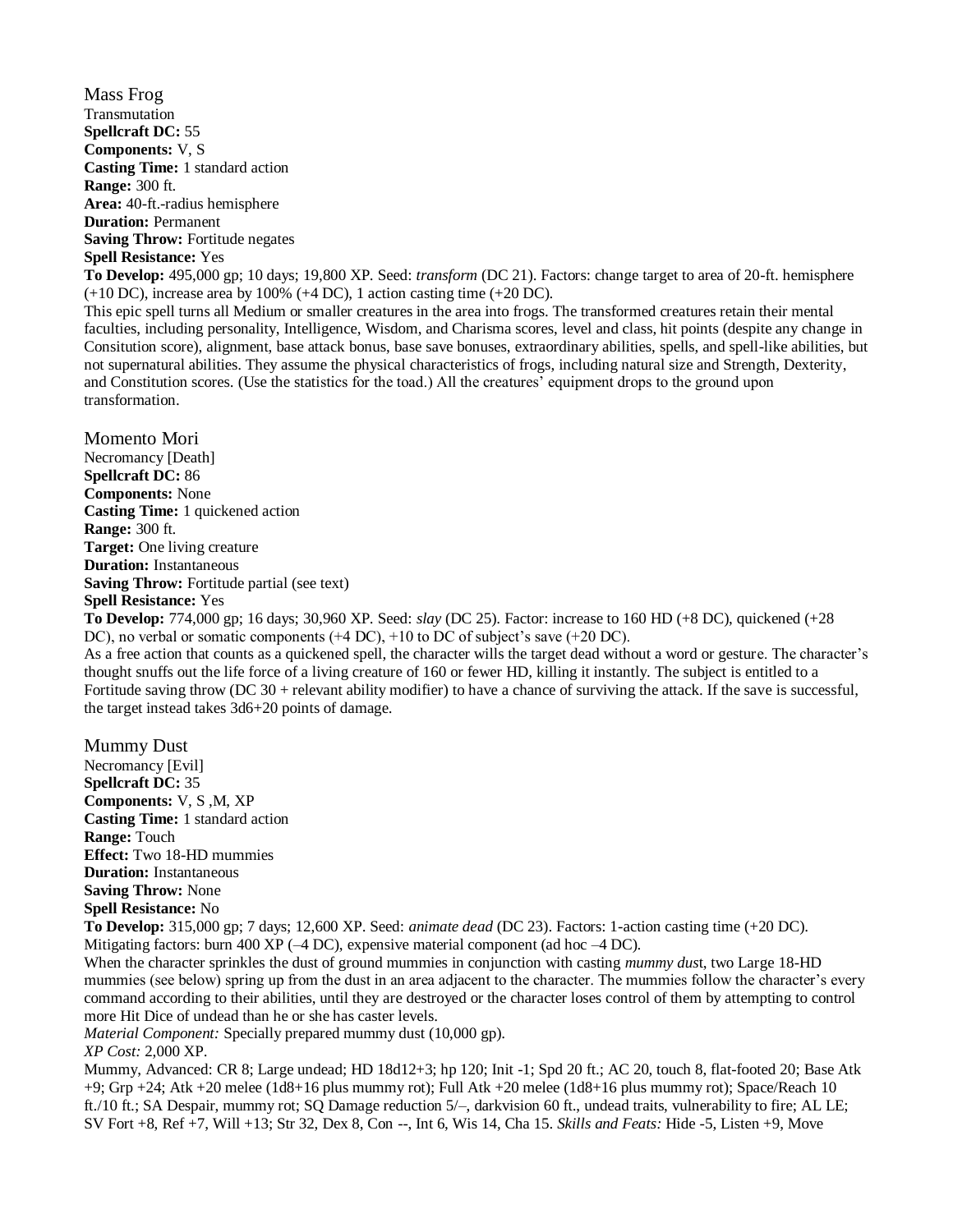Silently +10, Spot +9; Alertness, Blind-Fight, Great Fortitude, Lightning Reflexes, Power Attack, Toughness, Weapon Focus (slam).

Despair (Su): At the sight of a mummy, the viewer must succeed at a Will save (DC 21), or be paralyzed with fear for 1d4 rounds. Whether or not the save is successful, that creature cannot be affected again by that mummy's despair ability for one day. Mummy Rot (Su): Supernatural disease—slam, Fortitude save (DC 21), incubation period 1 minute; damage 1d6 Con and 1d6 Cha. The save DC is Charisma-based. Unlike normal diseases, mummy rot continues until the victim reaches Constitution 0 (and dies) or is cured as described below. Mummy rot is a powerful curse, not a natural disease. A character attempting to cast any conjuration (healing) spell on a creature afflicted with mummy rot must succeed on a DC 20 caster level check, or the spell has no effect on the afflicted character. To eliminate mummy rot, the curse must first be broken with *break enchantment* or *remove curse* (requiring a DC 20 caster level check for either spell), after which a caster level check is no longer necessary to cast healing spells on the victim, and the mummy rot can be magically cured as any normal disease. An afflicted creature who dies of mummy rot shrivels away into sand and dust that blow away into nothing at the first wind.

Nailed to the Sky Conjuration [Teleportation] **Spellcraft DC:** 62 **Components:** V, S ,XP **Casting Time:** 1 standard action **Range:** 300 ft. **Target:** Creature or object weighing up to 1,000 lb. **Duration:** Instantaneous **Saving Throw:** Will negates **Spell Resistance:** Yes

**To Develop:** 558,000 gp; 12 days; 22,320 XP. Seeds: *foresee* (to preview endpoint of teleportation) (DC 17), *transport* (DC 27). Factors: unwilling target (+4 DC), increase range from touch (+4 DC), 1-action casting time (+20 DC). Mitigating factor: burn 1,000 XP (–10 DC).

*Nailed to the sky* actually places the target so far from the surface of the world and at such a speed that it keeps missing the surface as it falls back, so it enters an eternal orbit. Unless the target can magically fly or has some other form of nonphysical propulsion available, the target is stuck until someone else rescues it. Even if the target can fly, the surface is 2 to 4 hours away, assuming a *fly* spell, which allows a maximum speed of 720 feet per round while descending. The target may not survive that long. Depending on the world where *nailed to the sky* is cast, conditions so far from its surface may be deadly. Deleterious effects include scorching heat, cold, and vacuum. Targets subject to these conditions take 2d6 points of damage each from heat or cold and 1d4 points of damage from the vacuum each round. The target immediately begins to suffocate. *XP Cost:* 1,000 XP.

Origin of Species: Achaierai Conjuration (Creation, Healing) **Spellcraft DC:** 38 **Components:** V, S, DF, XP **Casting Time:** 100 days, 11 minutes **Range:** 0 ft. **Effect:** One constructed creature up to Medium (20 cu. ft.) **Duration:** Permanent **Saving Throw:** None **Spell Resistance:** No **To Develop:** 360,000 gp; 8 days; 14,400 XP. Seeds: conjure (DC 21), life (DC 27), fortify (DC 17). Factors: +4 HD (5 hp per

HD)  $(+20 \text{ DC})$ ,  $+6$  to natural AC  $(+12 \text{ DC})$ , add three more natural attacks (ad hoc  $+6 \text{ DC}$ ), add black cloud spell-like ability (+33 DC), add SR 19 (+15 DC), permanent (x5 DC). Mitigating factors: 50d6 backlash (–50 DC), increase casting time by 10 minutes (–20 DC), increase casting time by 100 days (–200 DC), burn 10,000 XP (–100 DC), eleven additional casters contributing 9th-level spell slots (–187 DC), ten additional casters contributing 8th-level spell slots (–150 DC), ten additional casters contributing 1st-level spell slots (–10 DC).

This spell creates a new creature: an achaierai. When first created, the achaierai is Medium, but it grows to Large size in 1d4 days. A created achaierai does not possess the treasure, culture, or specific knowledge of a normal achaierai. If released to be among its own kind, it quickly picks up achaierai traits and alignment. *XP Cost:* 10,000 XP.

**Peripety** Abjuration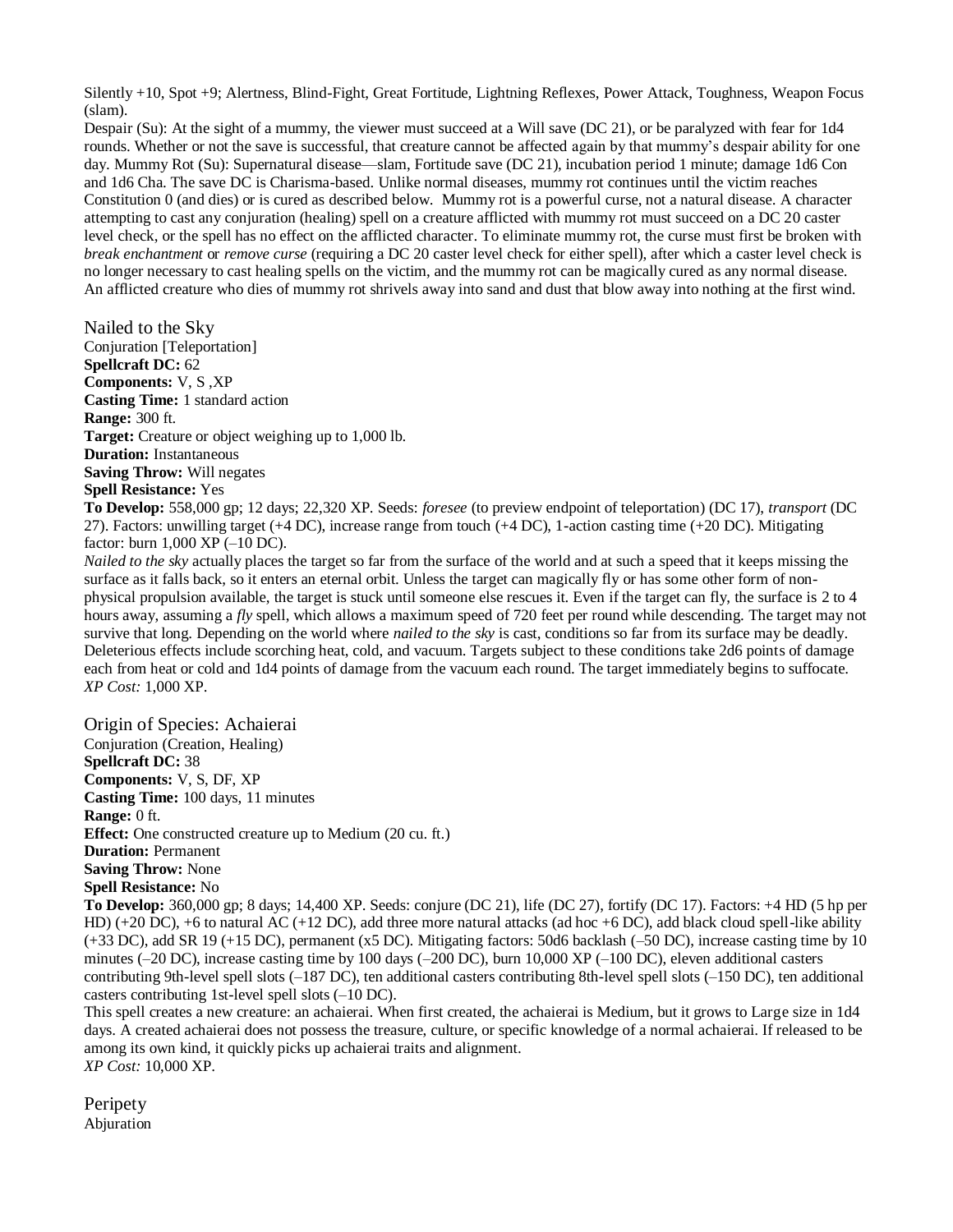**Spellcraft DC:** 27 **Components:** V, S **Casting Time:** 1 minute **Range:** Personal **Target:** You **Duration:** 12 hours **To Develop:** 243,000 gp; 5 days; 9,720 XP. Seed: *reflect* (DC 27). Ranged attacks targeted against the character rebound on the original attacker. Any time during the duration, five attacks are automatically reflected back on the original attacker; the character decides which attacks before damage is rolled. The

reflected attack rebounds on the attacker using the same attack roll. Once five attacks are so reflected, the spell ends.

Pestilence Conjuration, Necromancy **Spellcraft DC:** 104 **Components:** V, S, Ritual, XP **Casting Time:** 10 minutes **Range:** 0 ft. **Area:** 1,000-ft.-radius hemisphere **Duration:** Instantaneous **Saving Throw:** Fortitude negates **Spell Resistance:** Yes

**To Develop:** 936,000 gp; 19 days; 37,440 XP. Seed: afflict (DC 19). Factors: additional target type (plants) (+10 DC). change target to area (+10 DC), change 20-ft. radius to 1,000-ft. radius (+200 DC), disease effects (as per contagion spell) (ad hoc +21 DC). Mitigating factors: casting time increased by 9 minutes (–18 DC), two additional casters contributing epic spell slots (–38 DC), burn 10,000 XP (–100 DC).

When *pestilence* is successfully cast, a wave of illness radites outward from the site of the ritual, instantly infecting every living thing in the area with the debilitating disease known as slimy doom. Within 24 hours, everything in the area begins to show signs of rot and decay.

Each day that a victim fails a Fortitude save, it takes 1d4 points of temporary Constitution damage. If the victim then fails a second save, 1 point of that damage is permanent drain. If the victim succeeds at the first saving throw of the day on consecutive days, he or she has recovered from the disease. This magical form of the disease is not contagious and will not spread beyond those initially infected. Fruits and vegetables infected with slimy doom are unfit for consumption, as are disease-ridden livestock. This is a ritual spell requiring two other spellcasters, each of whom must expend an unused epic spell slot for the casting. The primary caster must also burn 10,000 XP. *XP Cost:* 10,000 XP.

Rain of Fire Evocation [Fire] **Spellcraft DC:** 50 **Components:** V, S **Casting Time:** 1 minute **Range:** 0 ft. **Area:** 2-mile-radius emanation **Duration:** 20 hours **Saving Throw:** Reflex negates (see text) **Spell Resistance:** Yes **To Develop:** 450,000 gp; 9 days; 18,000 XP. Seeds: *energy (fire)* (DC 19), *energy (weather)* (DC 19). Factor: change rain to wisps of flame (ad hoc +12 DC). This spell summons a swirling thunderstorm that rains fire rather than raindrops down on the character and everything within a two-mile radius of him or her. Everything caught unprotected or unsheltered in the flaming deluge takes 1 point of fire

damage each round. A successful Reflex save results in no damage, but the save must be repeated each round. Unless the ground is exceedingly damp, all vegetation is eventually blackened and destroyed, leaving behind a barren wasteland similar to the aftermath of a grass or forest fire. The fiery storm is stationary and persists even if the caster leaves.

Raise Island Conjuration (Creation) **Spellcraft DC:** 38 **Components:** V, S, XP, Ritual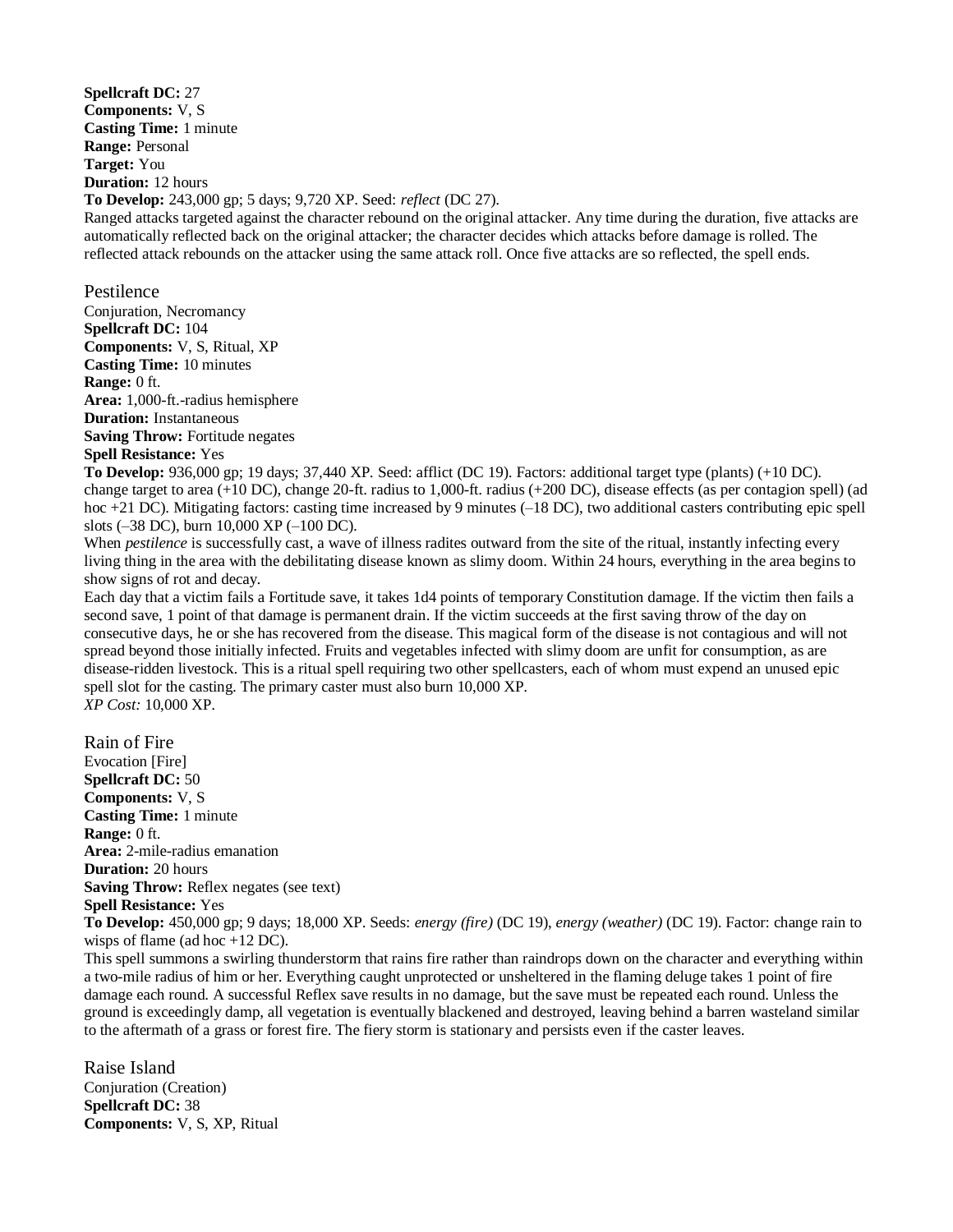#### **Casting Time:** 65 days, 11 minutes **Range:** 0 ft. **Area:** 100-ft.-radius hemispherical island **Duration:** Permanent **Saving Throw:** None **Spell Resistance:** No

**To Develop:** 360,000 gp; 8 days; 14,400 XP. Seed: conjure (DC 21). Factors: change area to 10-ft. radius, 30-ft. high cylinder (+2 DC), change radius to 100 ft. (+40 DC), change height to 1,000 feet (+133 DC), permanent (x5 DC). Mitigating factors: increase casting time by 10 minutes (–20 DC), increase casting time by 65 days (–130 DC), nineteen additional casters contributing epic spell slots (–361 DC), one additional caster contributing one 6th-level spell slot (–11 DC), burn 2,000 XP per epic caster (–400 DC), spell only works on liquid (ad hoc –20 DC).

The character can literally raise a new island from out of the sea, bringing to the surface a sandy or rocky but otherwise barren protrusion that is solid, stable, and permanently established. The island is roughly circular and about 200 feet in diameter. *Raise island* only works if the ocean is less than 1,000 feet deep where the spell is cast. *XP Cost:* 2,000 XP.

Ruin

**Transmutation Spellcraft DC:** 27 **Components:** V, S, X P **Casting Time:** 1 full round **Range:** 12,000 ft. **Target:** One creature, or up to a 10-foot cube of nonliving matter **Duration:** Instantaneous **Saving Throw:** Fortitude half **Spell Resistance:** Yes **To Develop:** 243,000 gp; 5 days; 9,720 XP. Seed: *destroy* (DC 29). Factor: reduce casting time by 9 rounds (+18 DC). Mitigating factor: burn 2,000 XP (–20 DC). The character deals 20d6 points of damage to a single target within range and line of sight. If the target is reduced to –10 hit points or less (or a construct, object, or undead is reduced to 0 hit points), it is utterly destroyed as if disintegrated. Only a trace of fine dust remains. *XP Cost:* 2,000 XP.

Safe Time Conjuration [Teleportation] **Spellcraft DC:** 64 **Components:** V, S **Casting Time:** 1 minute **Range:** Touch **Target:** You or creature touched **Duration:** Contingent until expended, then 1 round of safe time **Saving Throw:** None **Spell Resistance:** No

**To Develop:** 576,000 gp; 12 days; 23,040 XP. Seed: *transport* (DC 27). Factors: move to time stream (+8 DC), reduce static time to 1 round (ad hoc  $+4$  DC), activates when you would otherwise take 50 or more points of damage  $(+25$  DC). *Safe time* can move the character (or the target) out of harm's way by shunting him or her into a static time stream. Once cast, the spell remains quiescent and does not activate until the trigger conditions have been met. Each day it remains untriggered, it uses up an epic spell slot, even if you cast it on another creature. Once triggered, the spell is expended normally. When the character would otherwise be subject to any instantaneous effect that would deal him or her 50 or more points of damage, he or she is instead transported to a static time stream where time ceases to flow. The character's condition becomes fixed—no force or effect can harm him or her until 1 round of real time has passed. Thus, the character avoids the damage he or she would otherwise receive, but the character also misses out on one round of activity. To the character, no time passes at all, but to onlookers who are part of real time, the character stands frozen and fixed in space for 1 full round.

Soul Dominion Divination, Enchantment (Compulsion) [Mind-Affecting] **Spellcraft DC:** 72 **Components:** V, S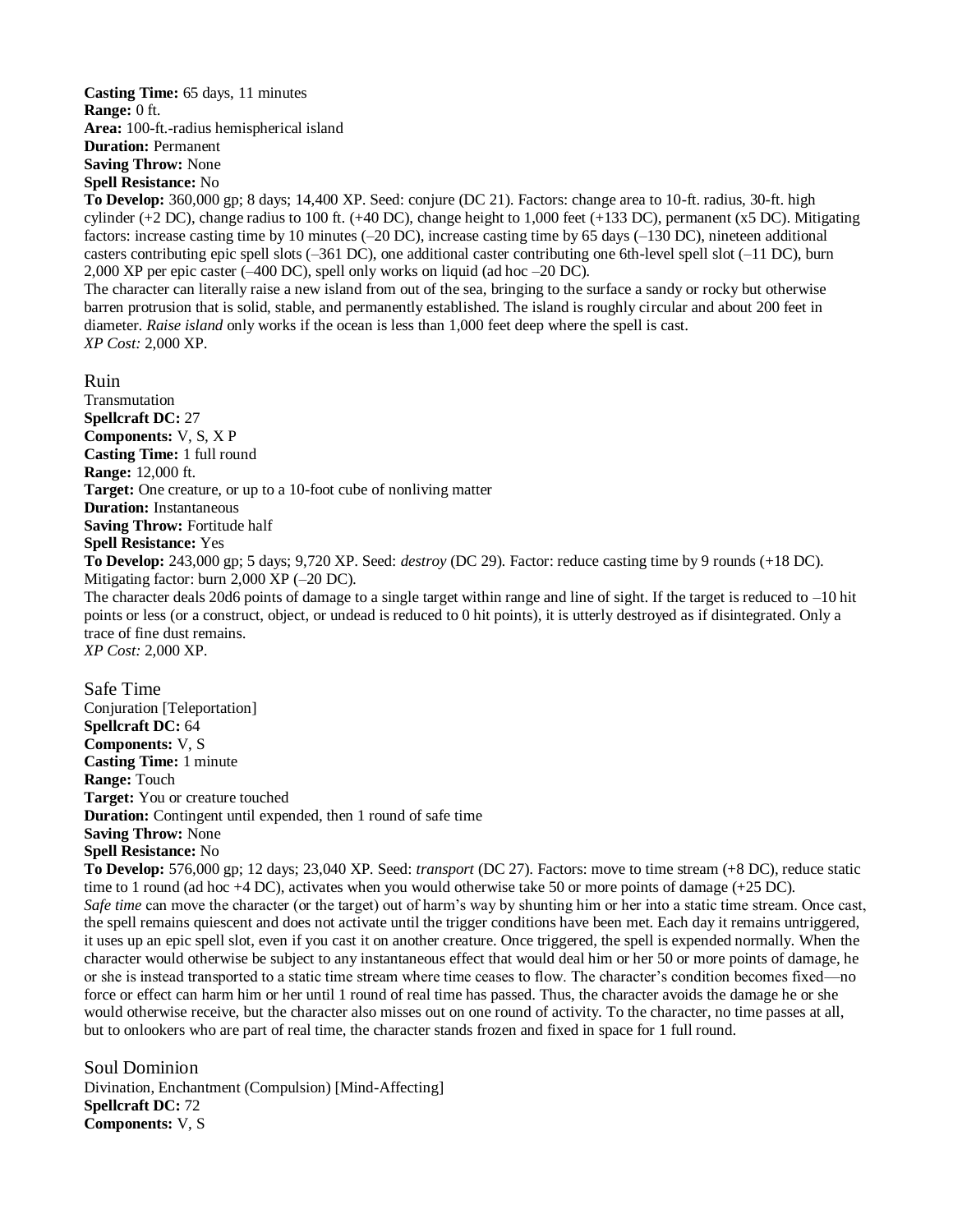**Casting Time:** 10 minutes **Range:** See text **Target:** One other living creature **Duration:** 20 minutes (D) **Saving Throw:** Will negates (see text) **Spell Resistance:** No

**To Develop:** 648,000 gp; 13 days; 25,920 XP. Seeds: *contact* (DC 23), *reveal* (DC 19), *compel* (DC 19). Factors: apply to all five senses (+8 DC), total compulsory control (+10 DC), stricter compulsion of any creature (ad hoc +11 DC). Mitigating factor: increase casting time by 9 minutes (–18 DC).

When a character casts this spell, he or she is temporarily able to take control of another sentient creature with whom the character is familiar (by meeting, observing, or successfully scrying the subject). The target receives a Will save, and if successful, prevents the character from making the telepathic connection. The target is aware of the attempted takeover as a strange, momentary tingling. If the Will save fails, the character is able to control the subject's body as if it were his or her own, hearing, seeing, feeling, smelling, and tasting everything the target senses. Once the character dismisses the spell or its duration ends, the target resumes control of its body, fully aware of all events that occurred, having been a helpless witness trapped inside its own body. The target knows the name and general nature of its possessor if it succeeds at an additional Will saving throw. A character cannot control undead or incorporeal creatures with *soul dominio*n.

Soul Scry Divination **Spellcraft DC:** 55 **Components:** V, S **Casting Time:** 10 minutes **Range:** See text **Target:** One other living creature **Duration:** 20 minutes (D) **Saving Throw:** Will negates **Spell Resistance:** No

**To Develop:** 495,000 gp; 10 days; 19,800 XP. Seeds: *contact* (DC 23), *reveal* (DC 19), *conceal* (DC 17). Factors: apply to all five senses (+8 DC), conceal detection (ad hoc +6 DC). Mitigating factor: increase casting time by 9 minutes ( $-18$  DC). When a character casts this spell, he or she is temporarily able to tap the consciousness of another sentient creature with whom the character is familiar (by meeting, observing, or successfully scrying the subject), experiencing everything he or she does with all five senses. The target receives a Will save, and if successful, prevents the character from making the telepathic connection. Whether the saving throw is successful or not, the target is unaware of the attempted intrusion. Once the subject is tapped, the character is able to hear, see, feel, smell, and taste everything the subject senses. The character cannot control the subject, however. The character can only see what the subject chooses to look at, and the character tastes something only if the subject eats or drinks it during the spell's duration. During this time, the character's own body remains in a trance-like state. If the subject takes damage, the character senses the injuries, although his or her own body does not actually suffer any ill effects. If the subject is knocked unconscious or killed, the spell immediately ends.

Spell Worm Enchantment (Compulsion) [Mind-Affecting] **Spellcraft DC:** 45 **Components:** V, S **Casting Time:** 1 standard action **Range:** 75 ft. **Target:** One living creature **Duration:** 20 hours or until completed **Saving Throw:** Will negates **Spell Resistance:** Yes

**To Develop:** 405,000 gp; 9 days; 16,200 XP. Seed: *compel* (DC 19). Factors: unobtrusive (ad hoc +6 DC), 1-action casting time (+20 DC).

On a failed save, the subject must spend a standard action each round abandoning his or her highest-level spell (or losing his or her highest-level unused spell slot). Each round, the subject eliminates another spell or spell slot, moving to lower-level spells once all the higher-level spells are gone. In the case of prepared spells, the subject decides which spells to abandon at each level. If the subject has more than one standard action allowed in the round, he or she may spend those actions as he or she desires. The subject doesn't realize the spells or spell slots are gone until he or she tries to cast a spell and finds it unavailable. Abandoning a spell slot or losing a spell is standard action, but it does not draw an attack of opportunity. It is a purely mental exercise not obvious to observers.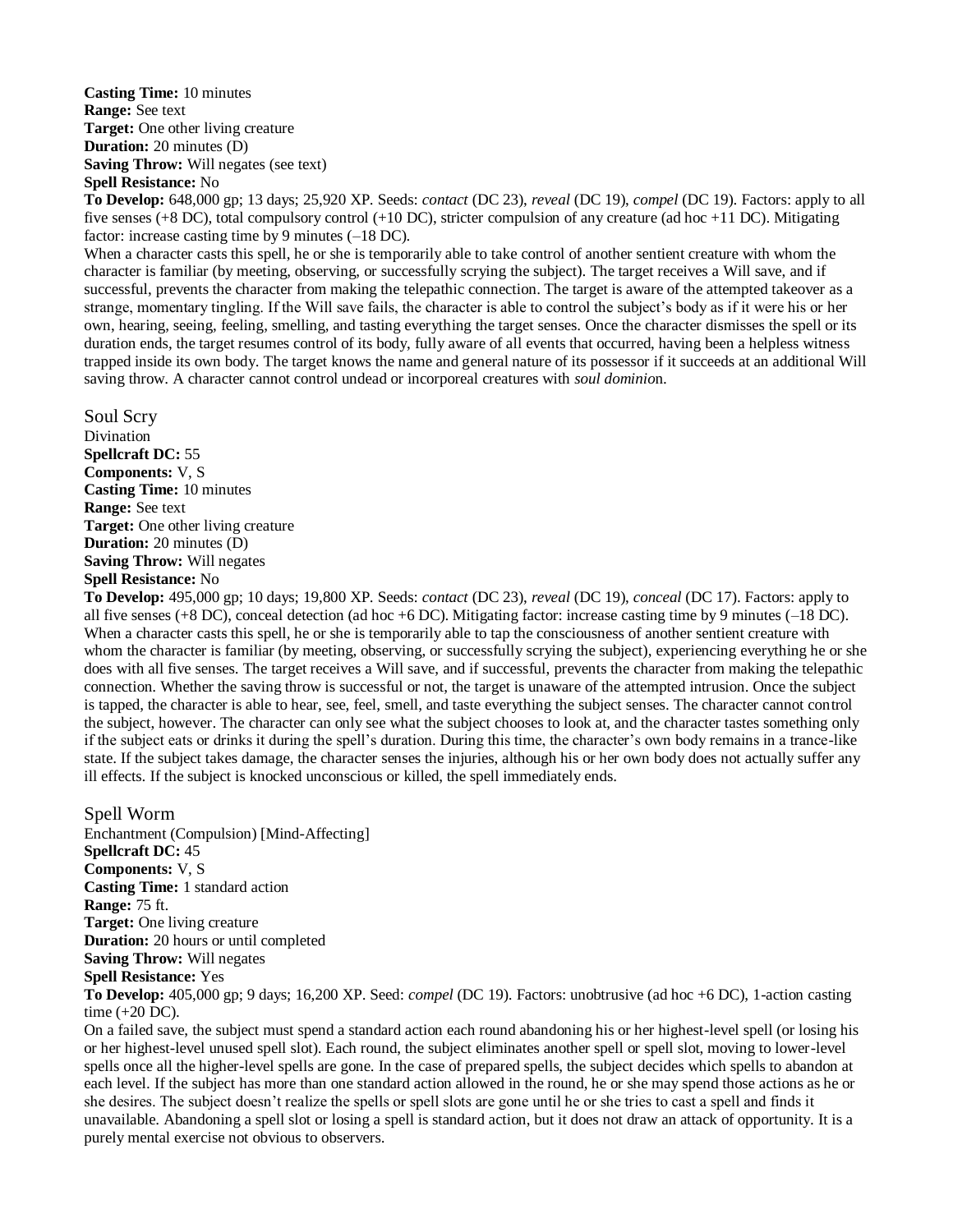Summon Behemoth Conjuration (Summoning) **Spellcraft DC:** 72 **Components:** V, S **Casting Time:** 1 standard action **Range:** 75 ft. **Effect:** Summoned creature **Duration:** 20 rounds (D) **Saving Throw:** None **Spell Resistance:** No **To Develop:** 648,000 gp; 13 days; 25,920 XP. Seed: *summon* (DC 14). Factors: summon CR 21 creature (DC +38), 1-action casting time (+20 DC). The character can summon a behemoth to attack his or her enemies. It appears where the character designates and acts immediately, on the character's turn. It attacks the character's opponents to the best of its ability. If the character can

communicate with the creature, he or she can direct it not to attack, to attack particular enemies, or to perform other actions. Summoned creatures act normally on the last round of the spell and disappear at the end of their turn.

Superb Dispelling Abjuration **Spellcraft DC:** 59 **Components:** V, S **Casting Time:** 1 standard action **Range:** 300 ft. **Target:** One creature or object **Duration:** Instantaneous **Saving Throw:** None **Spell Resistance:** No

**To Develop:** 531,000 gp; 11 days; 21,240 XP. Seed: *dispel* (DC 19). Factors: additional +30 to dispel check (+30 DC), 1 action casting time (+20 DC). Mitigating factor: 10d6 backlash (–10 DC). As *greater dispel magic*, except that the maximum bonus on the dispel check is +40, and the character takes 10d6 points of backlash damage.

Time Duplicate Conjuration [Teleportation] **Spellcraft DC:** 71 **Components:** V, S **Casting Time:** 1 free action **Effect:** You **Duration:** 1 round (see text) **Saving Throw:** None (harmless) **Spell Resistance:** None (harmless)

**To Develop:** 639,000 gp; 13 days; 25,560 XP. Seed: *transport* (to move future you back in time 1 round) (DC 27). Factors: move to time stream (+8 DC), stretch the base temporal effect (ad hoc +8 DC), quickened (+28 DC).

The character snatches him or her self from 1 round in the future, depositing this future self in an adjacent space as a free action that counts as a quickened spell. The character's future self is technically only a possible future self (the time stream is a maelstrom of multiple probabilities), but snatching that future self from 1 round in the future collapses probability, and the possible future becomes the definite future. The character and his or her future self are both free to act normally this round (the character has already used up the limit of one quickened spell per round, but his or her duplicate hasn't). The future self has all the resources the character has at the moment he or she finishes casting *time duplicat*e. Because the future self was previously only a possibility, his or her resources are not depleted as a result of whatever might occur this round (even if the character dies this round). Likewise, he or she doesn't have any special knowledge of what might occur during this round. Because the future self is still part of the time stream, the round it spends with the character is a round it misses in its own future. Because the chracter's future duplicate is also the character, the character misses the next round as well. He or she simply isn't there. Tampering with the time stream is a tricky business. Here is a round-by-round summary. *Round One:* The character casts *time duplicat*e, the future self from round two arrives, and both act normally.

*Round Two:* The future self—the character—gets snatched back in time to help the past self. During this round, there are no versions of the character present.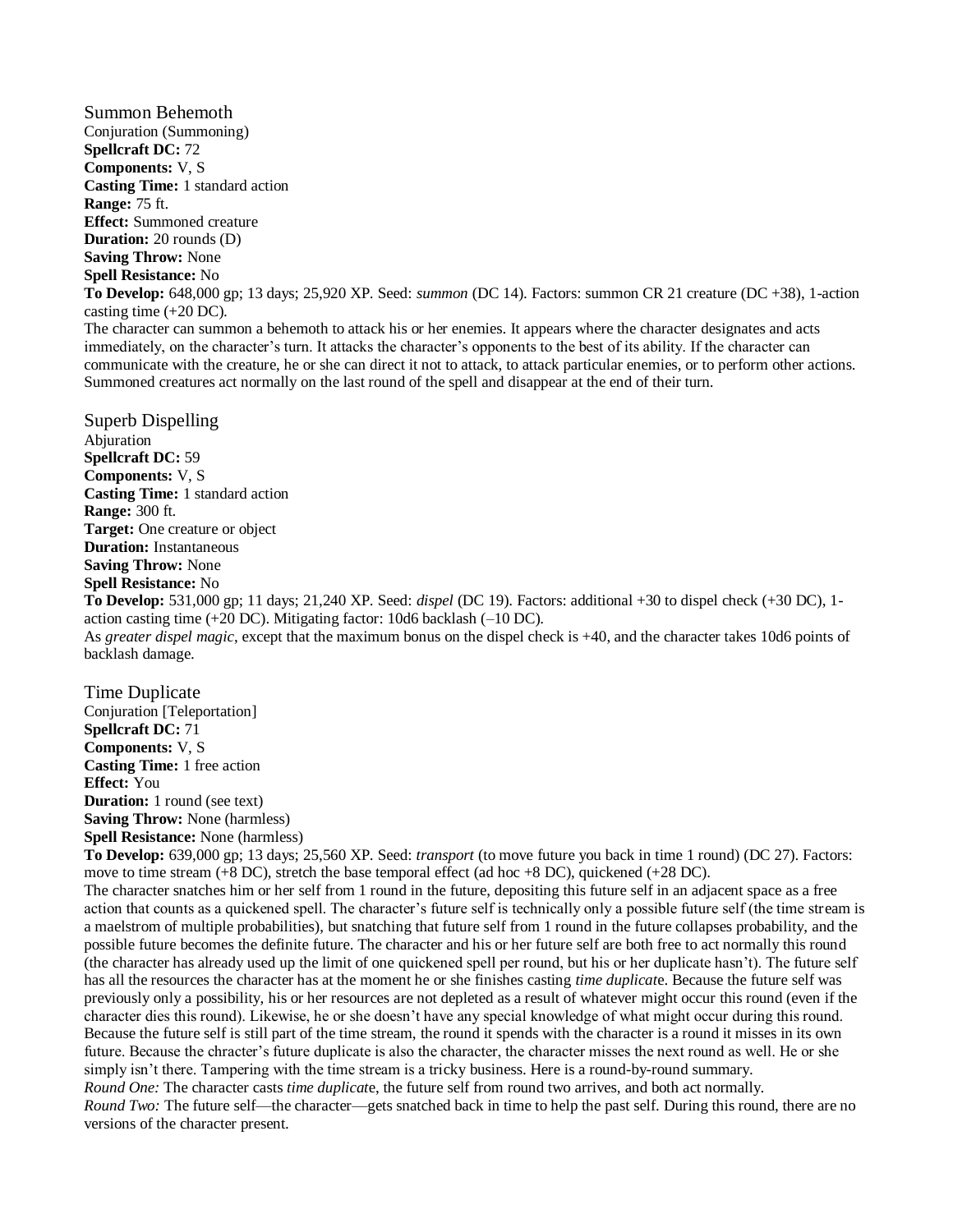*Round Three:* The character rejoins the time stream. The character arrives in the same location and condition that the future self ended with at the end of the first round. Any resources (spells, damage, staff charges) the future self used up in round one are gone for real. Record them now. Using this spell to snatch a single future self stretches time and probability to its limit; more powerful versions of *time duplicate* are not possible. A character cannot bring more than a single future version of him or her self back at one time, nor can a character snatch a version of him or her from farther in the future.

Vengeful Gaze of God Transmutation **Spellcraft DC:** 419 **Components:** V, S **Casting Time:** 1 standard action **Range:** 12,000 ft. **Target:** One creature, or up to a 10-foot cube of nonliving matter in line of sight **Duration:** Instantaneous **Saving Throw:** Fortitude half **Spell Resistance:** Yes **To Develop:** 3,771,000 gp; 76 days; 150,840 XP. Seed: *destroy* (DC 29). Factor: increase damage to 305d6 (+570 DC), 1 action casting time (+20 DC). Mitigating factor: 200d6 backlash (–200 DC).

The target of this spell is subject to 305d6 points of damage (or half of that if a Fortitude save succeeds). If the target is reduced to –10 hit points or less (or a construct, object, or undead is reduced to 0 hit points), it is utterly destroyed as if disintegrated, leaving behind only a trace of fine dust. The caster is likewise dealt 200d6 points of damage

#### Verdigris

Conjuration (Creation) **Spellcraft DC:** 58 **Components:** V, S **Casting Time:** 1 minute **Range:** 300 ft. **Area:** 100-ft.-radius hemisphere **Duration:** 24 hours **Saving Throw:** Reflex half **Spell Resistance:** No

**To Develop:** 522,000 gp; 11 days; 20,880 XP. Seed: *conjure* (DC 21). Factors: change area to 20-ft. radius hemisphere (+2 DC), increase radius to 100 ft. (+16 DC), deal 10d6 damage during growth (ad hoc +19 DC).

This spell creates a tsunami of grass, shrubs, and trees that overgrows the area like a tidal wave. The plant growth creeps and curls across every-thing in the area, ensnaring it and coiling around it as if it had been growing there for a century or more. Creatures in the area must make a Reflex saving throw to avoid the fast-moving growth, which otherwise deals 10d6 points of damage from the crushing press. Buildings are engulfed and they likewise take 10d6 points of damage. Those destroyed by the damage have their foundations uprooted and walls crumbled. The plant growth remains for 24 hours, after which it vanishes.

Verdigris Tsunami Conjuration (Creation) **Spellcraft DC:** 170 **Components:** V, S, Ritual, XP **Casting Time:** 10 minutes **Range:** 1,500 ft. **Area:** 1,000-ft.-radius hemisphere **Duration:** Permanent **Saving Throw:** Reflex half **Spell Resistance:** No

**To Develop:** 1,530,000 gp; 31 days; 61,200 XP. Seed: conjure (DC 21). Factor: change area to 20-ft.-radius hemisphere (+2 DC), increase radius to 1,000 ft. (+196 DC), increase range to 1,500 ft. (+8 DC), deal 10d6 damage during growth (ad hoc +19 DC), increase damage to 40d6 (+60 DC), permanent (x5 DC). Mitigating factors: increase casting time by 9 minutes (– 18 DC), eleven additional casters contributing 6th-level spell slots (–121 DC), three additional casters contributing 4th-level spell slots  $(-21 \text{ DC})$ , burn 10,000 XP per 6th-level spell contributor plus caster  $(-1,200 \text{ DC})$ .

This spell creates a tsunami of grass, shrubs, and trees that overgrows the area like a tidal wave. The plant growth creeps and curls across every-thing in the area, ensnaring it and coiling around it as if it had been growing there for a century or more.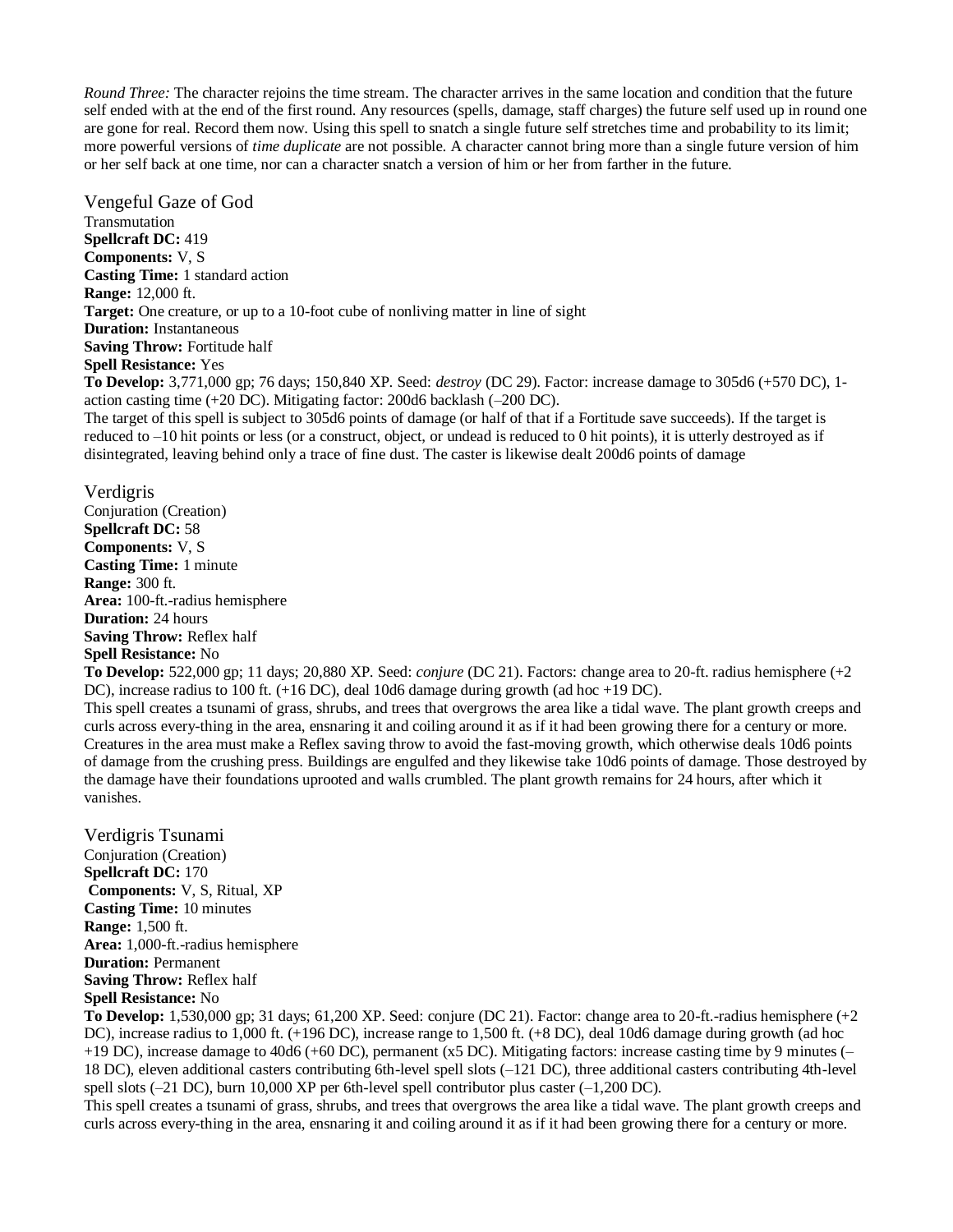Creatures in the area must make a Reflex saving throw to avoid the fast-moving growth, which otherwise deals 40d6 points of damage from the crushing press. Buildings are engulfed and they likewise take 40d6 points of damage. Those destroyed by the damage have their foundations uprooted and walls crumbled. The plant growth is permanent. This is a ritual spell requiring fourteen other spellcasters, each of whom must contribute an unused 6th-level spell slot to the casting. *XP Cost:* 10,000 XP.

# DEVELOPING EPIC SPELLS

An epic spell is developed from smaller pieces called seeds and connecting pieces called factors. Every epic seed has a base Spellcraft DC, and every factor has a Spell-craft DC adjustment. When a desired spell is developed, the spellcaster spends resources and time to assemble the pieces that make up the epic spell. The base Spellcraft DCs of each seed are added together; then the DC adjustments of the factors are added to that total. The sum equals the final Spellcraft DC for the epic spell.

The final Spellcraft DC is the most significant gauge of the epic spell's power. A spellcaster attempts to cast an epic spell by making a Spellcraft check against the epic spell's Spellcraft DC. Thus, a spellcaster knows immediately, based on his or her own Spellcraft bonus, what epic spells are within his or her capability to cast, which are risky, and which are beyond him or her. Epic casters don't commit time and money to develop epic spells until they are powerful enough to cast them. An epic spell developed by an arcane spellcaster is arcane, and an epic spell developed by a divine spellcaster is divine. A character who can cast both divine and arcane epic spells chooses whether a particular spell he or she develops will be arcane or divine. If that same caster uses the *heal* or *life* seed in an epic spell, that spell is always considered divine. All the epic spells described here can be developed independently by a character who spends the necessary time, money, and experience points. Alternatively, a character can use those spells as a starting point when creating customized versions of the spells.

|              |                        |                  | <b>Base</b> |
|--------------|------------------------|------------------|-------------|
|              | <b>Base Spellcraft</b> |                  | Spellcraft  |
| Seed         | DC                     | Seed             | DC          |
| Afflict      | 14                     | Energy           | 19          |
| Animate      | 25                     | Foresee          | 17          |
| Animate dead | 23                     | Fortify          | 17          |
| Armor        | 14                     | Heal*            | 25          |
| Banish       | 27                     | $Life*$          | 27          |
| Compel       | 19                     | Reflect          | 27          |
| Conceal      | 17                     | Reveal           | 19          |
| Conjure      | 21                     | Slay             | 25          |
| Contact      | 23                     | Summon           | 14          |
| Delude       | 14                     | Transform        | 21          |
| Destroy      | 29                     | <i>Transport</i> | 27          |
| Dispel       | 19                     | Ward             | 14          |
|              |                        |                  |             |

#### **Table: Epic Seeds**

\*Spellcasters without at least 24 ranks in Knowledge (religion) or Knowledge (nature) may not use *heal* or *life* spell seeds.

**Resource Cost:** The development of an epic spell uses up raw materials costing a number of gold pieces equal to 9,000 xthe final Spellcraft DC of the epic spell being developed.

**Development Time:** Developing an epic spell takes one day for each 50,000 gp in resources required to develop the spell, rounded up to whole days.

**XP Cost:** To develop an epic spell, a character must spend 1/25 of its resource price in experience points.

**Adding Seed DCs:** When two or more epic seeds are combined in an epic spell, their base Spellcraft DCs are added together. Both contribute toward the spell's final Spellcraft DC.

**Determining School:** When combining two or more seeds to develop an epic spell, the school of the finished spell is decided by the caster from among the seeds that make up the epic spell.

**Combining Descriptors:** When two or more epic seeds are combined in an epic spell, all the descriptors from each seed apply to the finished spell.

**Combining Components and Casting Times:** Almost every epic spell has verbal and somatic components and a 1-minute casting time, regardless of the number of epic seeds combined. The only exceptions are epic spells with the *heal* and *life*  seeds, which have divine focus components.

**Combining Range, Targets, Area, and Effect:** One seed might have a range of 12,000 feet, another seed might have a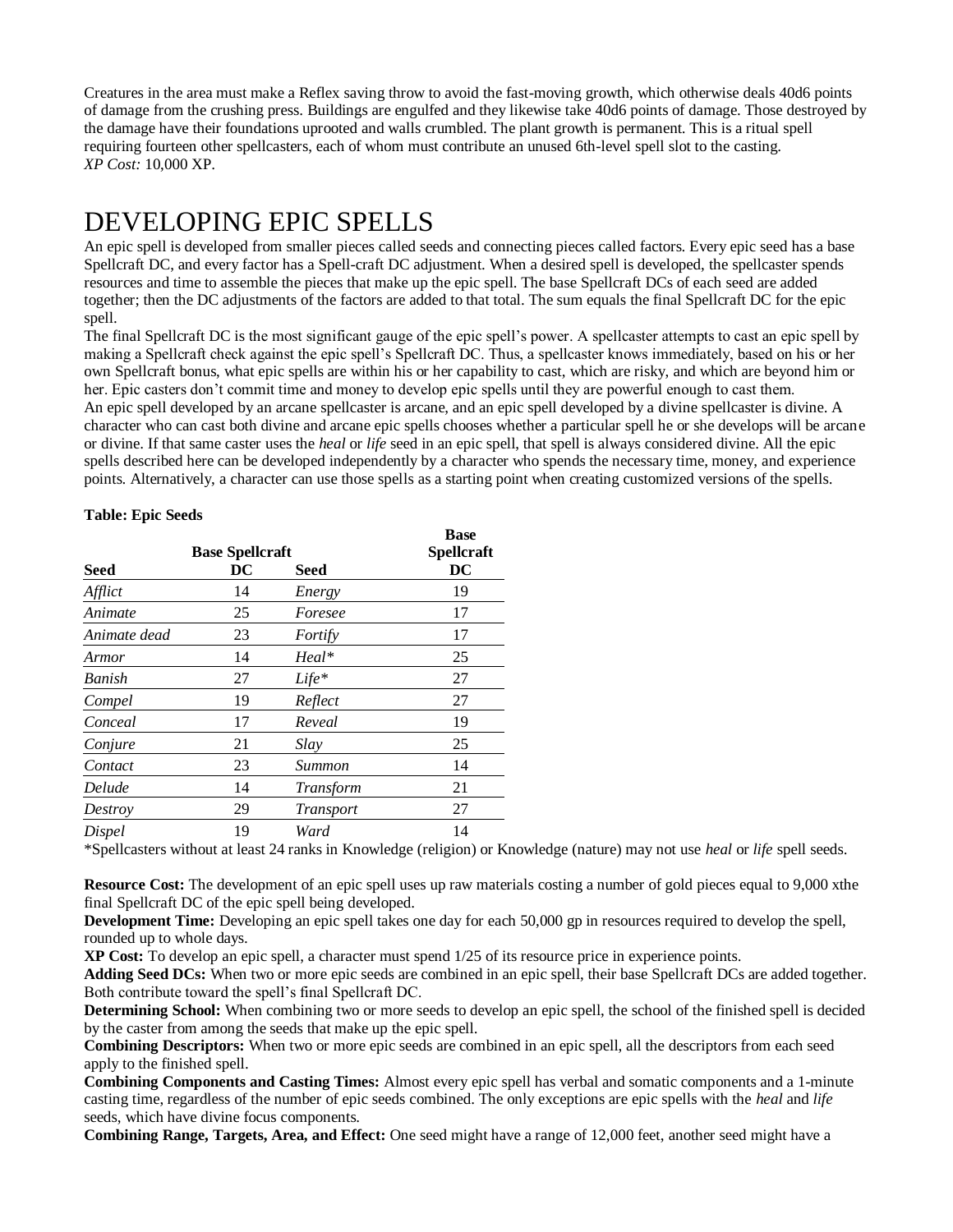range of 400 feet, and a third seed might not have a range at all. Likewise, some seeds have targets, while others have an effect or an area. To determine which seed takes precedence in the finished epic spell, the character must decide which seed is the base seed. The seed most important to the spell's overall purpose is the base seed, and it determines the casting time, range, target, and so on. The other seeds apply only their specific effects to the finished spell. It is occasionally difficult to determine a base seed by examining the spell's effects. If no one seed is most important, simply pick one seed for the purposes of making this determination.

**Combining Durations:** When combining two or more seeds to develop an epic spell, the seed with the shortest duration determines the duration of the finished epic spell. If any seed of an epic spell is dismissible by the caster, the epic spell is dismissible.

**Saving Throws:** Even if more than one seed has an associated saving throw, the final spell will have only a single saving throw. If two or more seeds have the same kind of saving throw (Fortitude, Reflex, or Will), then obviously that will be used for the spell's saving throw. If the seeds have different kinds of saving throws, simply choose the saving throw that seems most appropriate for the final spell.

**Spell Resistance:** When combining two or more seeds to develop an epic spell, if even one seed is subject to spell resistance, the finished epic spell is subject to it as well.

**Factors:** Factors are not part of epic seeds, but they are the tools used to modify specific parameters of any given seed. Applying factors to the seeds of an epic spell can increase or decrease the final Spellcraft DC, increase the duration, change the area of a spell, and affect many other aspects of the spell.

There are three kinds of factors:

1. Those that can affect a number of seeds.

2. Those that can only be used with specific seeds.

3. Those that reduce the Spellcraft DC rather than increasing it. These are referred to as mitigating factors. To calculate the final Spellcraft DC of an epic spell correctly, it's important to determine the mitigating factors last, after all the factors that increase the DC have been accounted for.

**Development Is an Art:** Many times developing a completely new epic spell requires some guesswork and rule stretching. As with making and pricing magic items, a sort of balancing act is required. Often the description of a seed will need to be stretched for a particular spell. If necessary, assess an "ad hoc" Spellcraft DC adjustment for any effect that cannot be extrapolated from the seeds and factors presented here—the example spells use ad hoc factors frequently. In all cases, the GM determines the actual Spellcraft DC of the new spell

**Approval:** This is the final step, and it's critically important. The epic spell development work and reasoning must be shown to the GM and receive his or her approval. If the GM doesn't approve, then the epic spell cannot be developed. However, the GM should explain why the epic spell wasn't approved and possibly offer suggestions on how to create an epic spell that will be acceptable.

#### **Table: Epic Spell Factors**

#### **Spellcraft DC Modifier**

| <b>Casting Time</b>                                                                                     |                |
|---------------------------------------------------------------------------------------------------------|----------------|
| Reduce casting time by 1 round (minimum 1 round)                                                        | $+2$           |
| 1-action casting time                                                                                   | $+20$          |
| Quickened spell (limit one quickened action/round)                                                      | $+28$          |
| Contingent on specific trigger <sup>1</sup>                                                             | $+25$          |
| Components No verbal component                                                                          | $+2$           |
| No somatic component                                                                                    | $+2$           |
| Duration <sup>2</sup>                                                                                   |                |
| Increase duration by 100%                                                                               | $+2$           |
| Permanent duration (apply this factor after all other epic spell factors but before mitigating factors) | x <sub>5</sub> |
| Dismissible by caster (if not already)                                                                  | $+2$           |
| Range Increase range by 100%                                                                            | $+2$           |
| Target <sup>3</sup>                                                                                     |                |
| Add extra target within 300 ft.                                                                         | $+10$          |
| Change from target to area (pick area option below)                                                     | $+10$          |
| Change from personal to area (pick area option below)                                                   | $+15$          |
| Change from target to touch or ray (300-ft. range)                                                      | $+4$           |
| Change from touch or ranged touch attack to target                                                      | $+4$           |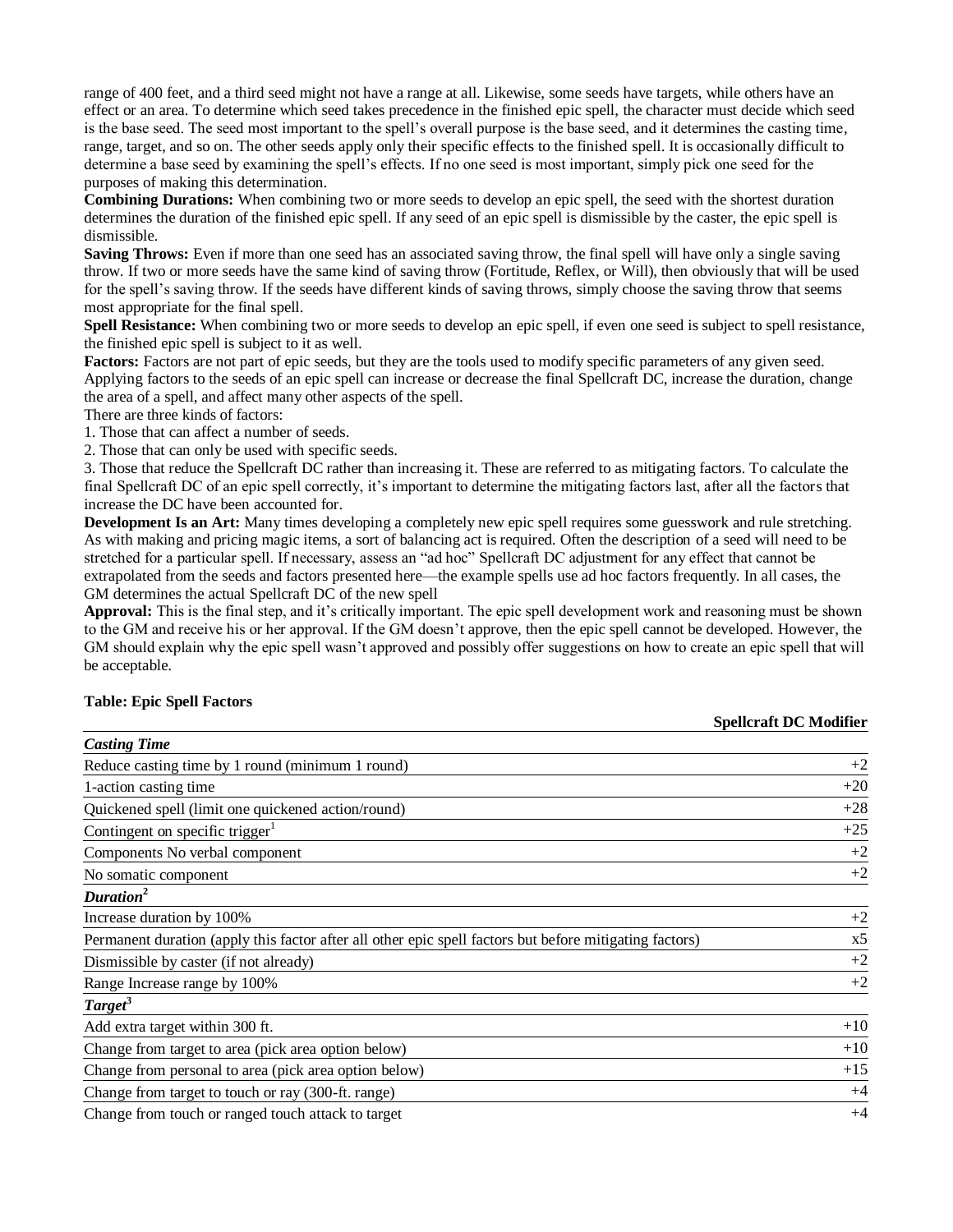#### *Area***<sup>4</sup>**

| Change area to bolt $(5 \text{ ft. } x300 \text{ ft. or } 10 \text{ ft. } x150 \text{ ft.})$ | $+2$ |
|----------------------------------------------------------------------------------------------|------|
| Change area to cylinder (10-ft. radius, 30 ft. high)                                         | $+2$ |
| Change area to 40-ft. cone                                                                   | $+2$ |
| Change area to four 10-ft. cubes                                                             | $+2$ |
| Change area to 20-ft. radius                                                                 | $+2$ |
| Change area to target                                                                        | $+4$ |
| Change area to touch or ray (close range)                                                    | $+4$ |
| Increase area by 100%                                                                        | $+4$ |
| <b>Saving Throw</b>                                                                          |      |
| Increase spell's saving throw DC by $+1$                                                     | $+2$ |
| <b>Spell Resistance</b>                                                                      |      |
| Gain +1 bonus on caster level check to overcome target's spell resistance                    | $+2$ |
| Gain $+1$ on caster level check to beat foe's dispel effect                                  | $+2$ |
| <b>Other</b>                                                                                 |      |

Recorded onto stone tablet<sup>5</sup>

Increase damage die by one step (d20 maximum) +10

Unless stated otherwise, the same factor can be applied more than once.

1 Each contingent spell in use counts as a slot used from the caster's daily epic spell slots.

2 Seeds that already have an instantaneous or permanent duration cannot be increased.

3 When changing a targeted or area seed to a touch or ranged attack, the seed no longer requires a save if it deals damage, instead requiring a successful attack roll. Seeds with a nondamaging effect still allow the target a save. Area spells changed to touch or ranged attacks now affect only the creature successfully attacked.

x2

4 When changing a touch or ranged attack seed to a targeted seed, the seed no longer requires an attack roll if it deals damage, instead requiring a saving throw from the target. On a failed saving throw, the target takes half damage. Area seeds changed to targeted seeds now only affect the target. The GM determines the most appropriate kind of saving throw for the epic spell.

5 Epic spells may only be inscribed on stone tablets or other substances of equal or greater hardness. Once a spell is so inscribed, another epic spellcaster can learn it without going through the process of development. Once an inscribed epic spell is learned by another epic spellcaster in this fashion, the tablet upon which it is inscribed is destroyed and cannot be mended.

|                                                                        | <b>Spellcraft DC Modifier</b>                    |
|------------------------------------------------------------------------|--------------------------------------------------|
| Backlash 1d6 points of damage (max $d6 =$ caster's HD x2) <sup>1</sup> | — I                                              |
| Burn 100 XP during casting (max 20,000 XP)                             | — I                                              |
| Increase casting time by 1 minute (max 10 minutes) <sup>2</sup>        |                                                  |
| Increase casting time by 1 day (max $100 \text{ days}$ ) <sup>2</sup>  | $-2$                                             |
| Change from target, touch, or area to personal                         | $-2$                                             |
| Additional participants (ritual)                                       | see Table: Additional<br>Participants in Rituals |

#### **Table: Epic Spell Mitigating Factors**

Decrease damage die by one step (d4 minimum) –5

Note: Mitigating factors are always applied after all epic spell factors (see above) are accounted for in the development of an epic spell.

1 The caster cannot somehow avoid or make him or her self immune to backlash damage. For spells with durations longer than instantaneous, the backlash damage is per round. If backlash damage kills a caster, no spell or method exists that will return life to the caster's body without costing the caster a level—not even *wish, true resurrection, miracle,* or epic spells that return life to the deceased*.* Spells that normally penalize the recipient one level when they return him or her to life penalize a caster killed by backlash two levels.

2 When increasing the casting time of a spell in order to reduce the Spellcraft DC, a character must first "use up" the maximum of 10 minutes (for a total DC modifier of  $-20$ ). After that, a character can continue to add days to the casting time, with a further modifier of  $-2$  per day, up to the maximum of 100 days.

**Additional Participants:** Epic spells can be developed that specifically require additional participants. These spells are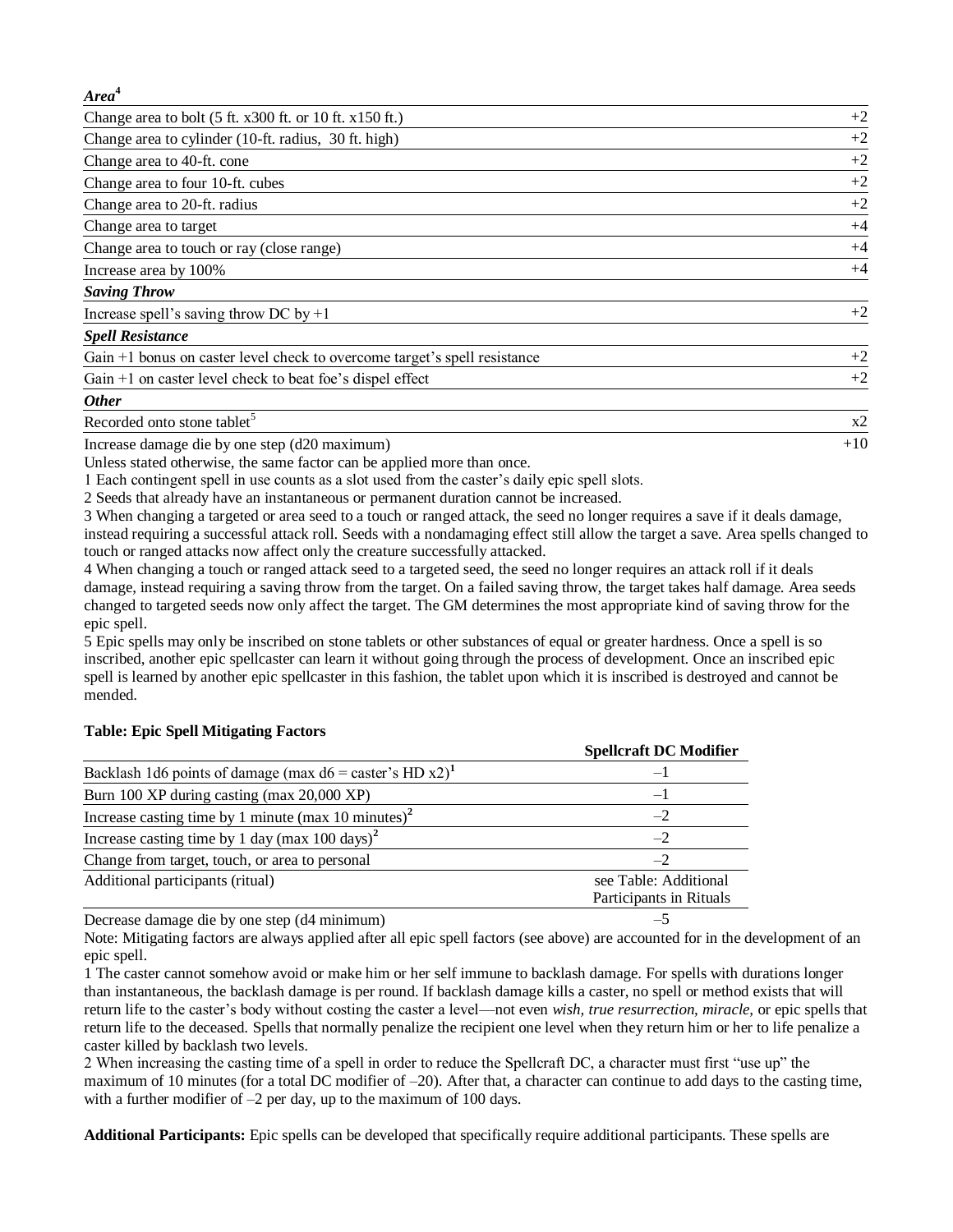called rituals. An epic spell developed as a ritual requires a specific number of additional participants, who each must use up one spell slot of a specified level for the day. During an epic spell's development, the spell's creator determines the number of additional participants and the level of the spell slots to be contributed. If the exact number of spellcasters does not partake in the casting, or if the casters do not each contribute the proper spell slot, the epic spell automatically fails. To participate, each participant readies an action to contribute his or her raw spell energy when the primary caster begins the epic spell. Additional participants in a ritual spell reduce the Spellcraft DC, as shown on Table: Additional Participants in Rituals. Each additional participant may only contribute one spell slot. It doesn't matter whether the additional participants are arcane or divine spellcasters; only the level of the spell slot contributed matters. A contributed spell slot is treated as if normally cast. A wizard may contribute either a prepared, uncast spell slot, or an open, unprepared slot. The Spellcraft DC adjustments for each additional participant stack.

*Special:* A ritual epic spell that takes longer than 1 standard action to cast requires all extra participants to stand as if casting for the same amount of time. If an extra participant is attacked while contributing a spell slot, the participant must make a Concentration check as if casting a spell of the same level as the slot contributed. If the attack disrupts the participant in the ritual, the epic spell is not necessarily ruined. However, the Spellcraft DC reduction that would have been provided by that additional participant cannot be applied to the final Spellcraft DC of the epic spell. Thus the ritual epic spell will be harder for the primary spellcaster to cast.

#### **Table: Additional Participants in Rituals**

| Contributed | <b>Reduction</b> | spen stor Lever spencraft DC spen stor Lever spencraft DC<br>Contributed | <b>Reduction</b> |
|-------------|------------------|--------------------------------------------------------------------------|------------------|
| 1st         |                  | 6th                                                                      | $-11$            |
| 2nd         | $-3$             | 7th                                                                      | $-13$            |
| 3rd         | $-5$             | 8th                                                                      | $-15$            |
| 4th         |                  | 9th                                                                      | $-17$            |
| 5th         | -9               | Epic slot                                                                | -19              |

### **Spell Slot Level Spellcraft DC Spell Slot Level Spellcraft DC**

## SEED DESCRIPTIONS

Each seed description hereafter follows the same format used for 0- to 9th-level spells*.* An additional line, Spellcraft DC, indicates the base DC of the Spellcraft check required to cast an epic spell with this seed.

#### SEED:AFFLICT

Enchantment (Compulsion) [Fear, Mind-Affecting] **Spellcraft DC:** 14 **Components:** V, S **Casting Time:** 1 standard action **Range:** 300 ft. **Target:** One living creature **Duration:** 20 minutes **Saving Throw:** Will negates **Spell Resistance:** Yes

Afflicts the target with a –2 morale penalty on attack rolls, checks, and saving throws. For each additional –1 penalty assessed on either the target's attack rolls, checks, or saving throws, increase the Spellcraft DC by  $+2$ . A character may also develop a spell with this seed that afflicts the target with a –1 penalty on caster level checks, a –1 penalty to an ability score, a –1 penalty to spell resistance, or a –1 penalty to some other aspect of the target. For each additional –1 penalty assessed in one of the above categories, increase the Spell-craft DC by +4. This seed can afflict a character's ability scores to the point where they reach 0, except for Constitution where 1 is the minimum. If a factor is applied to increase the duration of this seed, ability score penalties instead become temporary ability damage. If a factor is applied to make the duration permanent, any ability score penalties become permanent ability drain. Finally, by increasing the Spellcraft DC by  $+2$ , one of the target's senses can be afflicted: sight, smell, hearing, taste, touch, or a special sense the target possesses. If the target fails its saving throw, the sense selected doesn't function for the spell's duration, with all attendant penalties that apply for losing the specified sense.

SEED:ANIMATE Transmutation **Spellcraft DC:** 25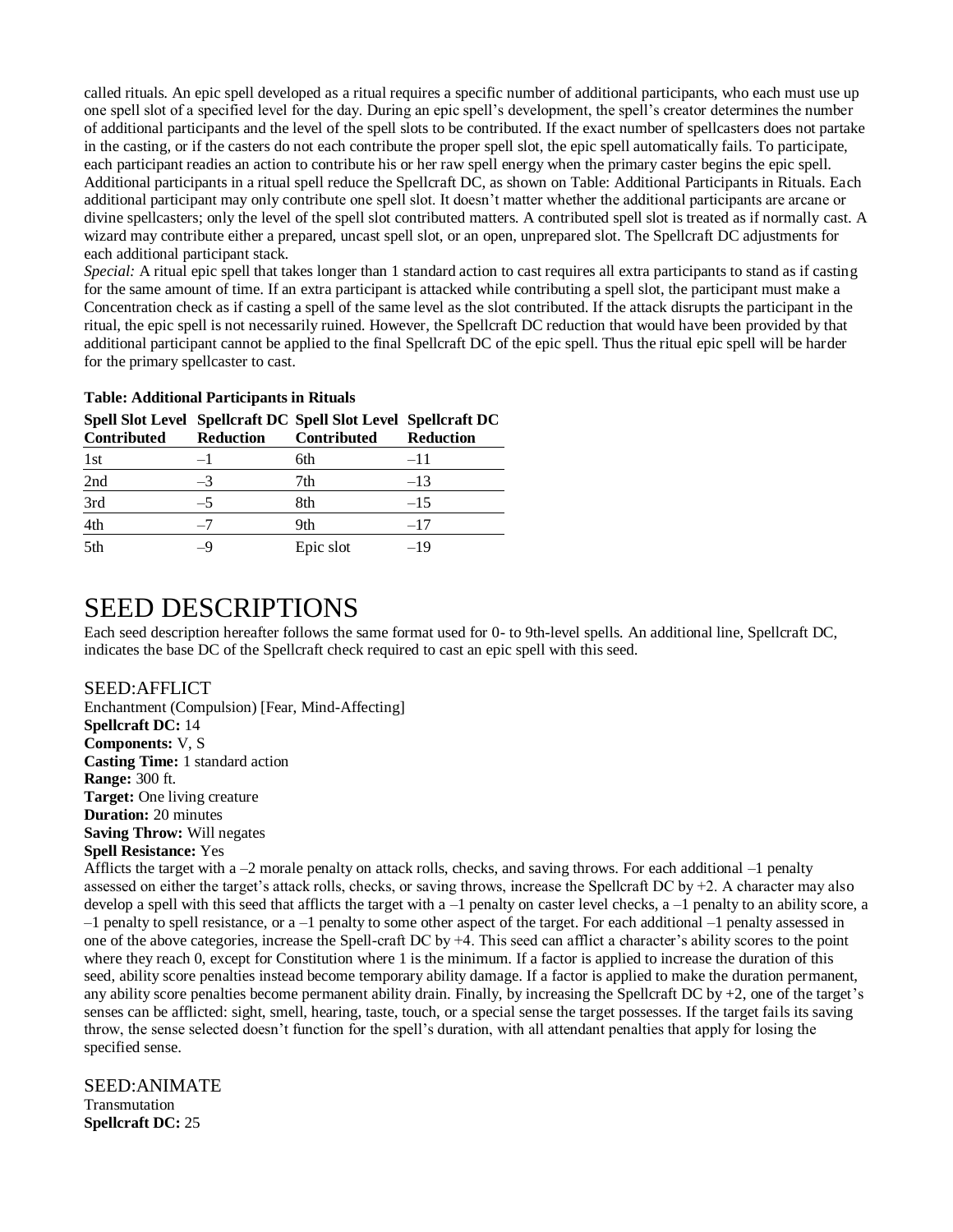**Components:** V, S **Casting Time:** 1 minute **Range:** 300 ft. **Target:** Object or 20 cu. ft. of matter **Duration:** 20 rounds **Saving Throw:** None **Spell Resistance:** No

This seed can imbue inanimate objects with mobility and a semblance of life (not actual life). The animated object attacks whomever or whatever the caster initially designates. The animated object can be of any nonmagical material. The caster can also animate part of a larger mass of raw matter, such as a volume of water in the ocean, part of a stony wall, or the earth itself, as long as the volume of material does not exceed 20 cubic feet. For each additional 10 cubic feet of matter animated, increase the Spellcraft DC by +1, up to 1,000 cubic feet. For each additional 100 cubic feet of matter animated after the first 1,000 cubic feet, increase the spellcraft DC by +1. For each additional Hit Die granted to an animated object of a given size, increase the Spellcraft DC by +2. To animate attended objects (objects carried or worn by another creature), increase the Spellcraft DC by  $+10$ .

#### SEED:ANIMATE DEAD

Necromancy [Evil] **Spellcraft DC:** 23 **Components:** V, S **Casting Time:** 1 minute **Range:** Touch **Target:** One or more corpses touched **Duration:** Instantaneous **Saving Throw:** None **Spell Resistance:** No

The caster can turn the bones or bodies of dead creatures into undead that follow his or her spoken commands. The undead can follow the caster, or they can remain in an area and attack any creature (or a specific type of creature) entering the place. The undead remain animated until they are destroyed. (A destroyed undead can't be animated again.) Intelligent undead can follow more sophisticated commands. The *animate dead* seed allows a character to create 20 HD of undead. For each additional 1 HD of undead created, increase the Spellcraft DC by +1. The undead created remain under the caster's control indefinitely. A caster can naturally control 1 HD per caster level of undead creatures he or she has personally created, regardless of the method used. If the caster exceeds this number, newly created creatures fall under his or her control, and excess undead from previous castings become uncontrolled (the caster chooses which creatures are released). If the caster is a cleric, any undead he or she commands through his or her ability to command or rebuke undead do not count toward the limit. For each additional 2 HD of undead to be controlled, increase the Spellcraft DC by +1. Only undead in excess of 20 HD created with this seed can be controlled using this DC adjustment. To both create and control more than 20 HD of undead, increase the Spellcraft DC by +3 per additional 2 HD of undead.

Type of Undead: All types of undead can be created with the *animate dead* seed, although creating more powerful undead increases the Spellcraft DC of the epic spell, according to the table below. The GM must set the Spellcraft DC for undead not included on the table, using similar undead as a basis for comparison.

| <b>Undead</b> | <b>Spellcraft DC</b><br><b>Modifier</b> | <b>Undead</b> | <b>Spellcraft DC</b><br><b>Modifier</b> |
|---------------|-----------------------------------------|---------------|-----------------------------------------|
| Skeleton      | $-12$                                   | Wraith        | $-2$                                    |
| Zombie        | $-12$                                   | Mummy         | $+()$                                   |
| Ghoul         | $-10$                                   | Spectre       | $+2$                                    |
| Shadow        |                                         | Morhg         | +4                                      |
| <b>Ghast</b>  |                                         | Vampire       | $+6$                                    |
| Wight         |                                         | Ghost         |                                         |

SEED: ARMOR Conjuration (Creation) [Force] **Spellcraft DC:** 14 **Components:** V, S **Casting Time:** 1 minute **Range:** Touch **Target:** Creature touched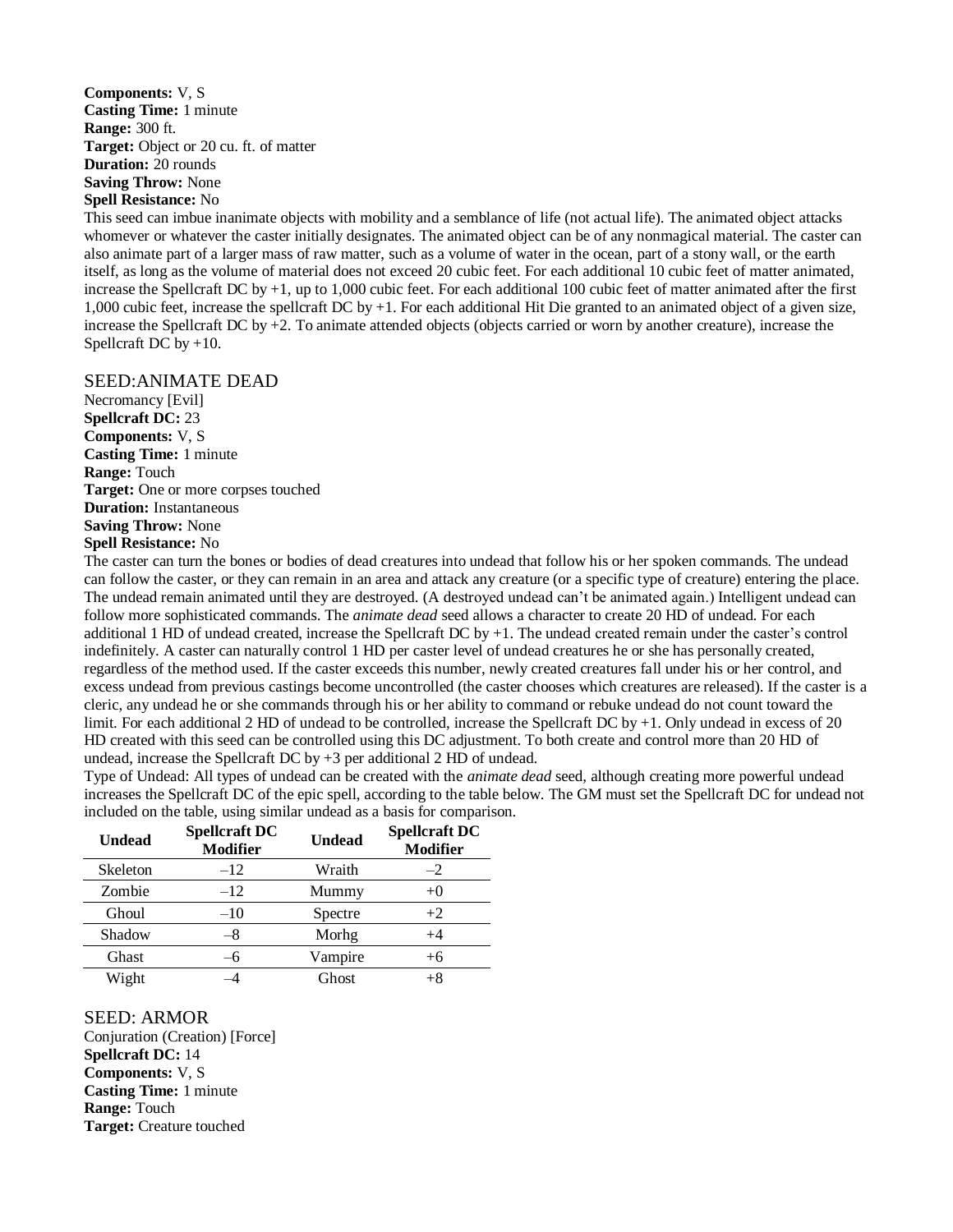## **Duration:** 24 hours (D) **Saving Throw:** Will negates (harmless)

**Spell Resistance:** Yes (harmless)

This seed grants a creature additional armor, providing a +4 bonus to Armor Class. The bonus is either an armor bonus or a natural armor bonus, whichever the caster selects. Unlike mundane armor, the *armor* seed provides an intangible protection that entails no armor check penalty, arcane spell failure chance, or speed reduction. Incorporeal creatures can't bypass the *armor* seed the way they can ignore normal armor. For each additional point of Armor Class bonus, increase the Spellcraft DC by  $+2$ . The caster can also grant a creature  $a + 1$  bonus to Armor Class using a different bonus type, such as deflection, divine, or insight. For each additional point of bonus to Armor Class of one of these types, increase the Spellcraft DC by +10.

SEED: BANISH Abjuration **Spellcraft DC:** 27 **Components:** V, S **Casting Time:** 1 minute **Range:** 75 ft. **Target:** One or more extraplanar creatures, no two of which can be more than 30 ft. apart **Duration:** Instantaneous **Saving Throw:** Will negates **Spell Resistance:** Yes

This seed forces extraplanar creatures out of the caster's home plane. The caster can banish up to 14 HD of extraplanar creatures. For each additional 2 HD of extraplanar creatures banished, increase the Spellcraft DC by +1. To specify a type or sub-type of creature other than outsider to be banished, increase the Spellcraft DC by  $+20$ .

SEED: COMPEL Enchantment (Compulsion) [Mind-Affecting] **Spellcraft DC:** 19 **Components:** V, M **Casting Time:** 1 minute **Range:** 75 ft. **Target:** One living creature **Duration:** 20 hours or until completed **Saving Throw:** Will negates **Spell Resistance:** Yes

#### This seed compels a target to follow a course of activity. At the basic level of effect, a spell using the *compel* seed must be worded in such a manner as to make the activity sound reasonable. Asking the creature to do an obviously harmful act automatically negates the effect (unless the Spellcraft DC has been increased to avoid this limitation; see below). To compel a creature to follow an outright unreasonable course of action, increase the Spellcraft DC by +10. The compelled course of activity can continue for the entire duration. If the compelled activity can be completed in a shorter time, the spell ends when the subject finishes what he or she was asked to do. The caster can instead specify conditions that will trigger a special activity during the duration. If the condition is not met before the spell using this seed expires, the activity is not performed.

SEED: CONCEAL Illusion (Glamer) **Spellcraft DC:** 17 **Components:** V, S **Casting Time:** 1 minute **Range:** Personal or touch **Target:** You or a creature or object of up to 2,000 lb. **Duration:** 200 minutes or until expended (D) **Saving Throw:** None or Will negates (harmless, object) **Spell Resistance:** No or Yes (harmless, object)

This seed can conceal a creature or object touched from sight, even from darkvision. If the subject is a creature carrying gear, the gear vanishes too, rendering the creature invisible. A spell using the *conceal* seed ends if the subject attacks any creature. Actions directed at unattended objects do not break the spell, and causing harm indirectly is not an attack. To create invisibility that lasts regardless of the actions of the subject, increase the Spellcraft DC by +4. Alternatively, this seed can conceal the exact location of the subject so that it appears to be about 2 feet away from its true location; this increases the Spellcraft DC by +2. The subject benefits from a 50% miss chance as if it had total concealment. However, unlike actual total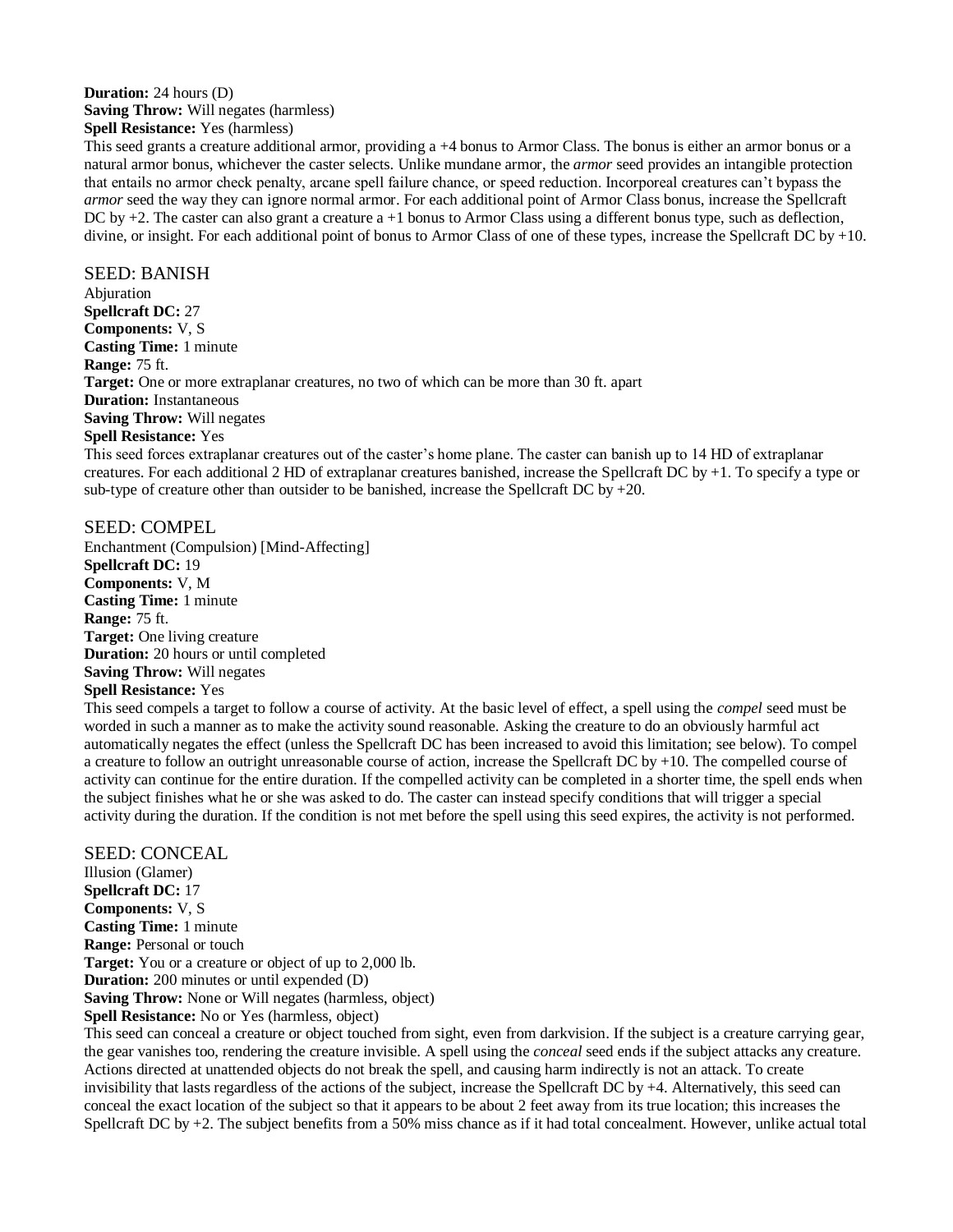concealment, this displacement effect does not prevent enemies from targeting him or her normally. The *conceal* seed can also be used to block divination spells, spell-like effects, and epic spells developed using the *reveal* seed; this increases the Spellcraft DC by +6. In all cases where divination magic of any level, including epic level, is employed against the subject of a spell using the *conceal* seed for this purpose, an opposed caster level check determines which spell works.

#### SEED: CONJURE

Conjuration (Creation) **Spellcraft DC:** 21 **Components:** V, S **Casting Time:** 1 minute **Range:** 0 ft. **Effect:** Unattended, nonmagical object of nonliving matter up to 20 cu. ft. **Duration:** 8 hours **Saving Throw:** None **Spell Resistance:** No

This seed creates a nonmagical, unattended object of nonliving matter of up to 20 cubic feet in volume. The caster must succeed at an appropriate skill check to make a complex item. The seed can create matter ranging in hardness and rarity from vegetable matter all the way up to mithral and even adamantine. Simple objects have a natural duration of 24 hours. For each additional cubic foot of matter created, increase the Spellcraft DC by  $+2$ . Attempting to use any created object as a material component or a resource during epic spell development causes the spell to fail and the object to disappear.

The *conjure* seed can be used in conjunction with the *life* and *fortify* seeds for an epic spell that creates an entirely new creature, if made permanent. To give a creature spell-like abilities, apply other epic seeds to the epic spell that replicate the desired ability. To give the creature a supernatural or extraordinary ability rather than a spell-like ability, double the cost of the relevant seed. Remember that two doublings equals a tripling, and so forth. To give a creature Hit Dice, use the *fortify*  seed. Each 5 hit points granted to the creature gives it an additional 1 HD. Once successfully created, the new creature will breed true.

## SEED: CONTACT

Divination **Spellcraft DC:** 23 **Components:** V, S **Casting Time:** 1 minute **Range:** See text **Target:** One creature **Duration:** 200 minutes **Saving Throw:** None **Spell Resistance:** No

This seed forges a telepathic bond with a particular creature with which the caster is familiar (or one that the caster can currently see directly or through magical means) and can converse back and forth. The subject recognizes the caster if it knows him or her. It can answer in like manner immediately, though it does not have to. The caster can forge a communal bond among more than two creatures. For each additional creature contacted, increase the Spellcraft DC by +1. The bond can be established only among willing subjects, which therefore receive no saving throw or spell resistance. For telepathic communication through the bond regardless of language, increase the Spellcraft DC by +4. No special influence is established as a result of the bond, only the power to communicate at a distance.

At the base Spellcraft DC of 20, a caster can also use the *contact* seed to imbue an object (or creature) with a message he or she prepares that appears as written text for the spell's duration or is spoken aloud in a language the caster knows. The spoken message can be of any length, but the length of written text is limited to what can be contained (as text of a readable size) on the surface of the target. The message is delivered when specific conditions are fulfilled according to the caster's desire when the spell is cast.

### SEED: DELUDE

Illusion (Figment) **Spellcraft DC:** 14 **Components:** V, S **Casting Time:** 1 minute **Range:** 12,000 ft. **Effect:** Visual figment that can extend for up to twenty 30-ft. cubes (S) **Duration:** Concentration plus 20 hours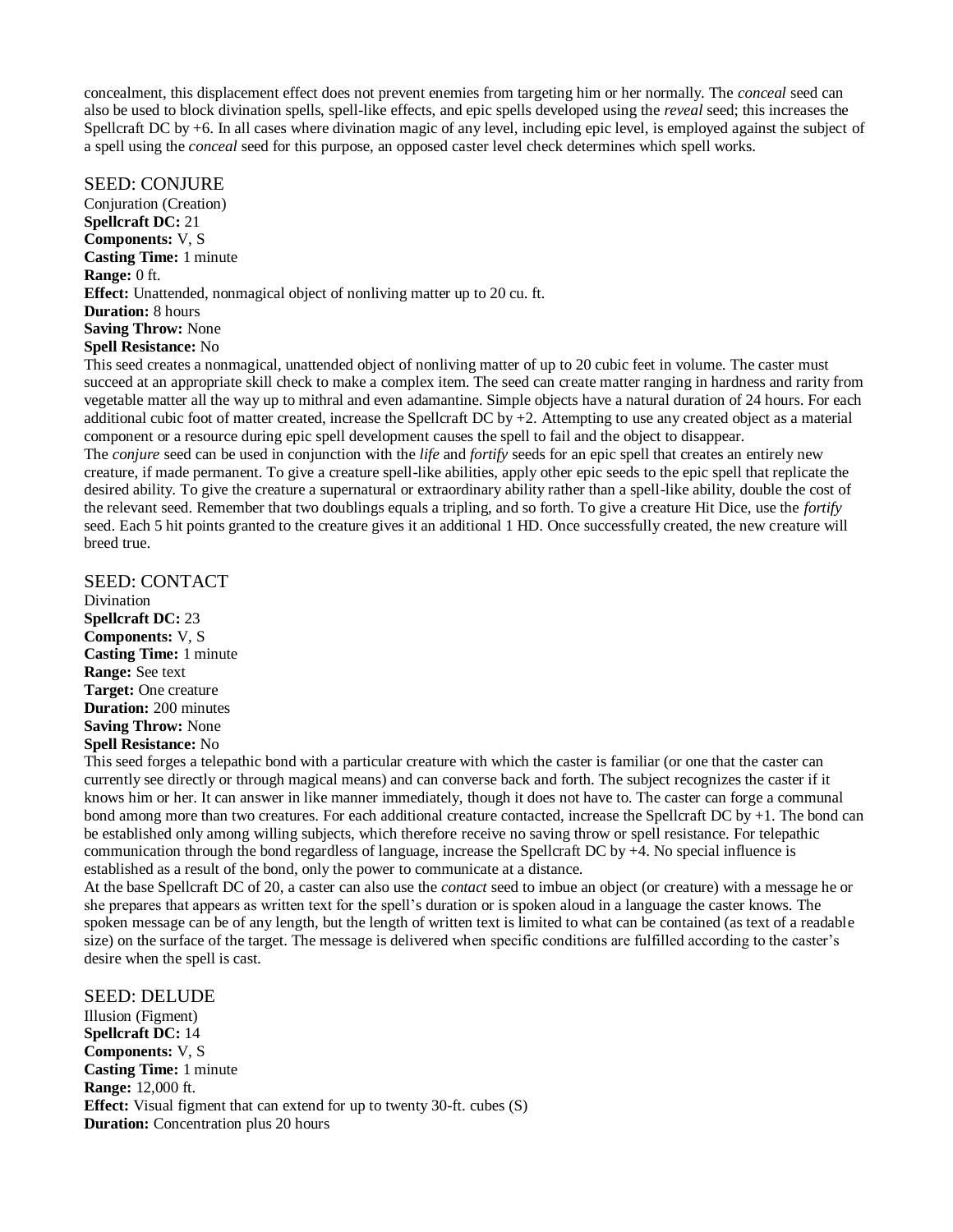## **Saving Throw:** Will disbelief (if interacted with)

## **Spell Resistance:** No

A spell developed with the *delude* seed creates the visual illusion of an object, creature, or force, as visualized by the caster. The caster can move the image within the limits of the size of the effect by concentrating (the image is otherwise stationary). The image disappears when struck by an opponent unless the caster causes the illusion to react appropriately. For an illusion that includes audible, olfactory, tactile, taste, and thermal aspects, increase the Spellcraft DC by  $+2$  per extra aspect. Even realistic tactile and thermal illusions can't deal damage, however. For each additional image to be created, increase the Spellcraft DC by +1. For an illusion that follows a script determined by the caster, increase the Spellcraft DC by +9. The figment follows the script without the caster having to concentrate on it. The illusion can include intelligible speech if desired. For an illusion that makes any area appear to be something other than it is, increase the Spellcraft DC by  $+4$ . Additional components, such as sounds, can be added as noted above. Concealing creatures requires additional spell development using this or other seeds.

## SEED: DESTROY

Transmutation **Spellcraft DC:** 29 **Components:** V, S **Casting Time:** 1 minute **Range:** 12,000 ft. **Target:** One creature, or up to a 10-foot cube of nonliving matter **Duration:** Instantaneous **Saving Throw:** Fortitude half **Spell Resistance:** Yes

This seed deals 20d6 points of damage to the target. The damage is of no particular type or energy. For each additional 1d6 points of damage dealt, increase the Spellcraft DC by  $+2$ . If the target is reduced to  $-10$  hit points or less (or a construct, object, or undead is reduced to 0 hit points), it is utterly destroyed as if disintegrated, leaving behind only a trace of fine dust. Up to a 10-foot cube of nonliving matter is affected, so a spell using the *destroy* seed destroys only part of any very large object or structure targeted. The *destroy* seed affects even magical matter, energy fields, and force effects that are normally only affected by the *disintegrate* spell*.* Such effects are automatically destroyed. Epic spells using the *ward* seed may also be destroyed, though the caster must succeed at an opposed caster level check against the other spellcaster to bring down a *ward*  spell.

SEED: DISPEL Abjuration **Spellcraft DC:** 19 **Components:** V, S **Casting Time:** 1 minute **Range:** 300 ft. **Target:** One creature, object, or spell **Duration:** Instantaneous **Saving Throw:** None **Spell Resistance:** No

This seed can end ongoing spells that have been cast on a creature or object, temporarily suppress the magical abilities of a magic item, or end ongoing spells (or at least their effects) within an area. A dispelled spell ends as if its duration had expired. The *dispel* seed can defeat all spells, even those not normally subject to *dispel magi*c. The *dispel* seed can dispel (but not counter) the ongoing effects of supernatural abilities as well as spells, and it affects spell-like effects just as it affects spells. One creature, object, or spell is the target of the *dispel* seed. The caster makes a dispel check against the spell or against each ongoing spell currently in effect on the object or creature. A dispel check is  $1d20 + 10$  against a DC of  $11 +$  the target spell's caster level. For each additional +1 on the dispel check, increase the Spellcraft DC by +1. If targeting an object or creature that is the effect of an ongoing spell, make a dispel check to end the spell that affects the object or creature. If the object targeted is a magic item, make a dispel check against the item's caster level. If succeessful, all the item's magical properties are suppressed for 1d4 rounds, after which the item recovers on its own. A suppressed item becomes nonmagical for the duration of the effect. An interdimensional interface is temporarily closed. A magic item's physical properties are unchanged. Any creature, object, or spell is potentially subject to the *dispel* seed, even the spells of gods and the abilities of artifacts. A character automatically succeeds on the dispel check against any spell that he or she cast him or her self.

## SEED: ENERGY

Evocation [Acid, Fire, Electricity, Cold, or Sonic]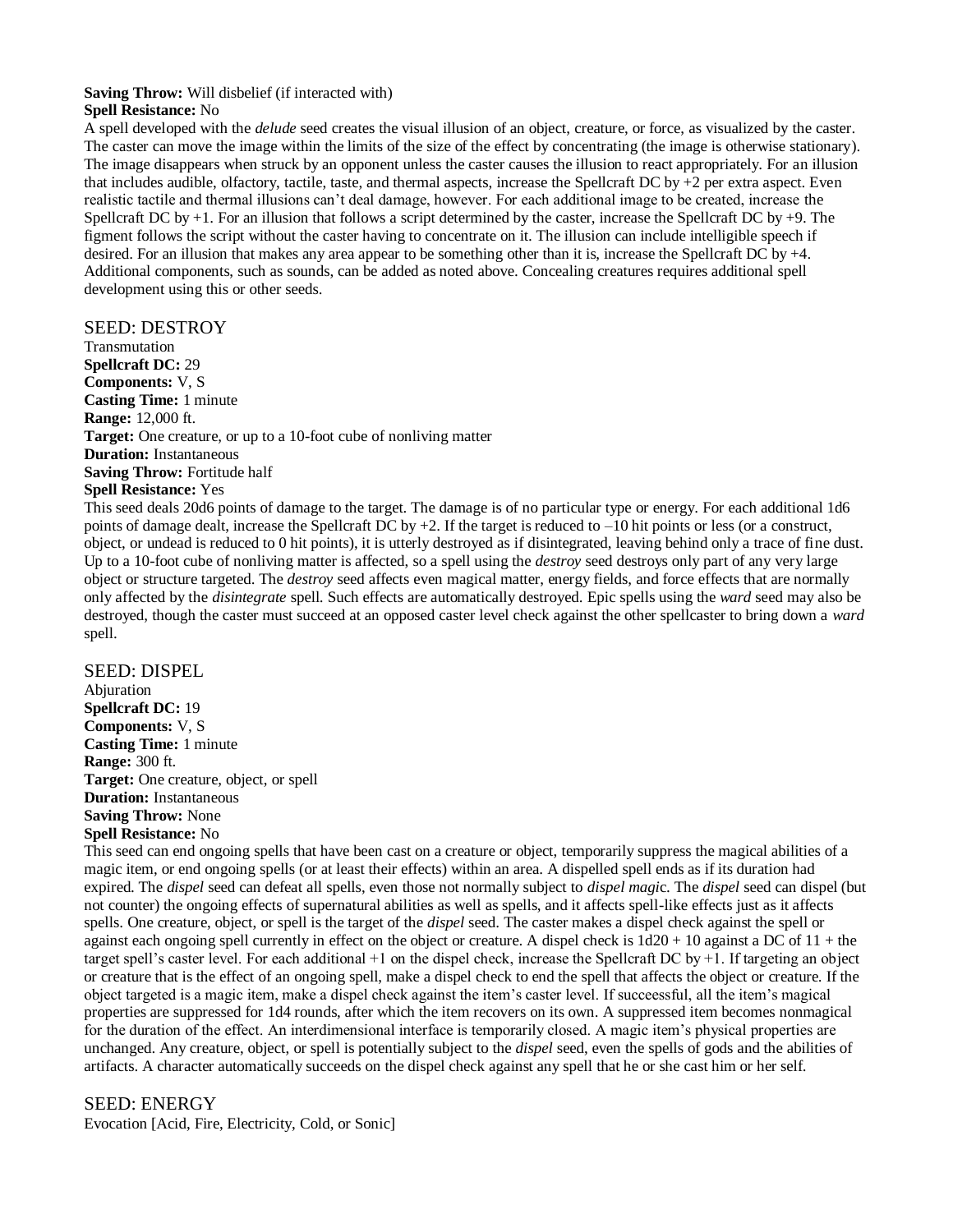#### **Spellcraft DC:** 19 **Components:** V, S **Casting Time:** 1 minute **Range:** 300 ft. or touched creature or object of 2,000 lb. or less **Area:** A bolt 5 ft. wide to 300 ft. long; or a 10-ft.-radius emanation; or a wall whose area is up to one 200-ft. square; or a sphere or hemi-sphere with a radius of up to 20 ft. **Duration:** Instantaneous or 20 hours (see text)

**Saving Throw:** Reflex half

## **Spell Resistance:** Yes

This seed uses whichever one of five energy types the caster chooses: acid, cold, electricity, fire, or sonic. The caster can cast the energy forth as a bolt, imbue an object with the energy, or create a freestanding manifestation of the energy. If the spell developed using the *energy* seed releases a bolt, that bolt instantaneously deals 10d6 points of damage of the appropriate energy type, and all in the bolt's area must make a Reflex save for half damage. For each additional 1d6 points of damage dealt, increase the Spellcraft DC by +2. The bolt begins at the caster's fingertips. To imbue another creature with the ability to use an energy bolt as a spell-like ability at its option or when a particular condition is met, increase the Spellcraft DC by +25. The caster can also cause a creature or object to emanate the specific energy type out to a radius of 10 feet for 20 hours. The emanated energy deals 2d6 points of energy damage per round against unprotected creatures (the target creature is susceptible if not separately warded or otherwise resistant to the energy). For each additional 1d6 points of damage emanated, increase the Spellcraft DC by +2. The caster may also create a wall, half-circle, circle, dome, or sphere of the desired energy that emanates the energy for up to 20 hours. One side of the wall, selected by the caster, sends forth waves of energy, dealing 2d4 points of energy damage to creatures within 10 feet and 1d4 points of energy damage to those past 10 feet but within 20 feet. The wall deals this damage when it appears and in each round that a creature enters or remains in the area. In addition, the wall deals 2d6+20 points of energy damage to any creature passing through it. The wall deals double damage to undead creatures. For each additional 1d4 points of damage, increase the Spellcraft DC by  $+2$ .

The caster can also use the *energy* seed to create a spell that carefully releases and balances the emanation of cold, electricity, and fire, creating specific weather effects for a period of 20 hours. Using the *energy* seed this way has a base Spellcraft DC of 25. The area extends to a two-mile-radius centered on the caster. Once the spell is cast, the weather takes 10 minutes to manifest. Ordinarily, a caster can't directly target a creature or object, though indirect effects are possible. This seed can create cold snaps, heat waves, thunderstorms, fogs, blizzards—even a tornado that moves randomly in the affected area. Creating targeted damaging effects requires an additional use of the *energy* seed.

SEED: FORESEE Divination **Spellcraft DC:** 17 **Components:** V, S **Casting Time:** 1 minute **Range:** Personal **Target:** You

**Duration:** Instantaneous or concentration (see text)

The caster can foretell the immediate future, or gain information about specific questions. He or she is 90% likely to receive a meaningful reading of the future of the next 30 minutes. If successful, the caster knows if a particular action will bring good results, bad results, or no result. For each additional 30 minutes into the future, multiply the Spellcraft DC by x2. For better results, the caster can pose up to ten specific questions (one per round while he or she concentrates) to unknown powers of other planes, but the base Spellcraft DC for such an attempt is 23. The answers return in a language the caster understands, but use only one-word replies: "yes," "no," "maybe," "never," "irrelevant," or some other one-word answer. Unlike 0- to 9thlevel spells of similar type, all questions answered are 90% likely to be answered truthfully. However, a specific spell using the *foresee* seed can only be cast once every five weeks. The *foresee* seed is also useful for epic spells requiring specific information before functioning, such as spells using the *reveal* and *transport* seeds. The *foresee* seed can also be used to gain one basic piece of information about a living target: level, class, alignment, or some special ability (or one of an object's magical abilities, if any). For each additional piece of information revealed, increase the Spellcraft DC by  $+2$ .

## SEED: FORTIFY

Transmutation **Spellcraft DC:** 17 (see text) **Components:** V, S **Casting Time:** 1 minute **Range:** Touch **Target:** Creature touched **Duration:** 20 hours; permanent for age adjustment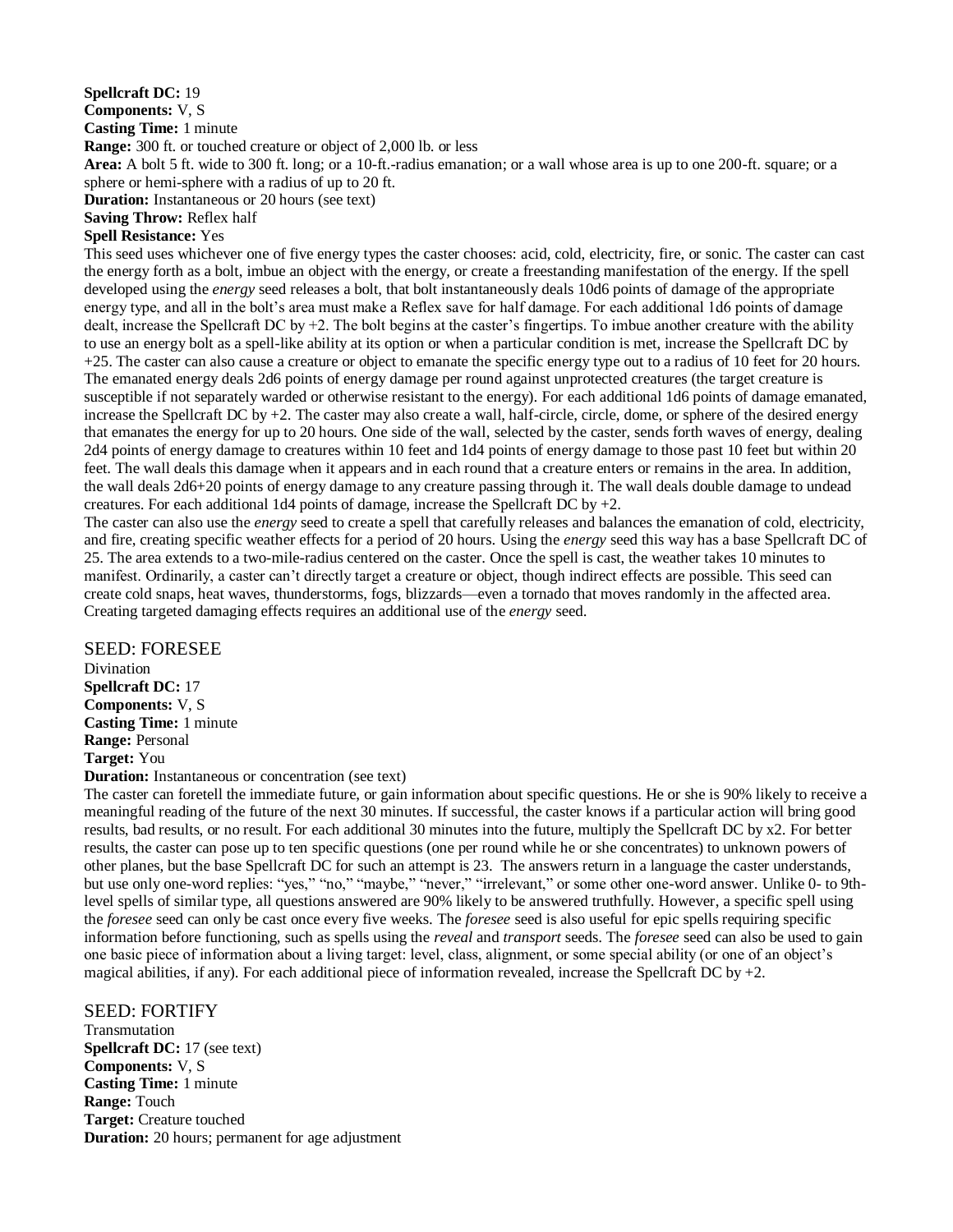**Saving Throw:** Will negates (harmless)

**Spell Resistance:** Yes (harmless)

Spells using the *fortify* seed grant a +1 enhancement bonus to whichever one of the following the caster chooses:

-Any one ability score.

-Any one kind of saving throw.

-Spell resistance.

-Natural armor.

The *fortify* seed can also grant energy resistance 1 for one energy type or 1 temporary hit point. For each additional +1 bonus, point of energy resistance, or hit point, increase the Spellcraft DC by  $+2$ .

The *fortify* seed has a base Spellcraft DC of 23 if it grants a +1 bonus of a type other than enhancement. For each additional +1 bonus of a type other than enhancement, increase the Spellcraft DC by +6. If the caster applies a factor to make the duration permanent, the bonus must be an inherent bonus, and the maximum inherent bonus allowed is +5.

The *fortify* seed has a base Spellcraft DC of 27 if it grants a creature  $a + 1$  bonus to an ability score or other statistic it does not possess. For each additional +1 bonus, increase the Spellcraft DC by +4. If a spell with the *fortify* seed grants an inanimate object an ability score it would not normally possess (such as Intelligence), the spell must also incorporate the *life* seed. Granting spell resistance to a creature that doesn't already have it is a special case; the base Spellcraft DC of 27 grants spell resistance 25, and each additional point of spell resistance increases the Spellcraft DC by +4 (each –1 to spell resistance reduces the Spellcraft DC by –2).

The *fortify* seed can also grant damage reduction 1/magic. For each additional point of damage reduction, increase the Spellcraft DC by +2. To increase the damage reduction value to epic, increase the Spellcraft DC by +15.

A special use of the *fortify* seed grants the target a permanent +1 year to its current age category. For each additional +1 year added to the creature's current age category, increase the Spellcraft DC by  $+2$ . Incremental adjustments to a creature's maximum age do not stack; they overlap. When a spell increases a creature's current age category, all higher age categories are also adjusted accordingly.

## SEED: HEAL

Conjuration (Healing) **Spellcraft DC:** 25 **Components:** V, S, DF **Casting Time:** 1 minute **Range:** Touch **Target:** Creature touched **Duration:** Instantaneous **Saving Throw:** Yes (harmless; see text) **Spell Resistance:** Yes (harmless)

Spells developed with the *heal* seed channel positive energy into a creature to wipe away disease and injury. Such a spell completely cures all diseases, blindness, deafness, hit point damage, and temporary ability damage. To restore permanently drained ability score points, increase the Spellcraft DC by +6. The *heal* seed neutralizes poisons in the subject's system so that no additional damage or effects are suffered. It offsets feeblemindedness and cures mental disorders caused by spells or injury to the brain. It dispels all magical effects penalizing the character's abilities, including effects caused by spells, even epic spells developed with the *afflict* seed. Only a single application of the spell is needed to simultaneously achieve all these effects. This seed does not restore levels or Constitution points lost due to death. To dispel all negative levels afflicting the target, increase the Spellcraft DC by +2. This reverses level drains by a force or creature. The drained levels are restored only if the creature lost the levels within the last 20 weeks. For each additional week since the levels were drained, increase the Spellcraft DC by  $+2$ .

Against undead, the influx of positive energy causes the loss of all but 1d4 hit points if the undead fails a Fortitude saving throw.

An epic caster with 24 ranks in Knowledge (arcana), Knowledge (nature), or Knowledge (religion) can cast a spell developed with a special version of the heal seed that flushes negative energy into the subject, healing undead completely but causing the loss of all but 1d4 hit points in living creatures if they fail a Fortitude saving throw. Alternatively, a living target that fails its Fortitude saving throw could gain four negative levels for the next 8 hours. For each additional negative level bestowed, increase the Spellcraft DC by +4, and for each extra hour the negative levels persist, increase the Spellcraft DC by +2. If the subject has at least as many negative levels as Hit Dice, it dies. If the subject survives and the negative levels persist for 24 hours or longer, the subject must make another Fortitude saving throw, or the negative levels are converted to actual level loss.

SEED: LIFE Conjuration (Healing) **Spellcraft DC:** 27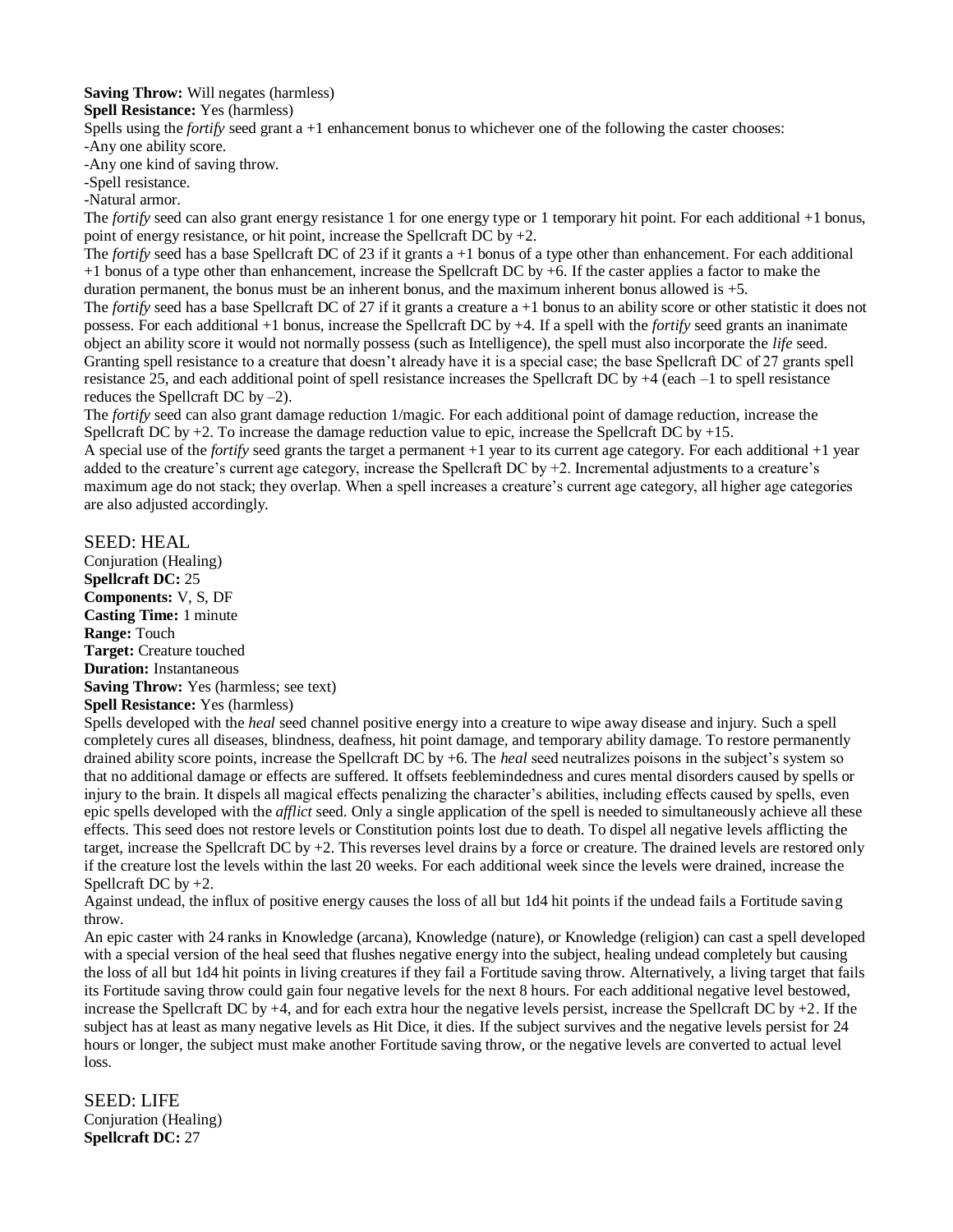**Components:** V, S, DF **Casting Time:** 1 minute **Range:** Touch **Target:** Dead creature touched **Duration:** Instantaneous **Saving Throw:** None (see text) **Spell Resistance:** Yes (harmless)

A spell developed with the *life* seed will restore life and complete vigor to any deceased creature. The condition of the remains is not a factor. So long as some small portion of the creature's body still exists, it can be returned to life, but the portion receiving the spell must have been part of the creature's body at the time of death. (The remains of a creature hit by a *disintegrate* spell count as a small portion of its body.) The creature can have been dead for no longer than two hundred years. For each additional ten years, increase the Spellcraft DC by +1. The creature is immediately restored to full hit points, vigor, and health, with no loss of prepared spells. However, the subject loses one level (or 1 point of Constitution if the subject was 1st level). The life seed cannot revive someone who has died of old age.

An epic caster with 24 ranks in Knowledge (arcana), Knowledge (nature), or Knowledge (religion) can cast a spell developed with a special version of the life seed that gives actual life to normally inanimate objects. The caster can give inanimate plants and animals a soul, personality, and humanlike sentience. To succeed, the caster must make a Will save (DC  $10 +$  the target's Hit Dice, or the Hit Dice a plant will have once it comes to life).

The newly living object, intelligent animal, or sentient plant is friendly toward the caster. An object or plant has characteristics as if it were an animated object, except that its Intelligence, Wisdom, and Charisma scores are all 3d6. Animated objects and plants gain the ability to move their limbs, projections, roots, carved legs and arms, or other appendages, and have senses similar to a human's. A newly intelligent animal gets 3d6 Intelligence, +1d3 Charisma, and +2 HD. Objects, animals, and plants speak one language that the caster knows, plus one additional language that he or she knows per point of Intelligence bonus (if any).

SEED: REFLECT Abjuration **Spellcraft DC:** 27 **Components:** V, S **Casting Time:** 1 minute **Range:** Personal **Target:** You **Duration:** Until expended or 12 hours

Attacks targeted against the caster rebound on the original attacker. Each use of the *reflect* seed in an epic spell is effective against one type of attack only: spells (and spell-like effects), ranged attacks, or melee attacks. To reflect an area spell, where the caster is not the target but are caught in the vicinity, increase the Spellcraft DC by +20. A single successful use of *reflect*  expends its protection. Spells developed with the *reflect* seed against spells and spell-like effects return all spell effects of up to 1st level. For each additional level of spells to be reflected, increase the Spellcraft DC by  $+20$ . Epic spells are treated as 10th-level spells for this purpose.

The desired effect is automatically reflected if the spell in question is 9th level or lower. An opposed caster level check is required when the reflect seed is used against another epic spell. If the enemy spellcaster gets his or her spell through by winning the caster level check, the epic spell using the reflect seed is not expended, just momentarily suppressed. If the *reflect* seed is used against a melee attack or ranged attack, five such attacks are automatically reflected back on the original attacker. For each additional attack reflected, increase the Spellcraft DC by +4. The reflected attack rebounds on the attacker using the same attack roll. Once the allotted attacks are reflected, the spell using the *reflect* seed is expended.

#### SEED: REVEAL

Divination **Spellcraft DC:** 19 (see text) **Components:** V, S **Casting Time:** 1 minute **Range:** See text **Effect:** Magical sensor **Duration:** 20 minutes (D) **Saving Throw:** None **Spell Resistance:** No

The caster of this seed can see some distant location or hear the sounds at some distant location almost as if he or she was there. To both hear and see, increase the Spellcraft DC by +2. Distance is not a factor, but the locale must be known—a place familiar to the caster or an obvious one. The spell creates an invisible sensor that can be dispelled. Lead sheeting or magical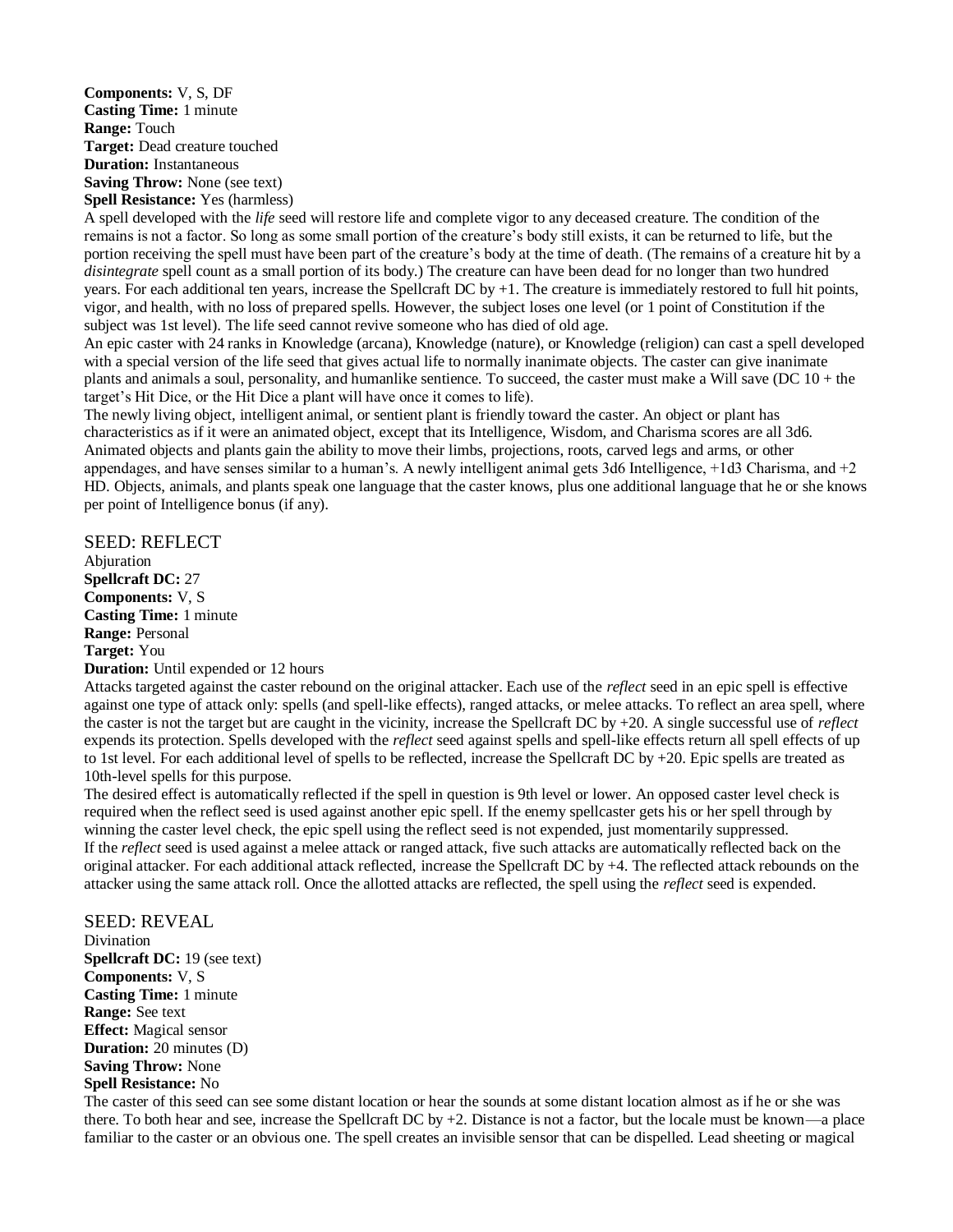protection blocks the spell, and the caster senses that the spell is so blocked. If the caster prefers to create a mobile sensor (speed 30 feet) that he or she controls, increase the Spellcraft DC by +2. To use the *reveal* seed to reach one specific different plane of existence, increase the Spellcraft DC by +8. To allow magically enhanced senses to work through a spell built with the *reveal* seed, increase the Spellcraft DC by +4. To cast any spell from the sensor whose range is touch or greater, increase the Spellcraft DC by +6; however, the caster must maintain line of effect to the sensor at all times. If the line of effect is obstructed, the spell ends. To free the caster of the line of effect restriction for casting spells through the sensor, multiply the Spellcraft DC by x10.

The *reveal* seed has a base Spellcraft DC of 25 if used to pierce illusions and see things as they really are. The caster can see through normal and magical darkness, notice secret doors hidden by magic, see the exact locations of creatures or objects under *blur* or *displacement* effects, see invisible creatures or objects normally, see through illusions, see onto the Ethereal Plane (but not into extradimensional spaces), and see the true form of polymorphed, changed, or transmuted things. The range of such sight is 120 feet.

The *reveal* seed can also be used to develop spells that will do any one of the following: duplicate the *read magic* spell, comprehend the written and verbal language of another, or speak in the written or verbal language of another. To both comprehend and speak a language, increase the Spellcraft DC by +4.

SEED: SLAY

Necromancy [Death] **Spellcraft DC:** 25 **Components:** V, S **Casting Time:** 1 minute **Range:** 300 ft. **Target:** One living creature **Duration:** Instantaneous **Saving Throw:** Fortitude partial or half (see text) **Spell Resistance:** Yes

A spell developed using the *slay* seed snuffs out the life force of a living creature, killing it instantly. The *slay* seed kills a creature of up to 80 HD. The subject is entitled to a Fortitude saving throw to survive the attack. If the save is successful, it instead takes 3d6+20 points of damage. For each additional 80 HD affected (or each additional creature affected), increase the Spellcraft DC by +8. Alternatively, a caster can use the *slay* seed in an epic spell to suppress the life force of the target by bestowing 2d4 negative levels on the target (or half as many negative levels on a successful Fortitude save). For each additional 1d4 negative levels bestowed, increase the Spellcraft DC by +4. If the subject has at least as many negative levels as Hit Dice, it dies. If the subject survives and the negative levels persist for 24 hours or longer, the subject must make another Fortitude saving throw, or the negative levels are converted to actual level loss.

#### SEED: SUMMON

Conjuration (Summoning) **Spellcraft DC:** 14 **Components:** V, S **Casting Time:** 1 minute **Range:** 75 ft. **Effect:** One summoned creature **Duration:** 20 rounds (D) **Saving Throw:** Will negates (see text) **Spell Resistance:** Yes (see text)

This seed can summon an outsider. It appears where the caster designates and acts immediately, on his or her turn, if its spell resistance is overcome and it fails a Will saving throw. It attacks the caster's opponents to the best of its ability. If the caster can communicate with the outsider, he or she can direct it not to attack, to attack particular enemies, or to perform other actions. The spell conjures an outsider the caster selects of CR 2 or less. For each +1 CR of the summoned outsider, increase the Spellcraft DC by +2. For each additional outsider of the same Challenge Rating summoned, multiply the Spellcraft DC by x2. When a caster develops a spell with the *summon* seed that summons an air, chaotic, earth, evil, fire, good, lawful, or water creature, the completed spell is also of that type.

If the caster increases the Spellcraft DC by  $+10$ , he or she can summon a creature of CR 2 or less from another monster type or subtype. The summoned creature is assumed to have been plucked from some other plane (or somewhere on the same plane). The summoned creature attacks the caster's opponents to the best of its ability; or, if the caster can communicate with it, it will perform other actions. However, the summoning ends if the creature is asked to perform a task inimical to its nature. For each  $+1$  CR of the summoned creature, increase the Spellcraft DC by  $+2$ .

Finally, by increasing the Spellcraft DC by +60, the caster can summon a unique individual he or she specifies from anywhere in the multiverse. The caster must know the target's name and some facts about its life, defeat any magical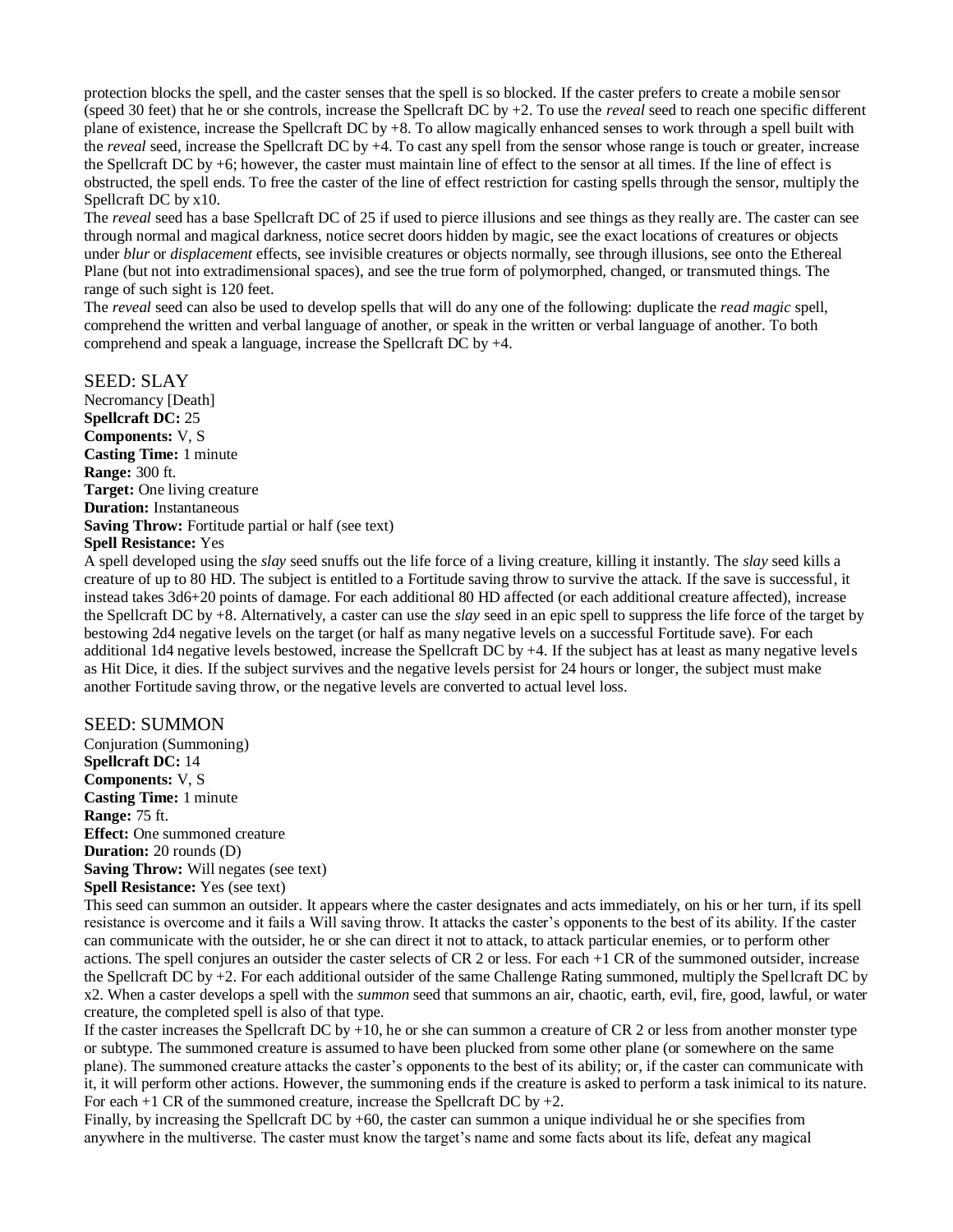protection against discovery or other protection possessed by the target, and overcome the target's spell resistance, and it must fail a Will saving throw. The target is under no special compulsion to serve the caster.

SEED: TRANSFORM

Transmutation **Spellcraft DC:** 21 **Components:** V, S **Casting Time:** 1 minute **Range:** 300 ft. **Target:** One creature or inanimate, nonmagical object **Duration:** Permanent **Saving Throw:** Fortitude negates (see text) **Spell Resistance:** Yes

Spells using the *transform* seed change the subject into another form of creature or object. The new form can range in size from Diminutive to one size larger than the subject's normal form. For each additional increment of size change, increase the Spellcraft DC by +6. If the caster wants to transform a nonmagical, inanimate object into a creature of his or her type or transform a creature into a nonmagical, inanimate object, increase the Spellcraft DC by  $+10$ . To change a creature of one type into another type increase the Spellcraft DC by +5.

Transformations involving nonmagical, inanimate substances with hardness are more difficult; for each 2 points of hardness, increase the Spellcraft DC by +1.

To transform a creature into an incorporeal or gaseous form, increase the Spellcraft DC by +10. Conversely, to overcome the natural immunity of a gaseous or incorporeal creature to transformation, increase the Spellcraft DC by +10. The *transform* seed can also change its target into someone specific. To transform an object or creature into the specific likeness of another individual (including memories and mental abilities), increase the Spellcraft DC by +25. If the transformed creature doesn't have the level or Hit Dice of its new likeness, it can only use the abilities of the creature at its own level or Hit Dice. If slain or destroyed, the transformed creature or object reverts to its original form. The subject's equipment, if any, remains untransformed or melds into the new form's body, at the caster's option. The transformed creature or object acquires the physical and natural abilities of the creature or object it has been changed into while retaining its own memories and mental ability scores. Mental abilities include personality, Intelligence, Wisdom, and Charisma scores, level and class, hit points (despite any change in its Constitution score), alignment, base attack bonus, base saves, extraordinary abilities, spells, and spell-like abilities, but not its supernatural abilities. Physical abilities include natural size and Strength, Dexterity, and Constitution scores. Natural abilities include armor, natural weapons, and similar gross physical qualities (presence or absence of wings, number of extremities, and so forth), and possibly hardness. Creatures transformed into inanimate objects do not gain the benefit of their untransformed physical abilities, and may well be blind, deaf, dumb, and unfeeling. Objects transformed into creatures gain that creature's average physical ability scores, but are considered to have mental ability scores of 0 (the *fortify* seed can add points to each mental ability, if desired). For each normal extraordinary ability or supernatural ability granted to the transformed creature, increase the Spellcraft DC by  $+10$ . The transformed subject can have no more Hit Dice than the caster has or than the subject has (whichever is greater). In any case, for each Hit Die the assumed form has above 15, increase the Spellcraft DC by  $+2$ .

SEED: TRANSPORT Conjuration [Teleportation] **Spellcraft DC:** 27 **Components:** V, S **Casting Time:** 1 minute **Range:** Touch **Target:** You and touched objects or other touched willing creatures weighing up to 1,000 lb. **Duration:** Instantaneous, or 5 rounds for temporal transport **Saving Throw:** None or Will negates (see text)

**Spell Resistance:** No or Yes (see text) Spells using the *transport* seed instantly take the caster to a designated destination, regardless of distance. For interplanar travel, increase the Spellcraft DC by +4. For each additional 50 pounds in objects and willing creatures beyond the base 1,000 pounds, increase the Spellcraft DC by +2. The base use of the *transport* seed provides instantaneous travel through the Astral Plane. To shift the transportation medium to another medium increase the Spellcraft DC by +2. The caster does not need to make a saving throw, nor is spell resistance applicable to him or her. Only objects worn or carried (attended) by another person receive saving throws and spell resistance. For a spell intended to transport unwilling creatures, increase the Spellcraft DC by +4. The caster must have at least a reliable description of the place to which he or she is transporting. If the caster attempts to use the *transport* seed with insufficient or misleading information, the character disappears and simply reappear in his or her original location.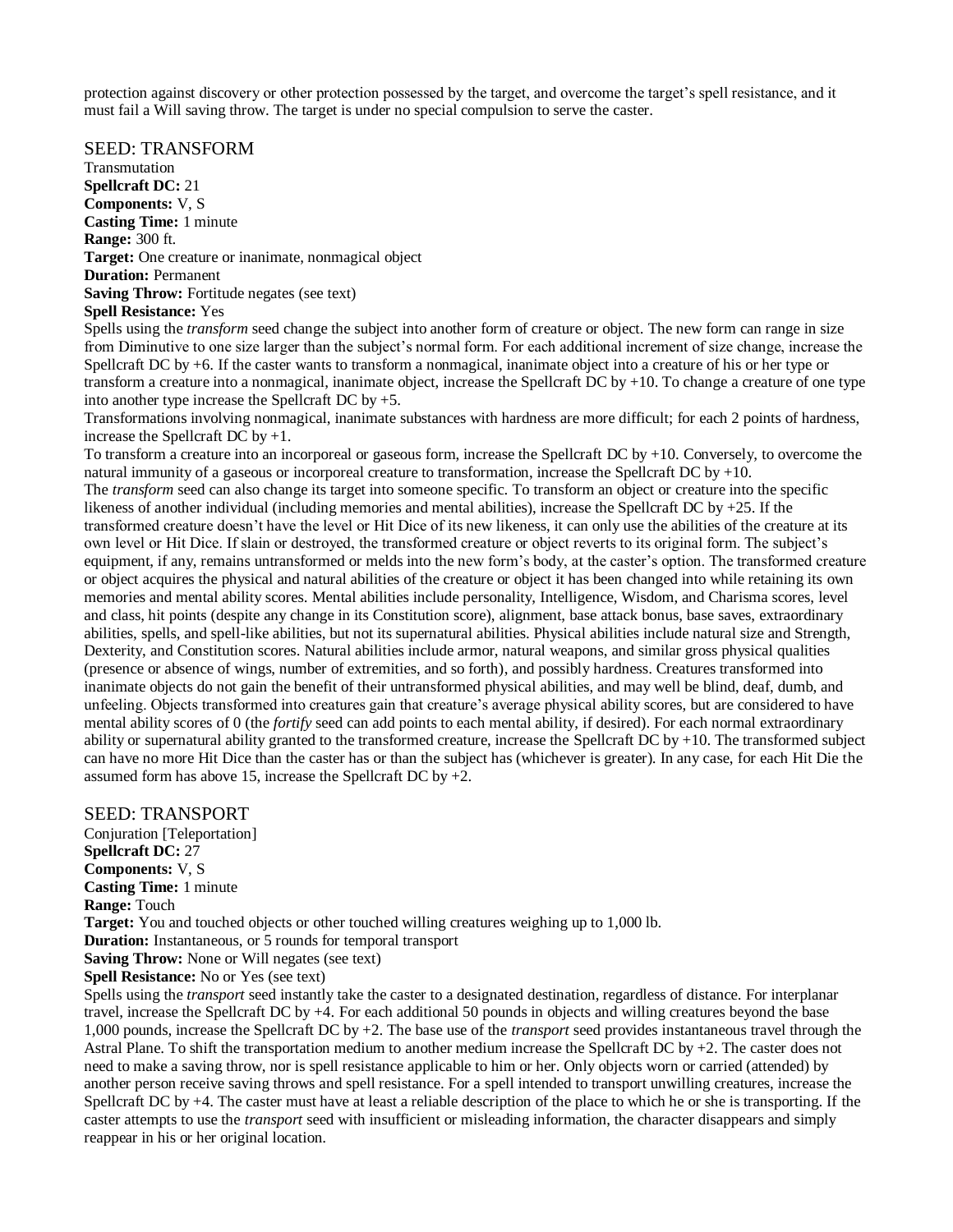As a special use of the *transport* seed, a caster can develop a spell that temporarily transports him or her into a different time stream (leaving the caster in the same physical location); this increases the Spellcraft DC by +8. If the caster moves him or herself, or the subject, into a slower time stream for 5 rounds, time ceases to flow for the subject, and its condition becomes fixed—no force or effect can harm it until the duration expires. If the caster moves him or her self into a faster time stream, the caster speeds up so greatly that all other creatures seem frozen, though they are actually still moving at their normal speeds. The caster is free to act for 5 rounds of apparent time. Fire, cold, poison gas, and similar effects can still harm the caster. While the caster is in the fast time stream, other creatures are invulnerable to his or her attacks and spells; however, the caster can create spell effects and leave them to take effect when he or she reenters normal time. Because of the branching nature of time, epic spells used to transport a subject into a faster time stream cannot be made permanent, nor can the duration of 5 rounds be extended. More simply, the seed can *haste* or *slow* a subject for 20 rounds by transporting it to the appropriate time stream. This decreases the Spellcraft DC by –4.

SEED: WARD

Abjuration

**Spellcraft DC:** 14

**Components:** V, S **Casting Time:** 1 minute

**Range:** Touch

**Target or Effect:** Touched creature or object of 2,000 lb. or less; or 10-ft.-radius spherical emanation, centered on you **Duration:** 24 hours

**Saving Throw:** None

**Spell Resistance:** Yes

This seed can grant a creature protection from damage of a specified type. The caster can protect a creature from standard damage or from energy damage. The caster can protect a creature or area from magic. Alternatively, he or she can hedge out a type of creature from a specified area. A ward against standard damage protects a creature from whichever two the caster selects of the three damage types: bludgeoning, piercing, and slashing. For a ward against all three types, increase the Spellcraft DC by +4. Each round, the spell created with the *ward* seed absorbs the first 5 points of damage the creature would otherwise take, regardless of whether the source of the damage is natural or magical. For each additional point of protection, increase the Spellcraft DC by +2.

A ward against energy grants a creature protection from whichever one the caster selects of the five energy types: acid, cold, electricity, fire, or sonic. Each round, the spell absorbs the first 5 points of damage the creature would otherwise take from the specified energy type, regardless of whether the source of damage is natural or magical. The spell protects the recipient's equipment as well. For each additional point of protection, increase the Spellcraft DC by  $+1$ .

A ward against a specific type of creature prevents bodily contact from whichever one of several monster types the caster selects. This causes the natural weapon attacks of such creatures to fail and the creatures to recoil if such attacks require touching the warded creature. The protection ends if the warded creature makes an attack against or intentionally moves within 5 feet of the blocked creature. Spell resistance can allow a creature to overcome this protection and touch the warded creature.

A ward against magic creates an immobile, faintly shimmering magical sphere (with radius 10 feet) that surrounds the caster and excludes all spell effects of up to 1st level. Alternatively, the caster can ward just the target and not create the radius effect. For each additional level of spells to be excluded, increase the Spellcraft DC by  $+20$  (but see below). The area or effect of any such spells does not include the area of the ward, and such spells fail to affect any target within the ward. This includes spell-like abilities and spells or spell-like effects from magic items. However, any type of spell can be cast through or out of the ward. The caster can leave and return to the protected area without penalty (unless the spell specifically targets a creature and does not provide a radius effect). The ward could be brought down by a targeted *dispel magic* spell. Epic spells using the *dispel* seed may bring down a ward if the enemy spellcaster succeeds at a caster level check. The ward may also be brought down with a targeted epic spell using the *destroy* seed if the enemy spellcaster succeeds at a caster level check. Instead of creating an epic spell that uses the *ward* seed to nullify all spells of a given level and lower, the caster can create a ward that nullifies a specific spell (or specific set of spells). For each specific spell so nullified, increase the Spellcraft DC by +2 per spell level above 1st.

## EPIC PSIONIC POWERS

The following adjustments should be made if taking psionic characters to epic levels.

## Epic Psionic Seeds

Psionic characters can acquire epic powers. Generally, all the epic spell rules work for epic powers as well, except as noted below for displays.

Psionic characters take the Epic Manifestation feat, which works just like the Epic Spellcasting feat. The prerequisites for this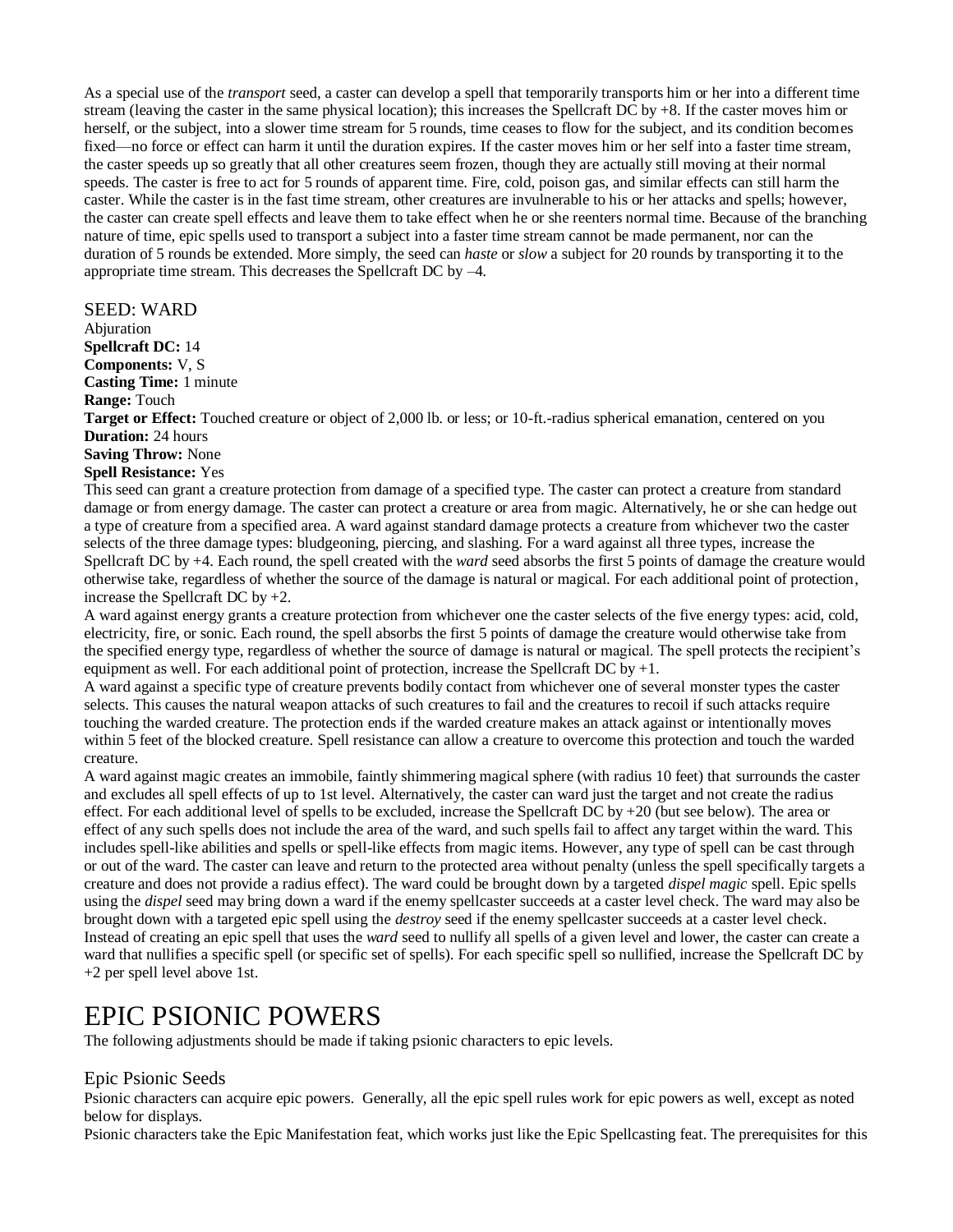feat are 24 ranks of Psicraft, 24 ranks of Knowledge (psionics), and the ability to manifest 9th-level psionic powers. Just as spellcasters use no spell slots to cast epic spells, psionic characters use no power points to manifest epic powers. Instead, they freely manifest their known epic powers a number of times per day equal to their Knowledge (psionics) skill divided by 10 (round down).

#### **Table: Psionic Seeds**

|                  | <b>Base Psicraft</b> |                       | <b>Base Psicraft</b> |
|------------------|----------------------|-----------------------|----------------------|
|                  | DC                   |                       | $\overline{DC}$      |
| Psychometabolism |                      | Telepathy             |                      |
| Fortify          | 17                   | Compel                | 19                   |
| Slay             | 25                   | Contact               | 23                   |
| Transform        | 21                   | Delude                | 14                   |
| Heal             | 50                   | Psychokinesis         |                      |
| Psychoportation  |                      | Dispel                | 19                   |
| Banish           | 27                   | Energy                | 19                   |
| Summon           | 14                   | Reflect               | 27                   |
| Transport        | 27                   | Destroy               | 29                   |
| Clairsentience   |                      | Ward                  | 14                   |
| Afflict          | 14                   | <i>Metacreativity</i> |                      |
| Foresee          | 17                   | Armor                 | 14                   |
| Reveal           | 19                   | Conjure               | 21                   |
| Conceal          | 17                   | Animate dead          | 23                   |
|                  |                      | Animate               | 25                   |
|                  |                      | Life                  | 55                   |

#### **Table: Psionic Factors**

|                                                     | <b>Psicraft DC Modifier</b> |
|-----------------------------------------------------|-----------------------------|
| Discipline                                          |                             |
| Seed within primary discipline                      | $-5$                        |
| Display                                             |                             |
| Hide visual display (epic psionic seeds substitute) |                             |
| one Vi display for V and S components)              |                             |

# NON-EPIC SPELL

**Genesis** Conjuration (Creation) **Level:** Sor/Wiz 9, Creation 9 **Components:** V, S, M, XP **Casting Time:** 1 week (8 hours/day) **Range:** 180 ft. (see text) **Effect:** A demiplane coterminous with the Ethereal Plane, centered on your location **Duration:** Instantaneous **Saving Throw:** None **Spell Resistance:** No The spellcaster creates a finite plane with limited access: a demiplane. Demiplanes created by this power are very small, very minor planes.

A character can only cast this spell while on the Ethereal Plane. When he or she casts the spell, a local density fluctuation precipitates the creation of a demiplane. At first, the fledgling plane grows at a rate of 1 foot in radius per day to an initial maximum radius of 180 feet as it rapidly draws substance from surrounding ethereal vapors and protomatter.